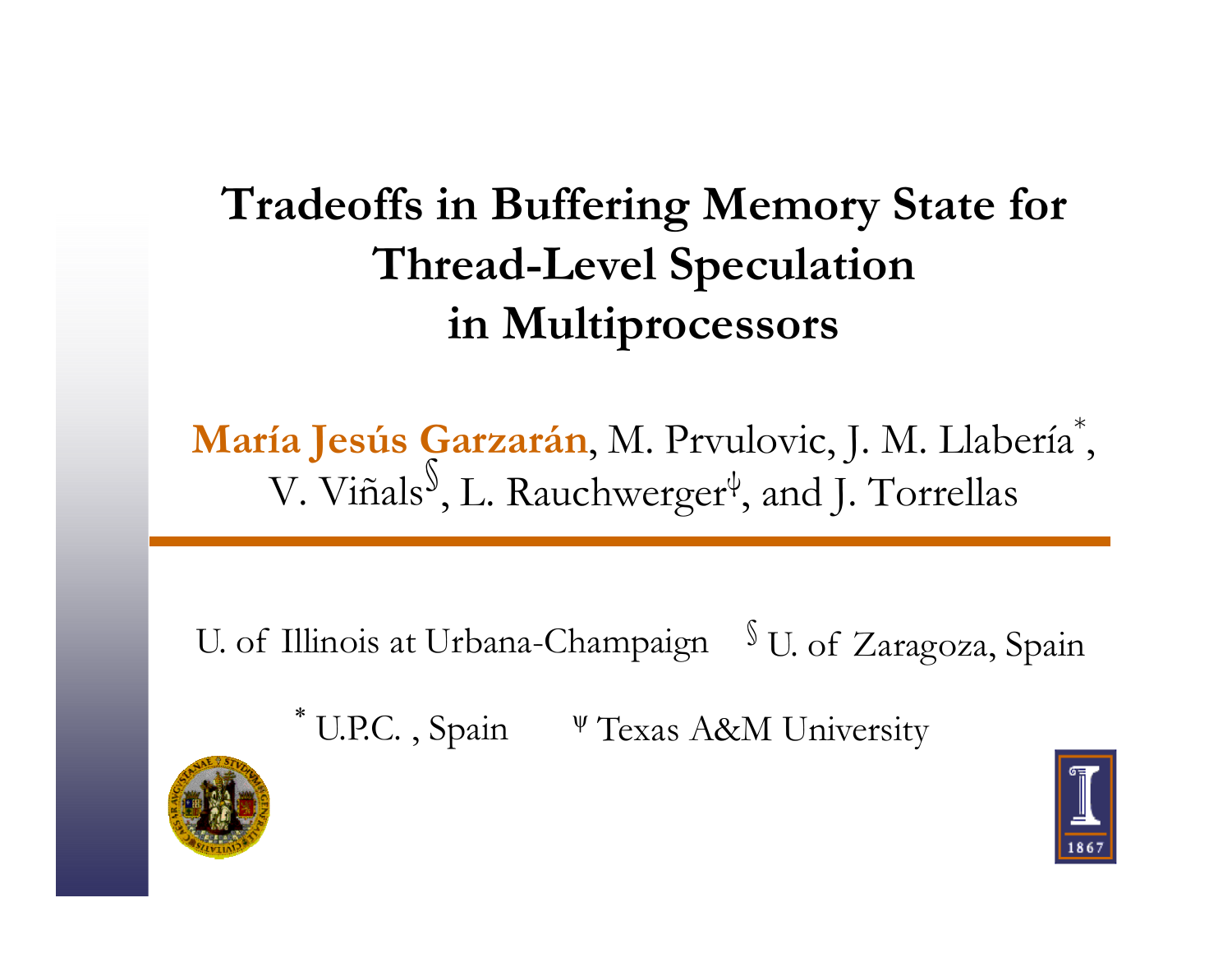#### Motivation: Speculative State Management under TLS

- Thread-Level Speculation (TLS) extracts parallelism from hard-to-analyze applications
	- –– Pointers, arrays with subscripted subscripts, ...
- Speculative tasks generate *speculative* memory state
- Must buffer and manage this speculative state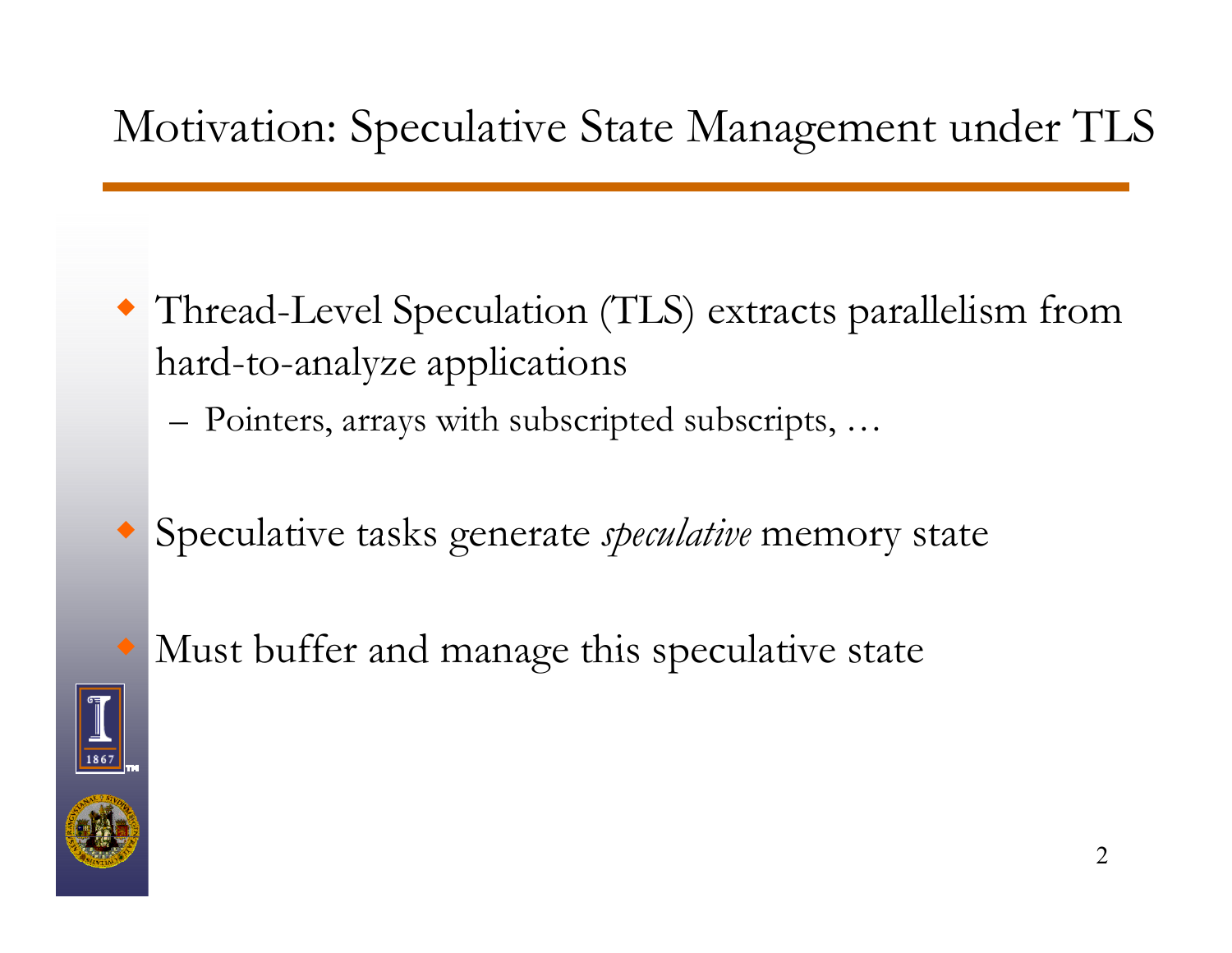#### Motivation: Speculative State Management under TLS

- Speculative memory state buffering varies across TLS schemes:
	- *Where* is the speculative state buffered?
	- *How many* speculative tasks and versions are supported?
	- –*How* is the state merged with main memory?

#### Æ **Must understand the performance/complexity tradeoffs**



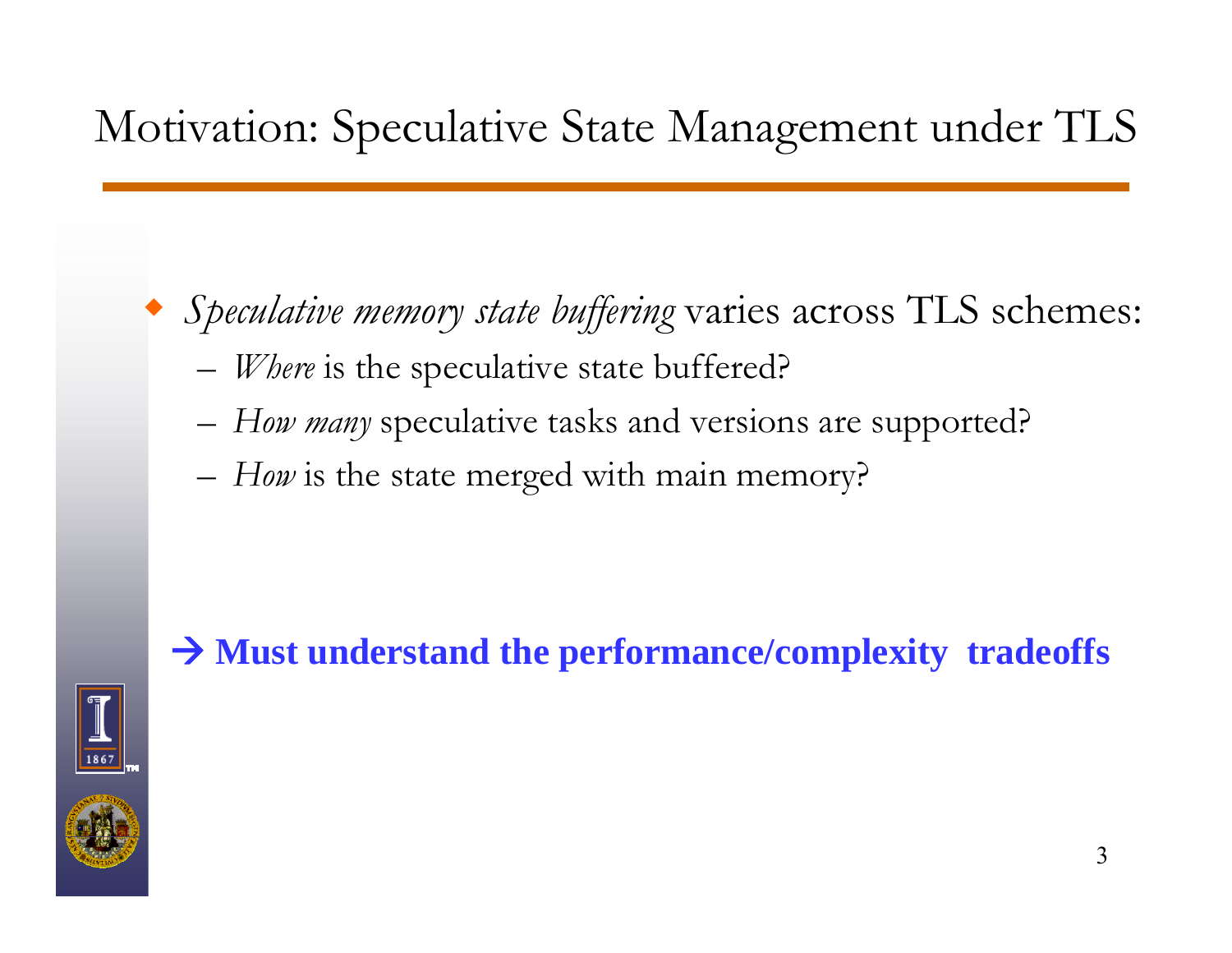#### Our Contributions

- New taxonomy of buffering schemes under TLS
	- $-$  Identifies major axes in the design space
- Performance/Complexity tradeoff analysis of schemes
	- Performance benefits
	- Design complexity
	- Application characteristics
	- Performance comparison of schemes with a unified framework:
		- Same speculation protocol
		- –Same architectural parameters
		- Same applications



♦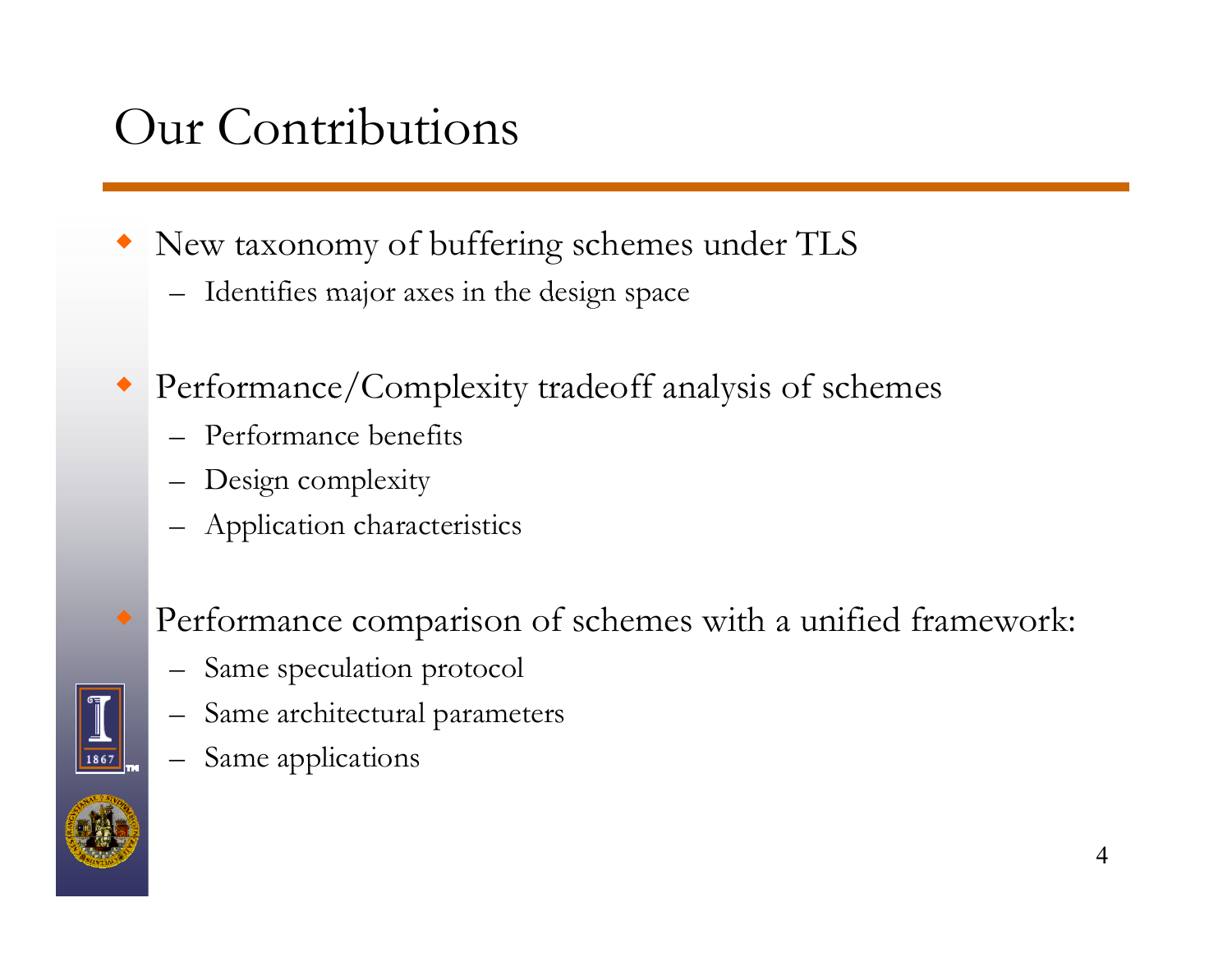## Roadmap

- **Introduction to Thread-Level Speculation (TLS)**
- Taxonomy of Buffering
- Tradeoffs Analysis
- Evaluation
- $\triangle$  Conclusions

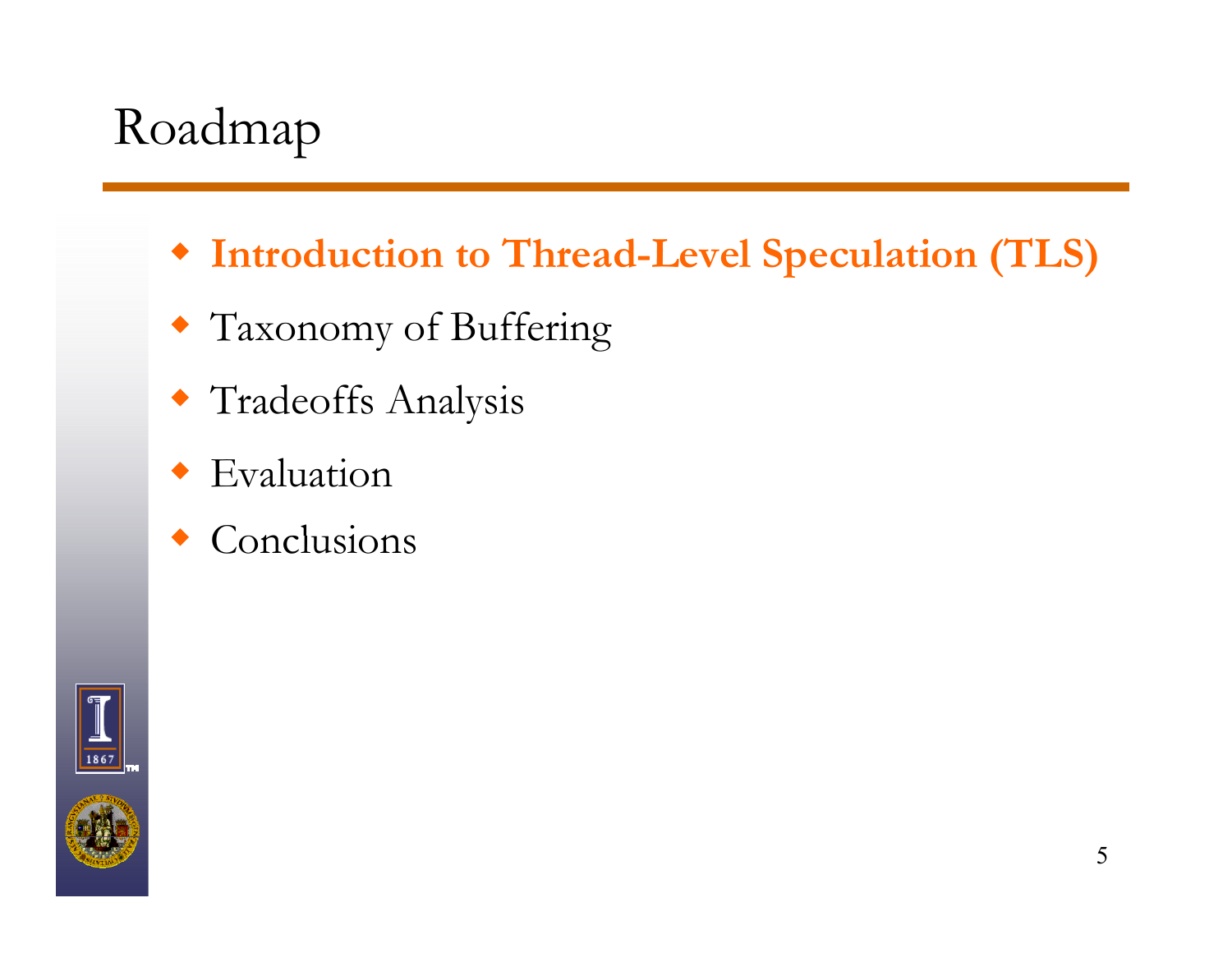## Thread-Level Speculation (TLS)

- ♦ Execute potentially-dependent tasks in parallel
	- Assume no cross-task de pendence will be violated
	- Track memory accesses; buffer unsafe state
	- Detect any dependence violation
	- –Squash offending tasks, repair polluted state, restart tasks



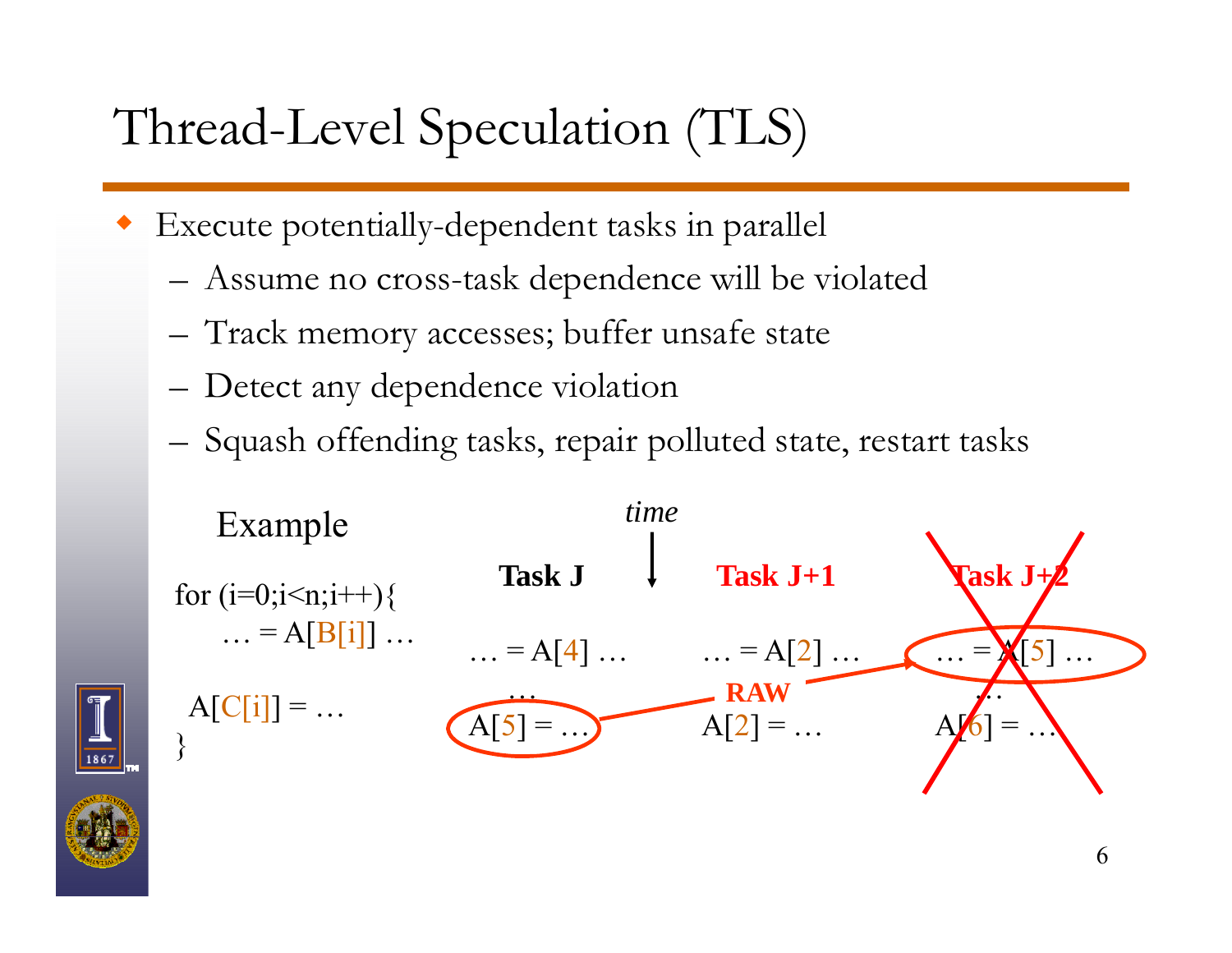



7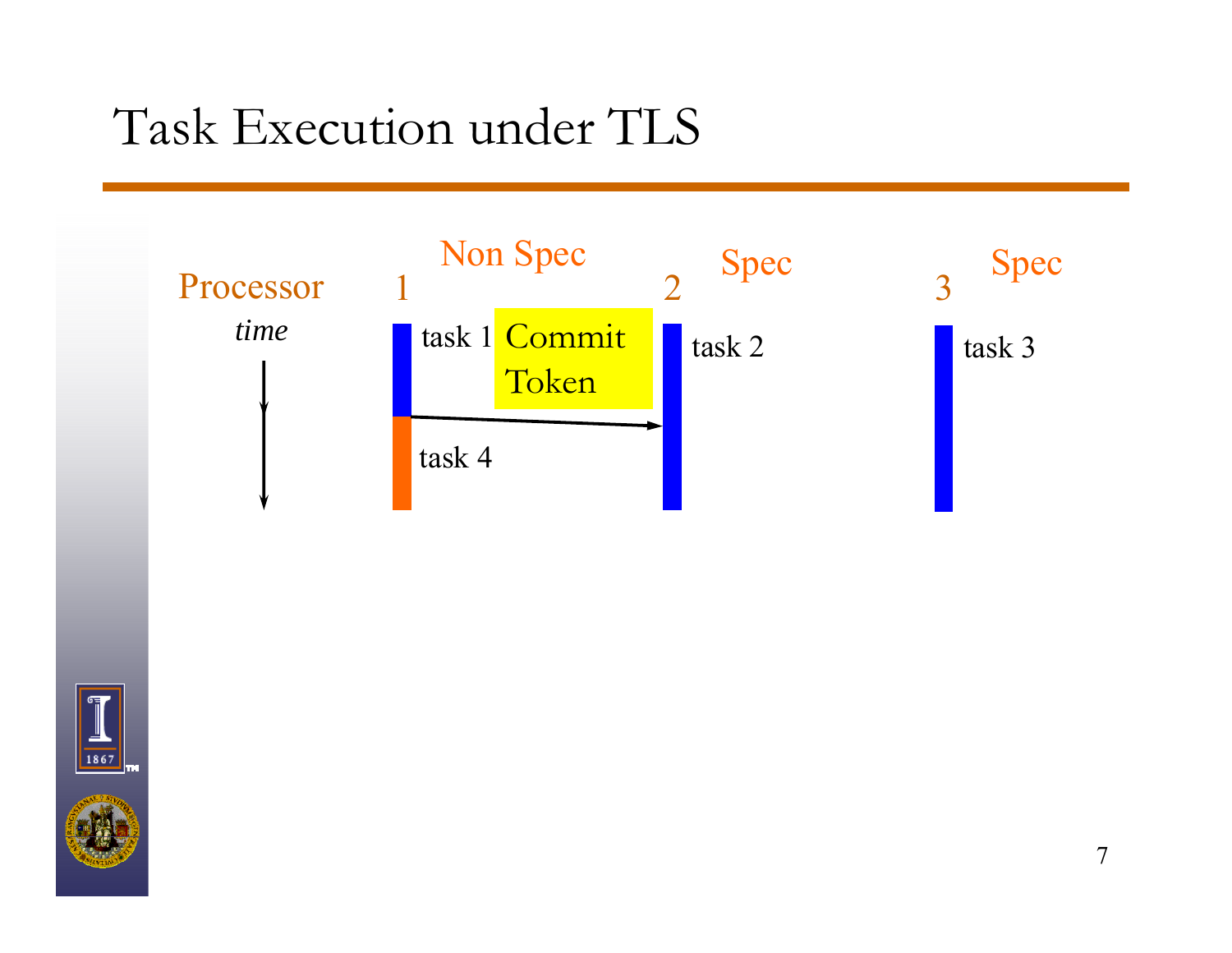



8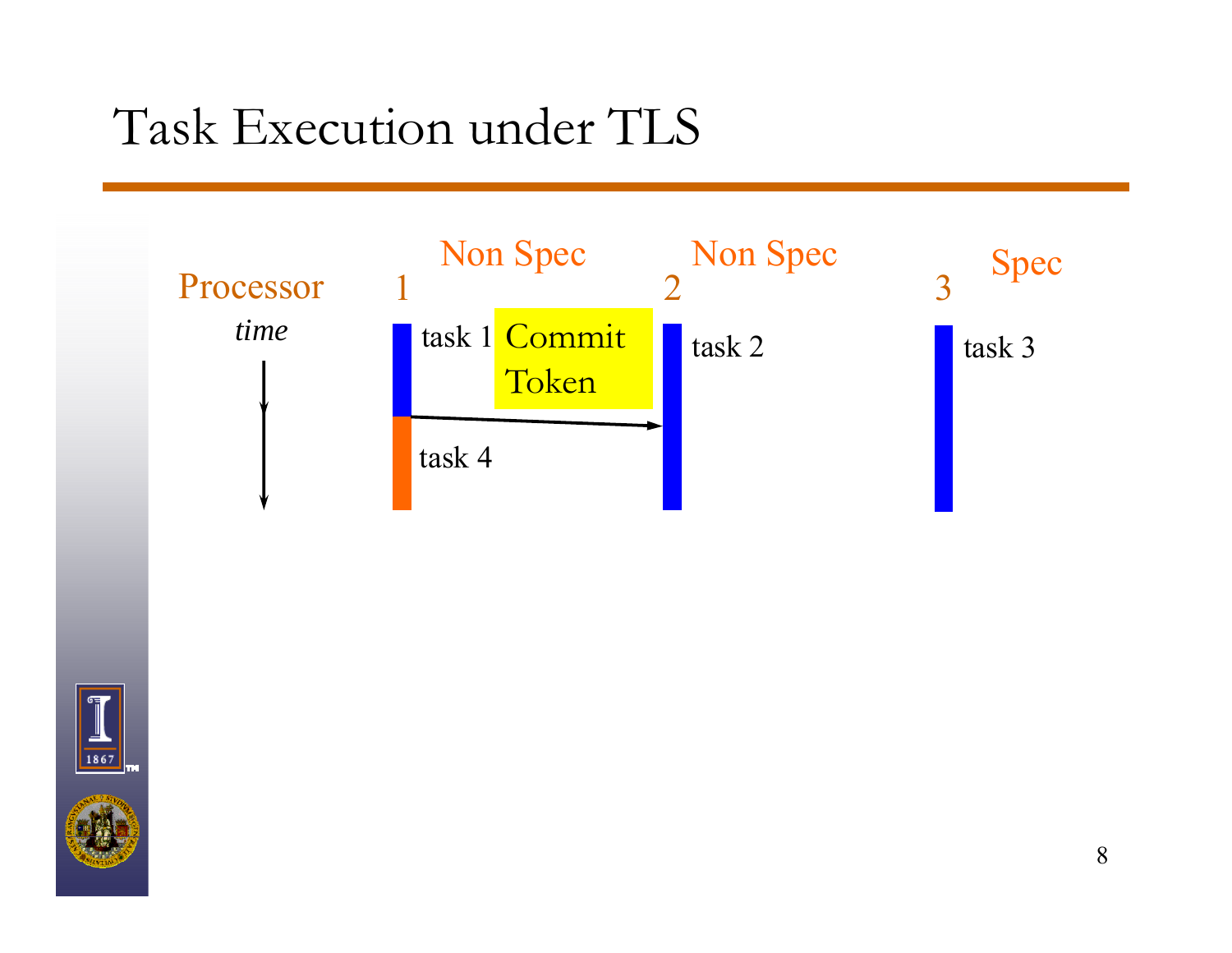

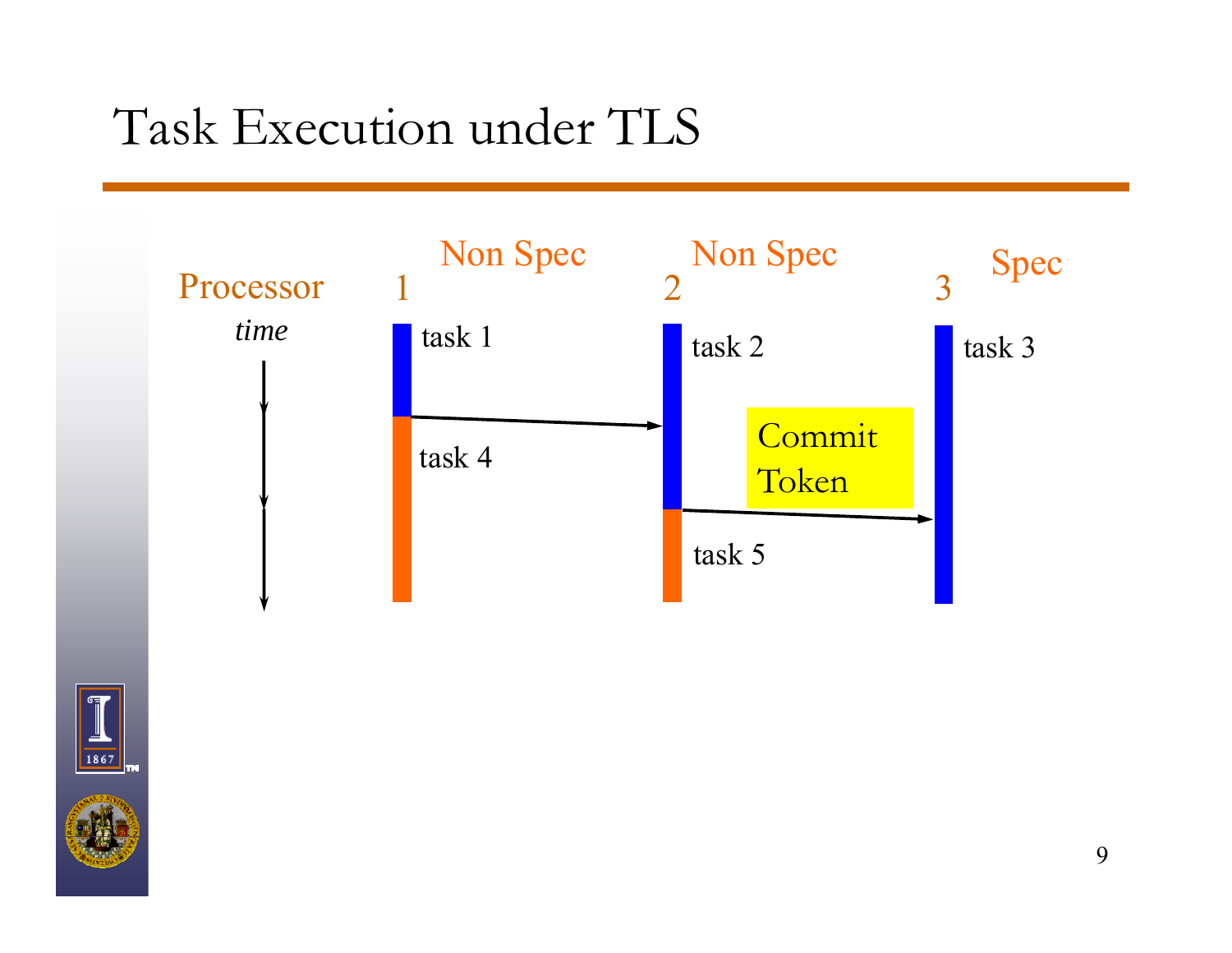

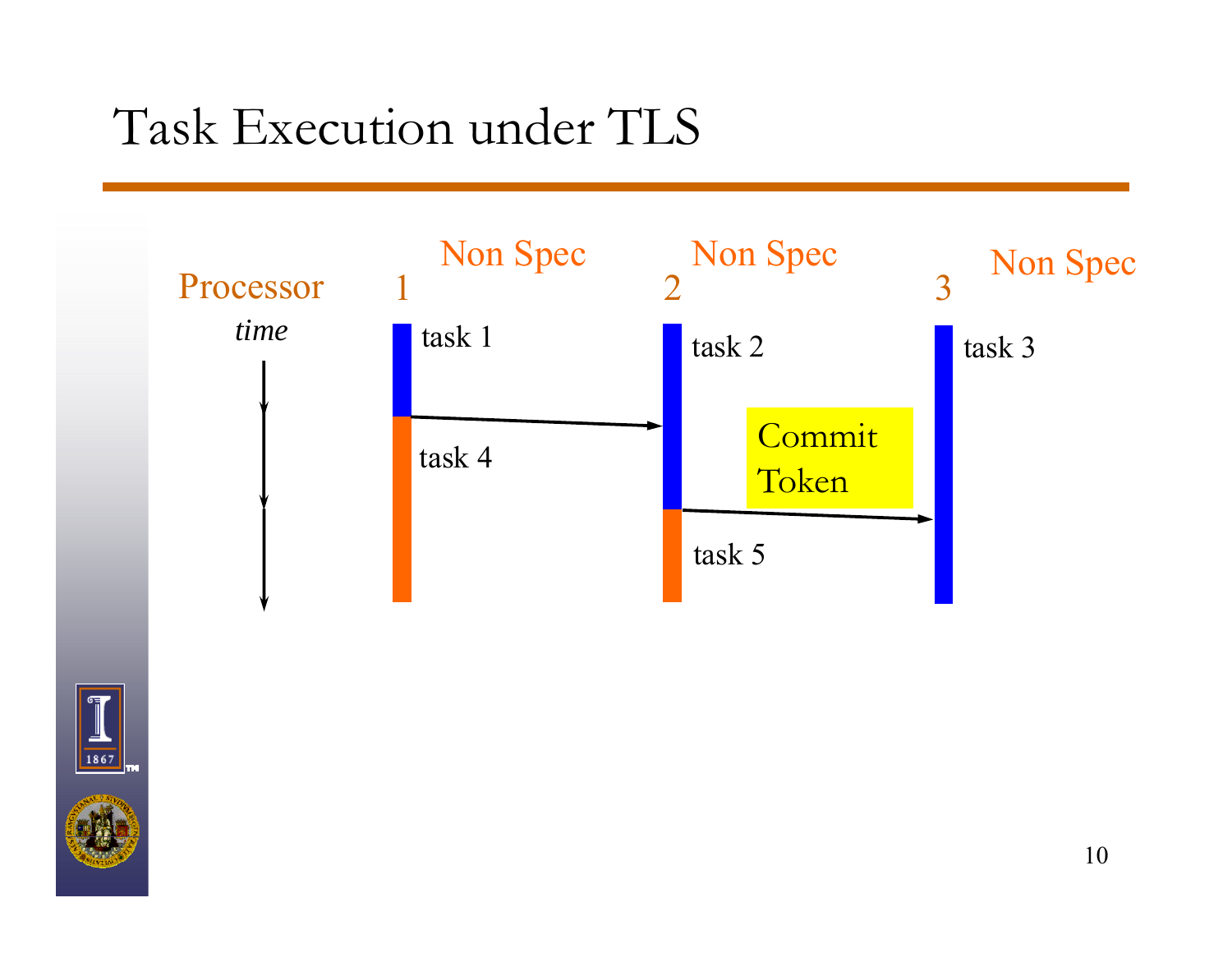## Challenges in Buffering Speculative State

- State needs to be buffered until a task becomes non-speculative
- State must be merged in order



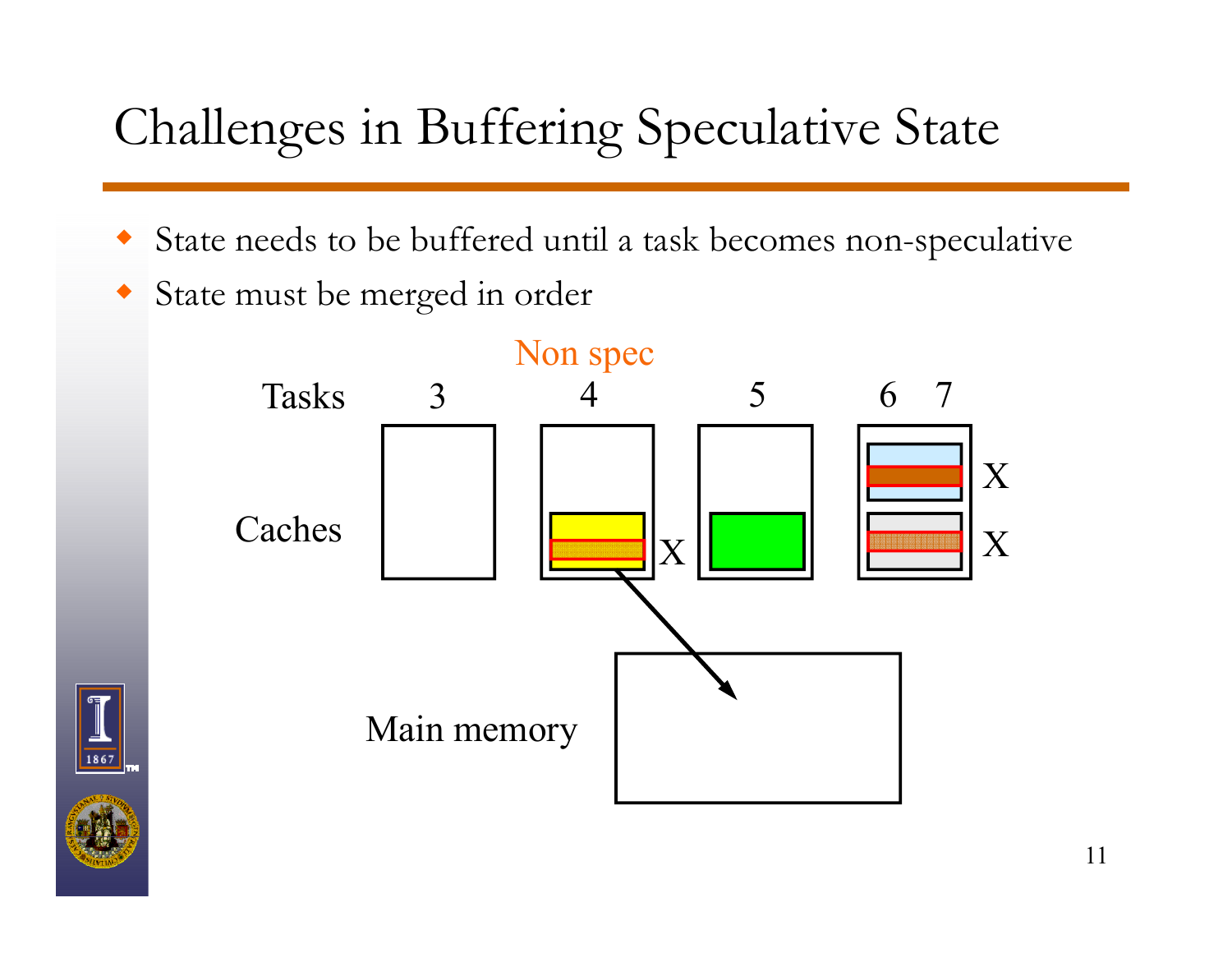## Roadmap

- Introduction to Thread-Level Speculation
- **Taxonomy of buffering**
- Tradeoffs Analysis
- Evaluation
- $\triangle$  Conclusions

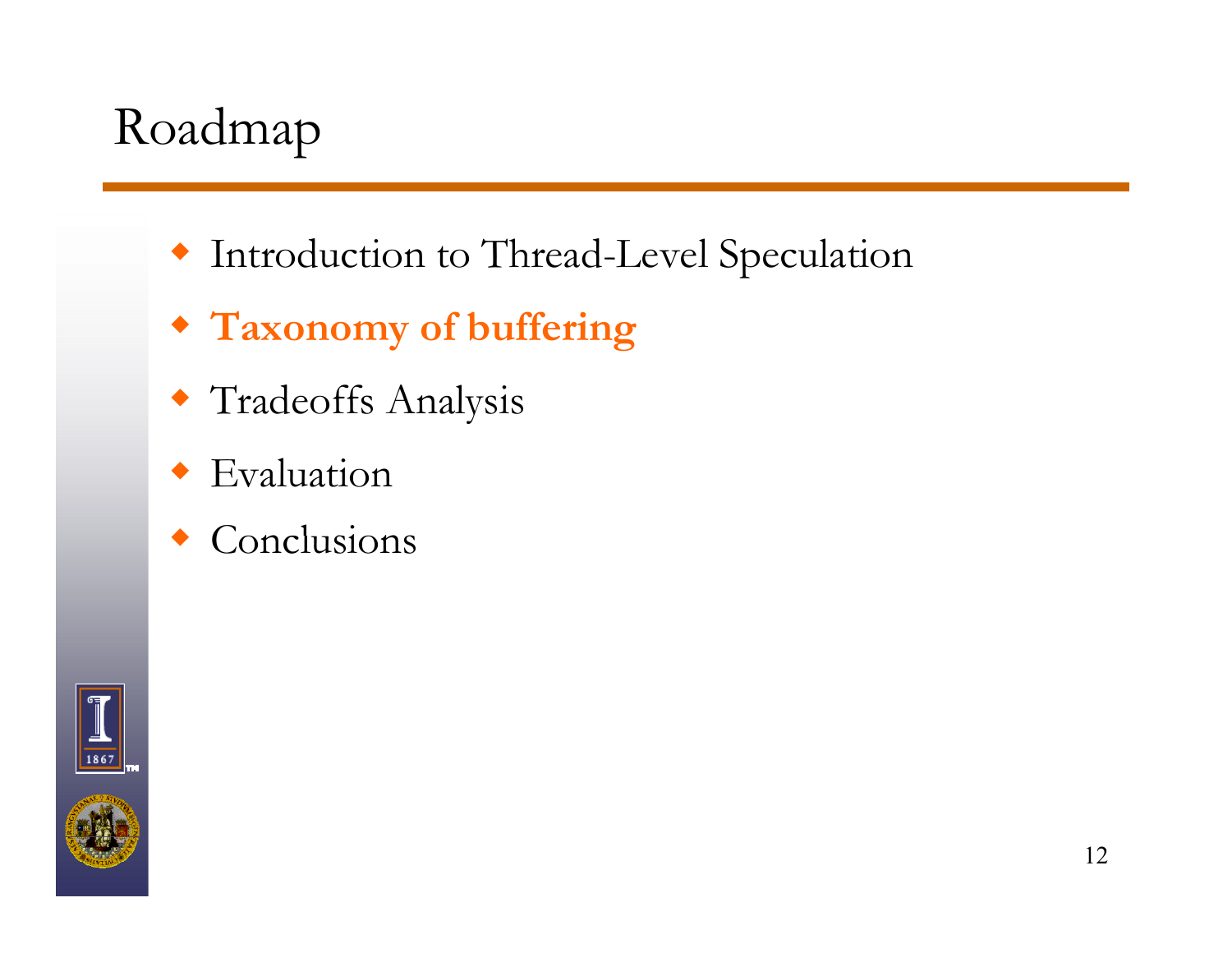## Taxonomy of Buffering

1867



13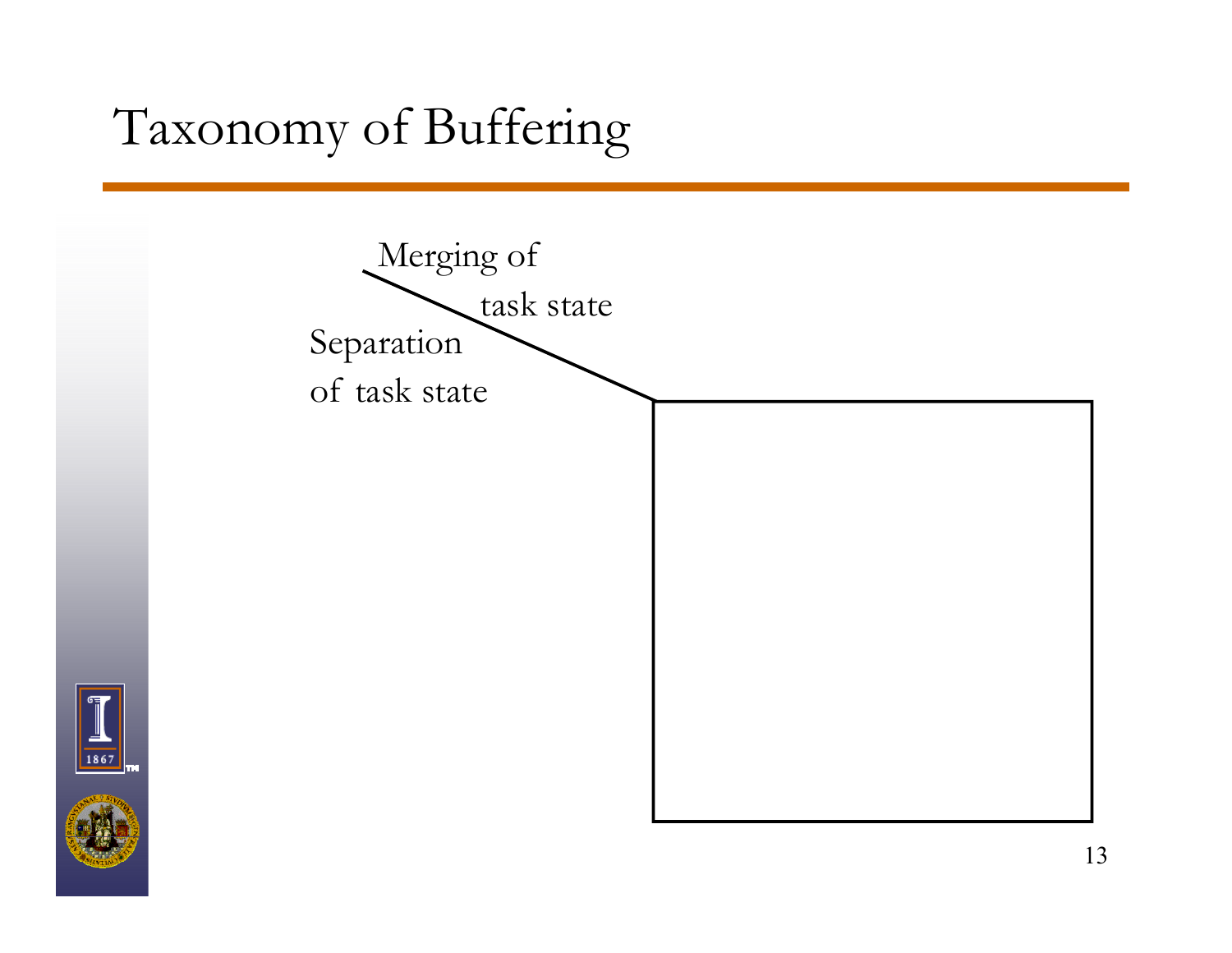## Separation of Task State

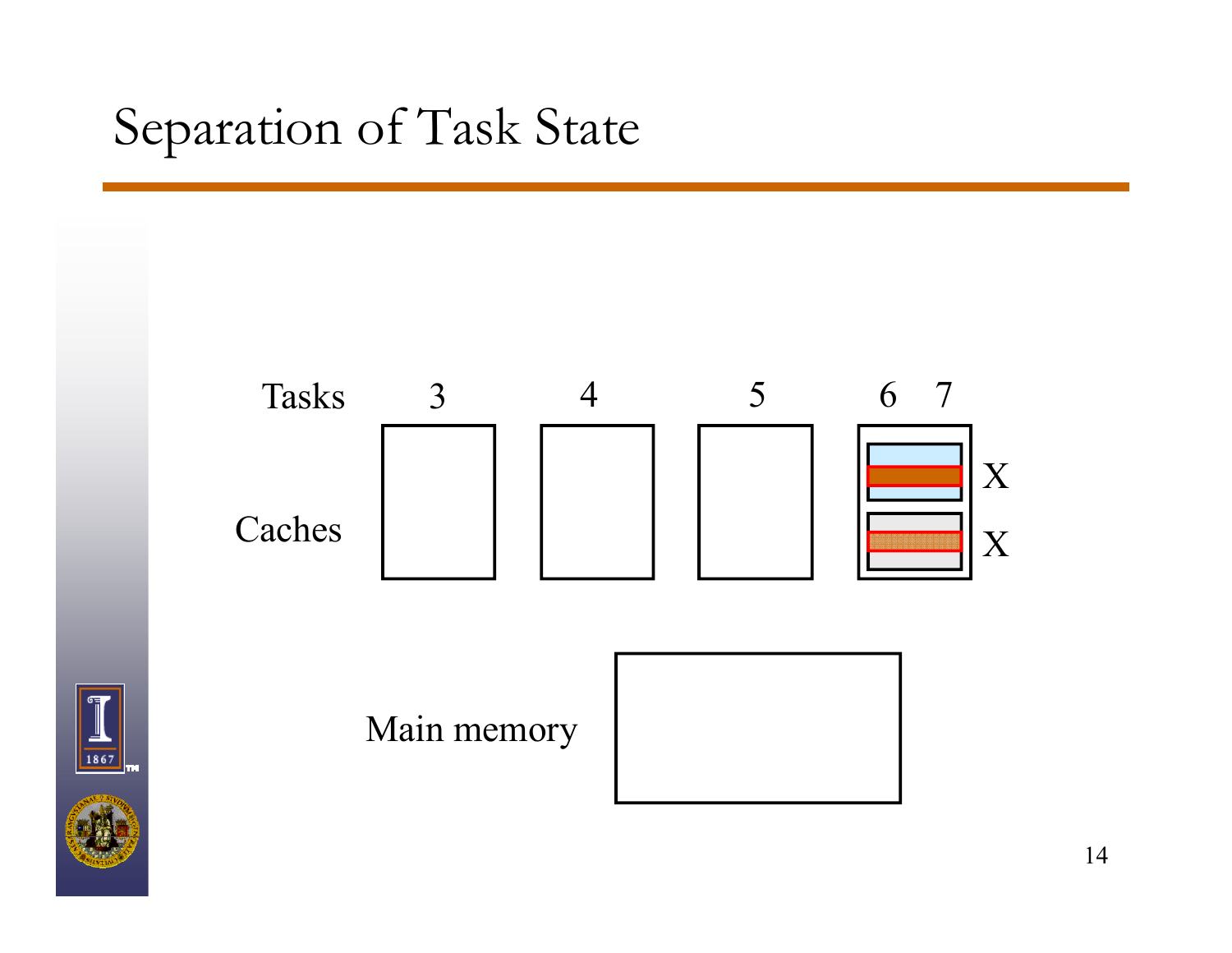## Taxonomy of Buffering

1867



15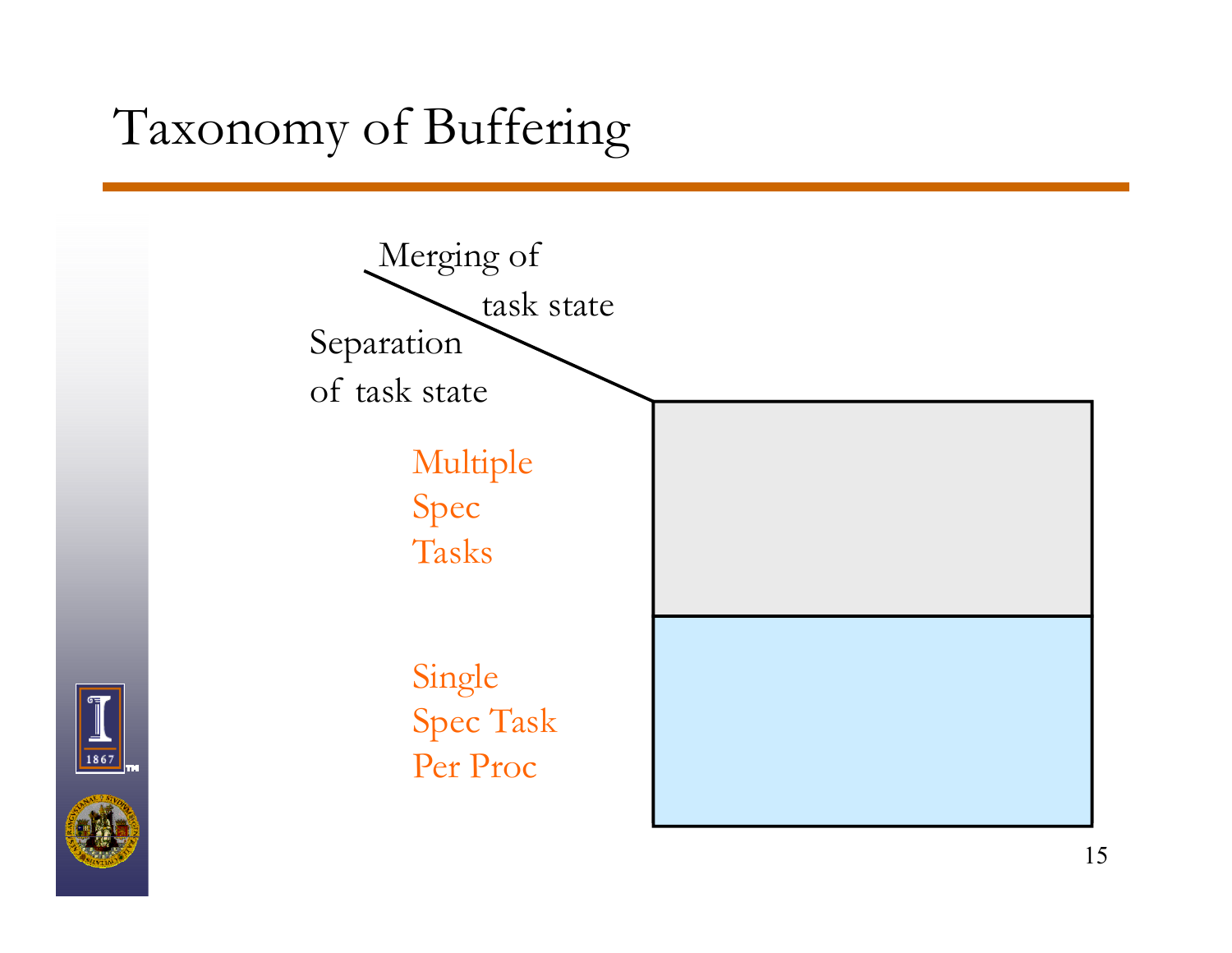#### Merging of Task State: Architectural Main Memory





- ♦ Main memory keeps architectural or safe state
- Caches keep speculative state ♦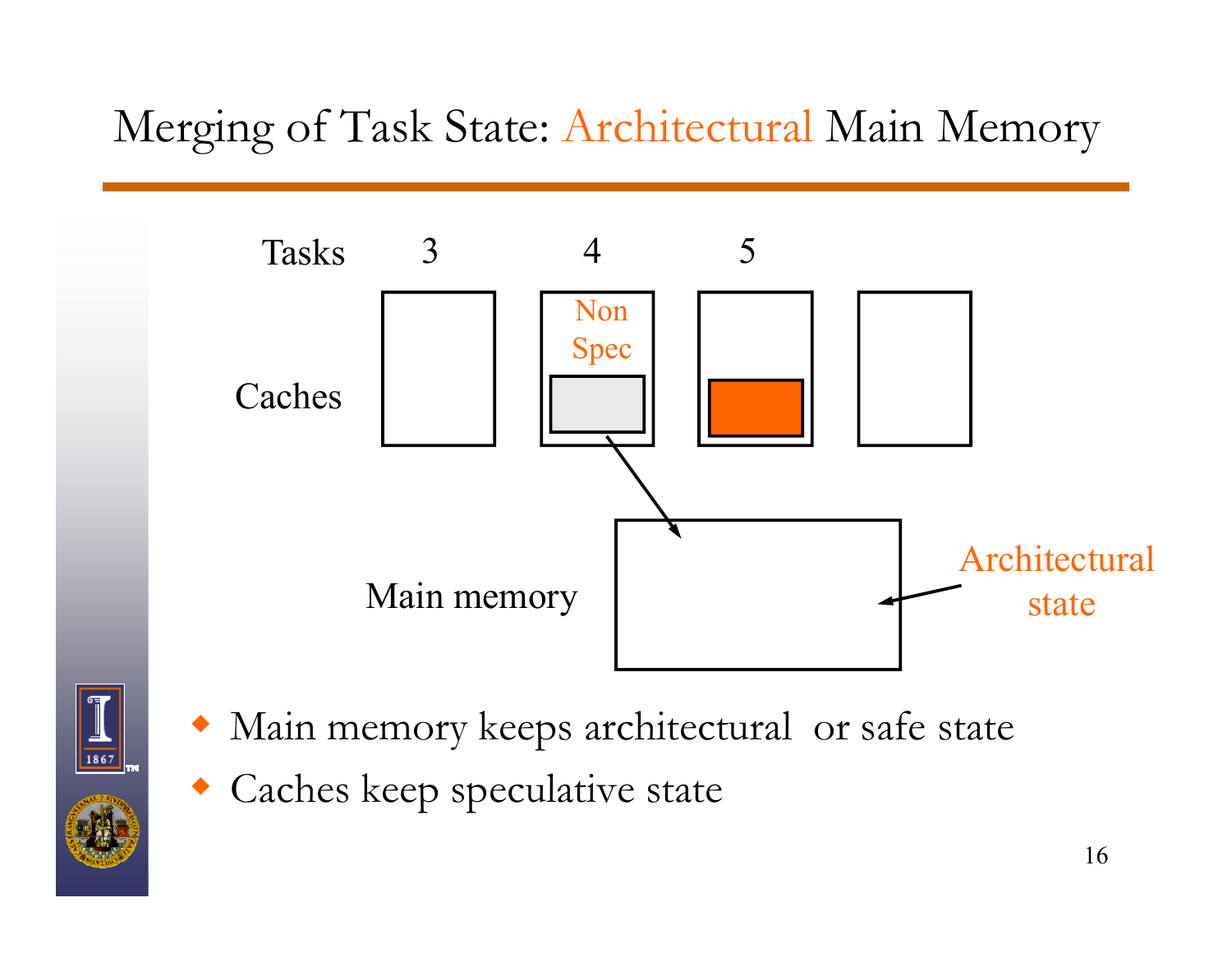## Merging of Task State: Future Main Memory





- Main memory keeps future state
- Logs keep previous state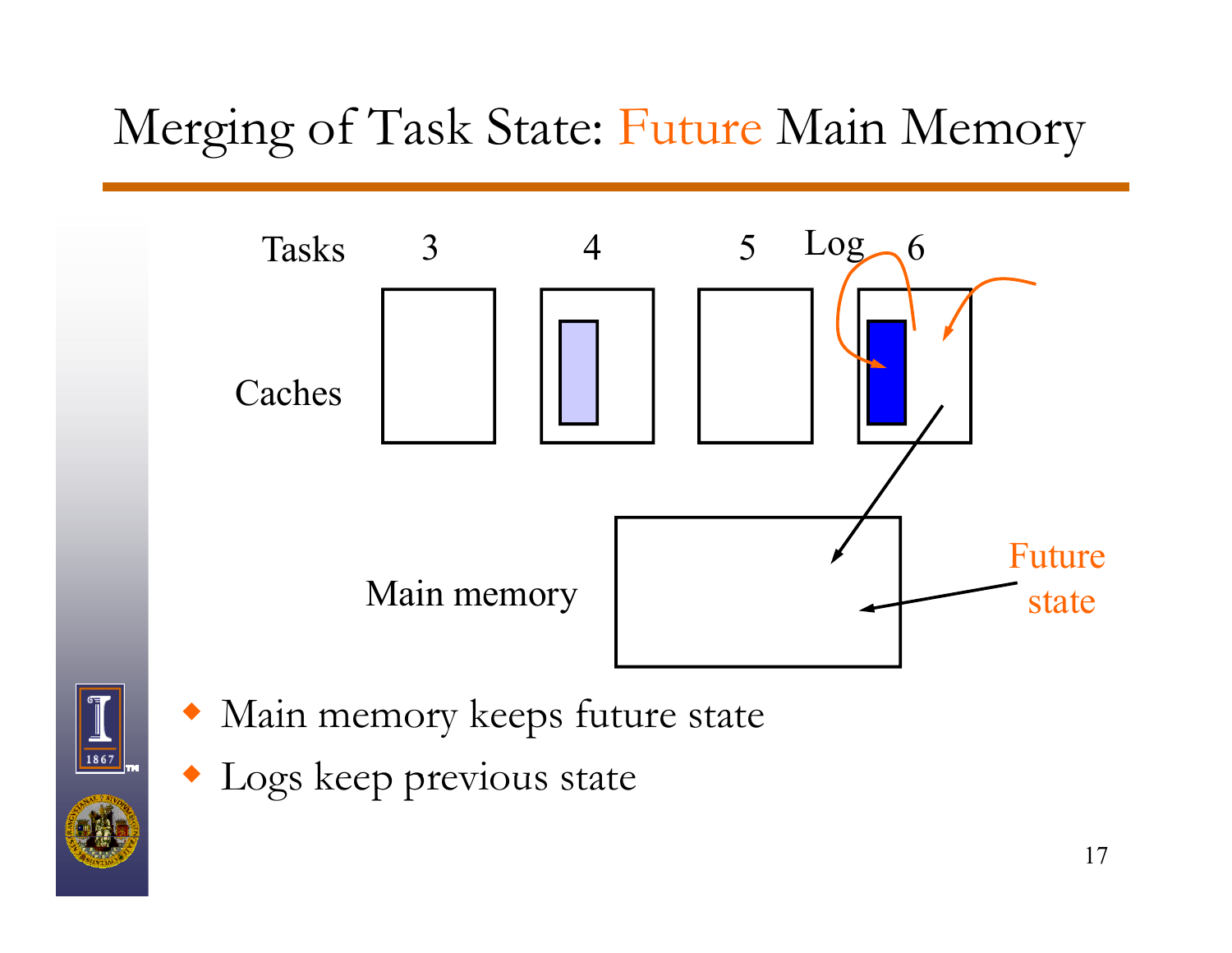## Taxonomy of Buffering

1867

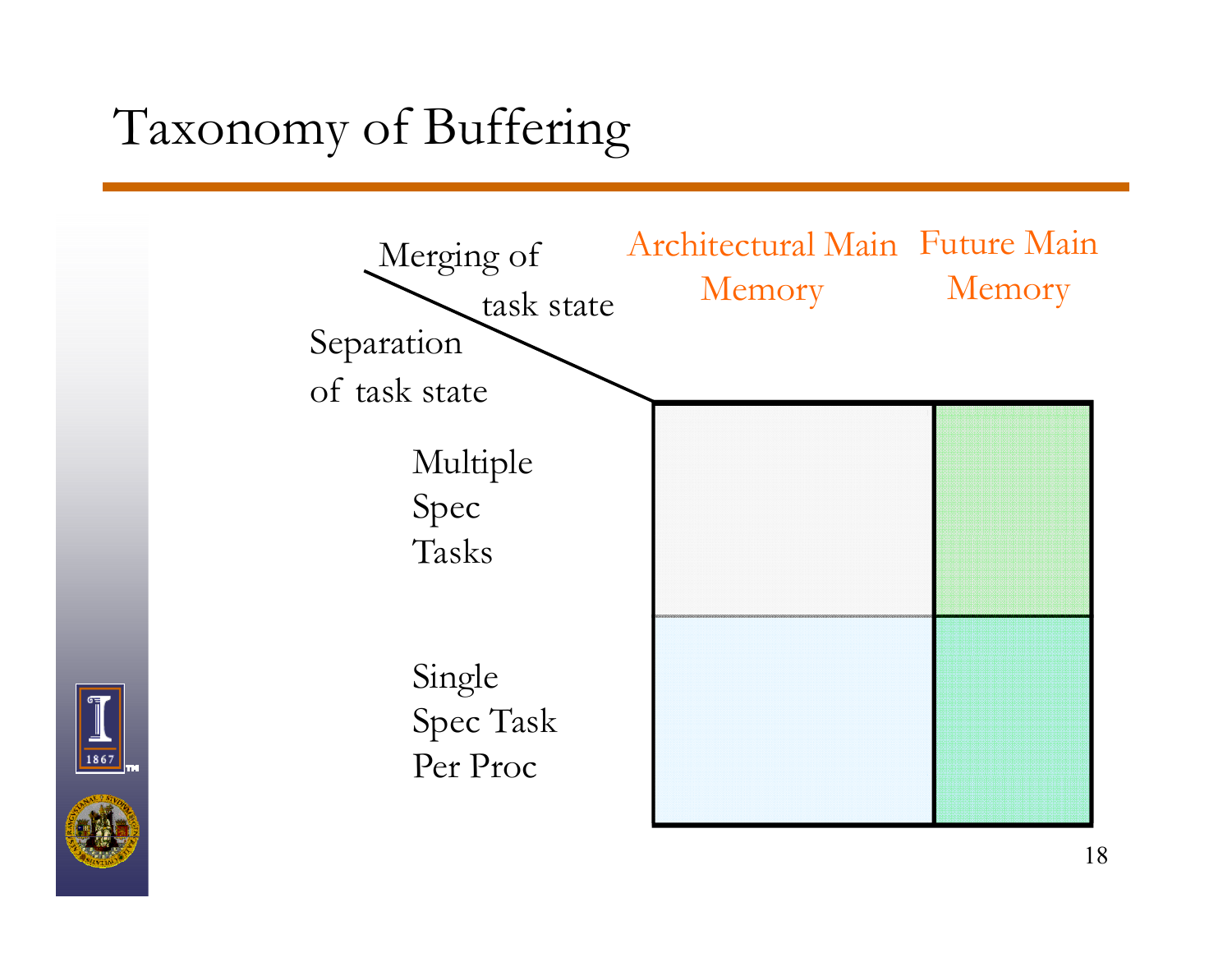Merging with Architectural Main Memory: **EAGER**





• State is merged with main memory at commit time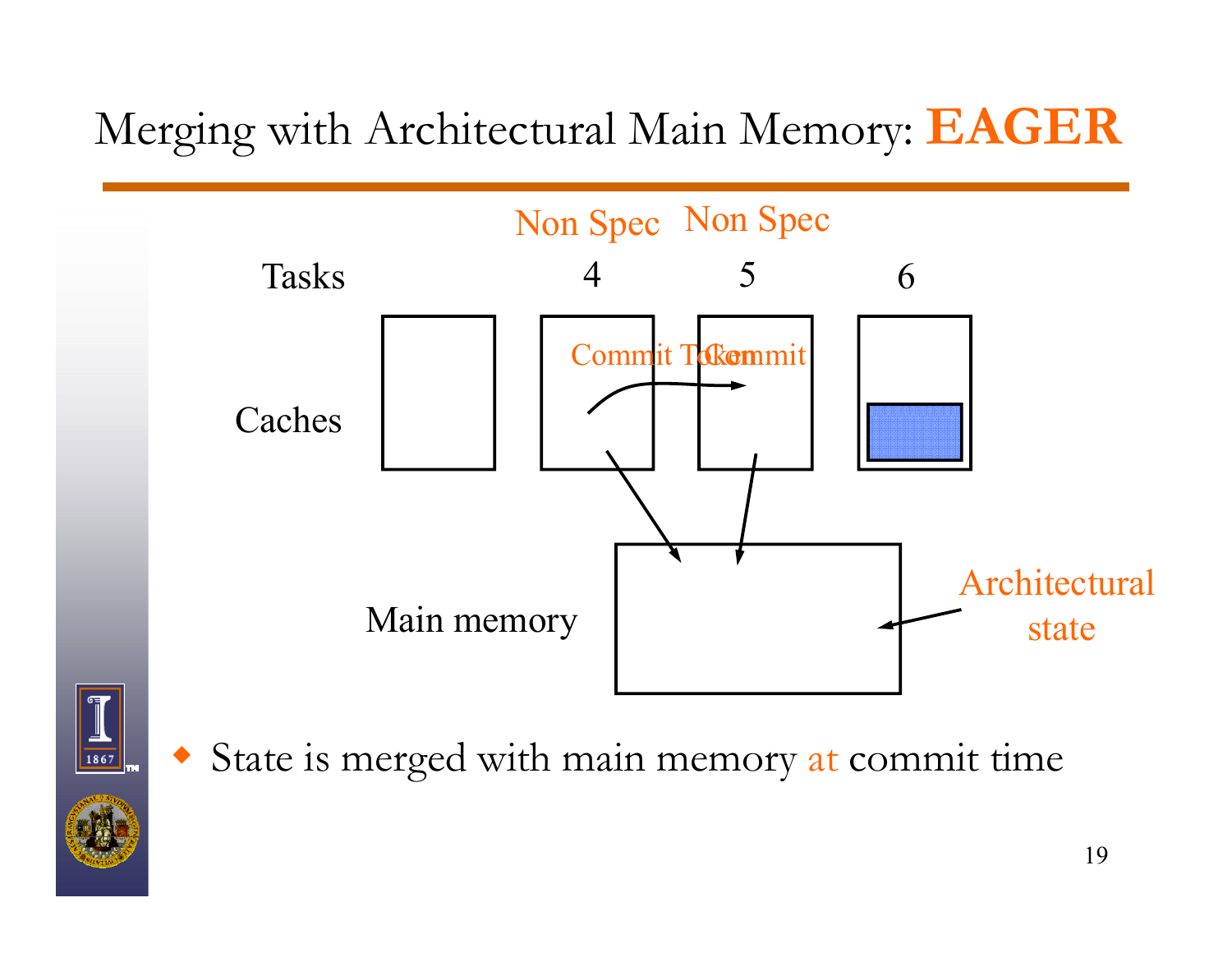## Merging to Architectural Main Memory: **LAZY**



1867  $\ddot{\textcolor{blue}\diamond}$ 

State is merged with main memory at or after the commit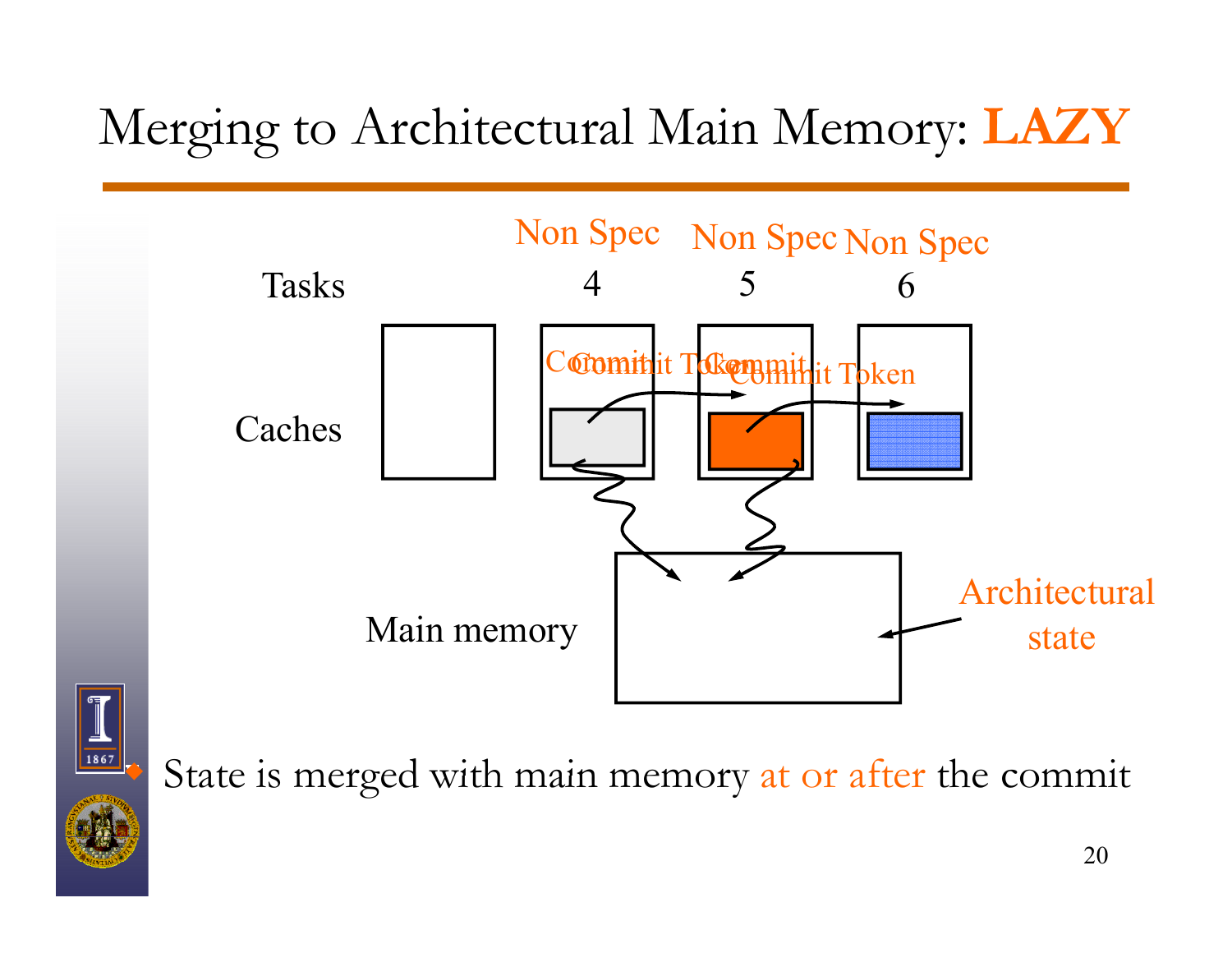## Taxonomy of Buffering





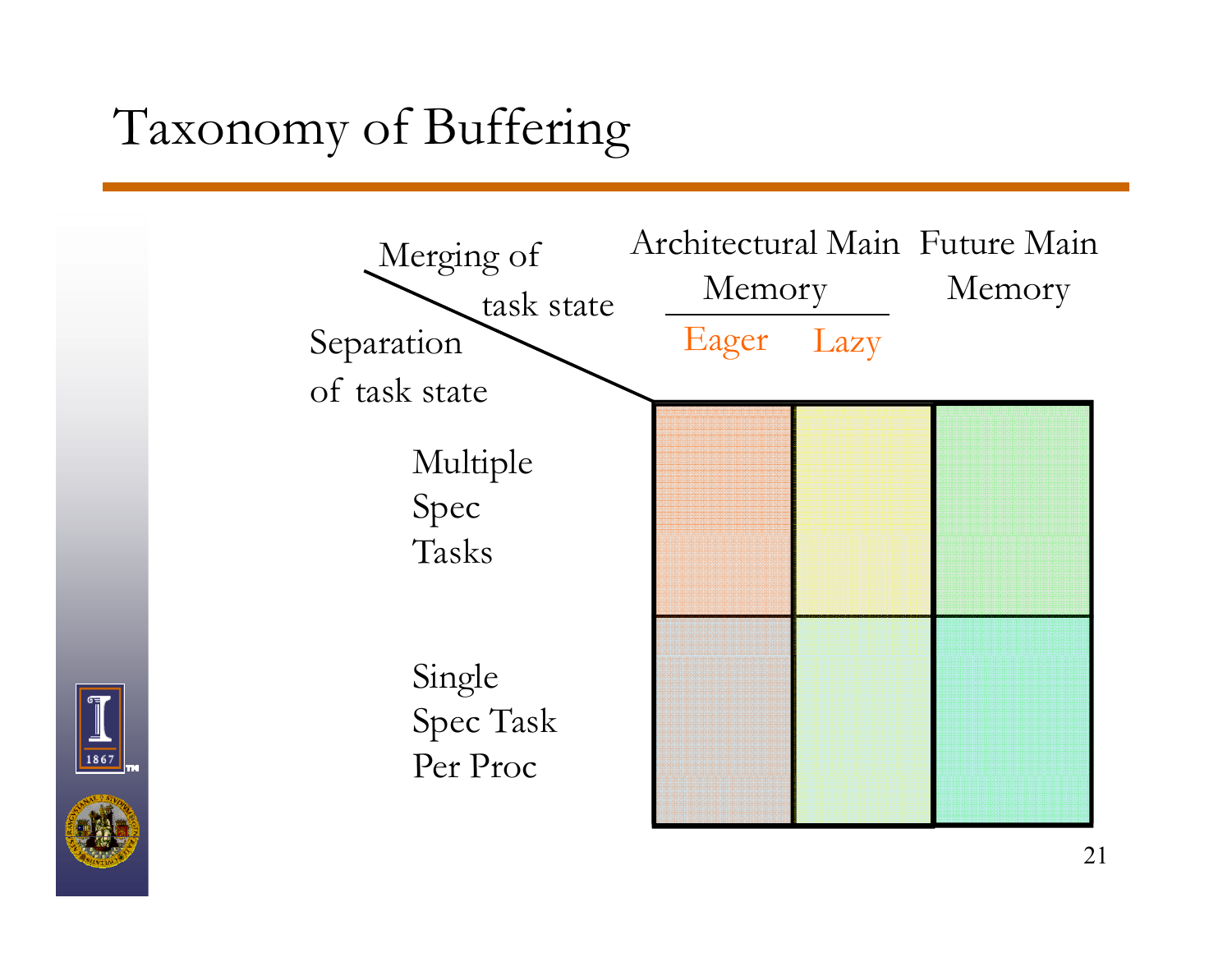# Mapping Existing Schemes





1867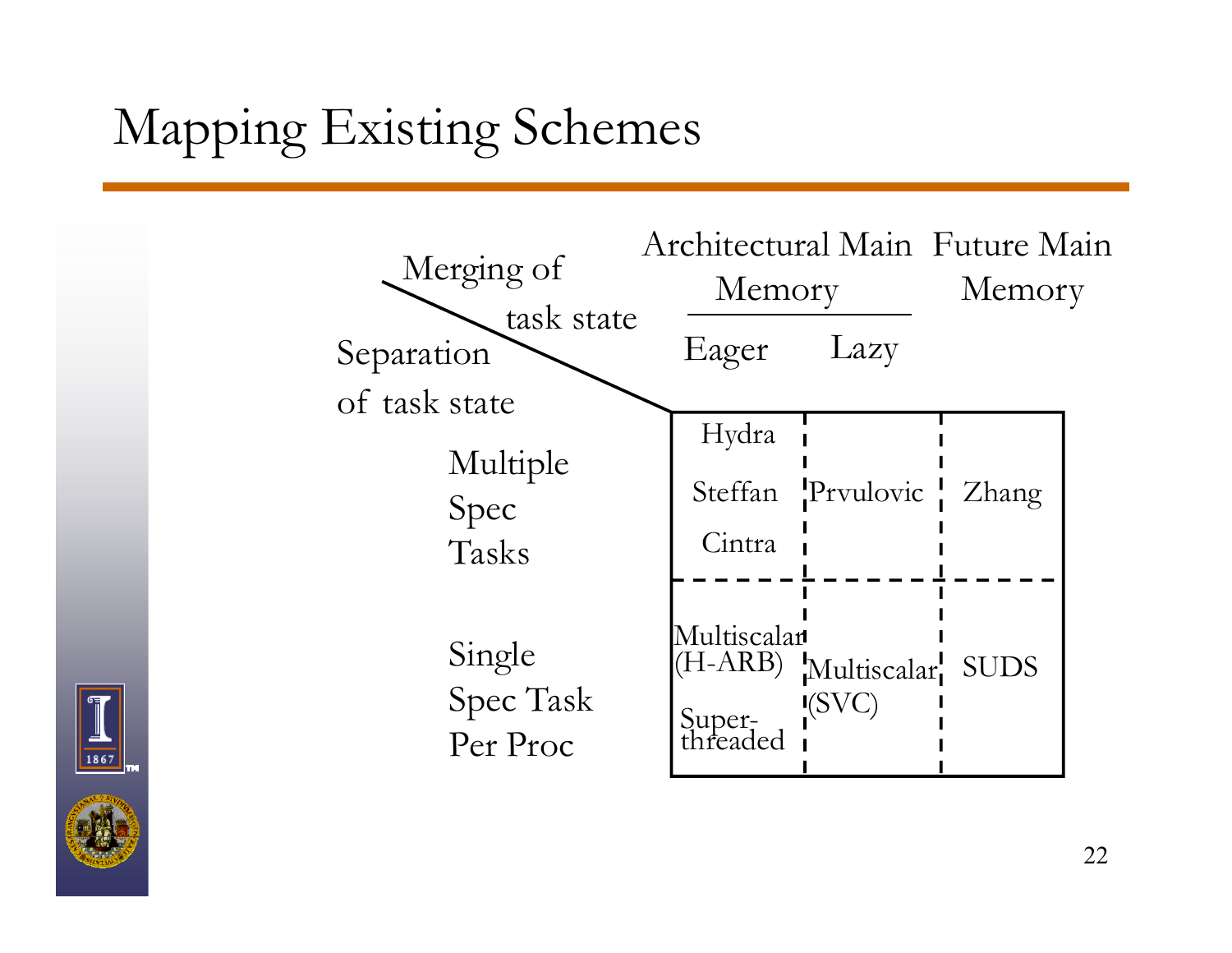## Roadmap

- Introduction to Thread-Level Speculation
- Taxonomy of Buffering
- **Tradeoffs Analysis**
- Evaluation
- $\triangle$  Conclusions

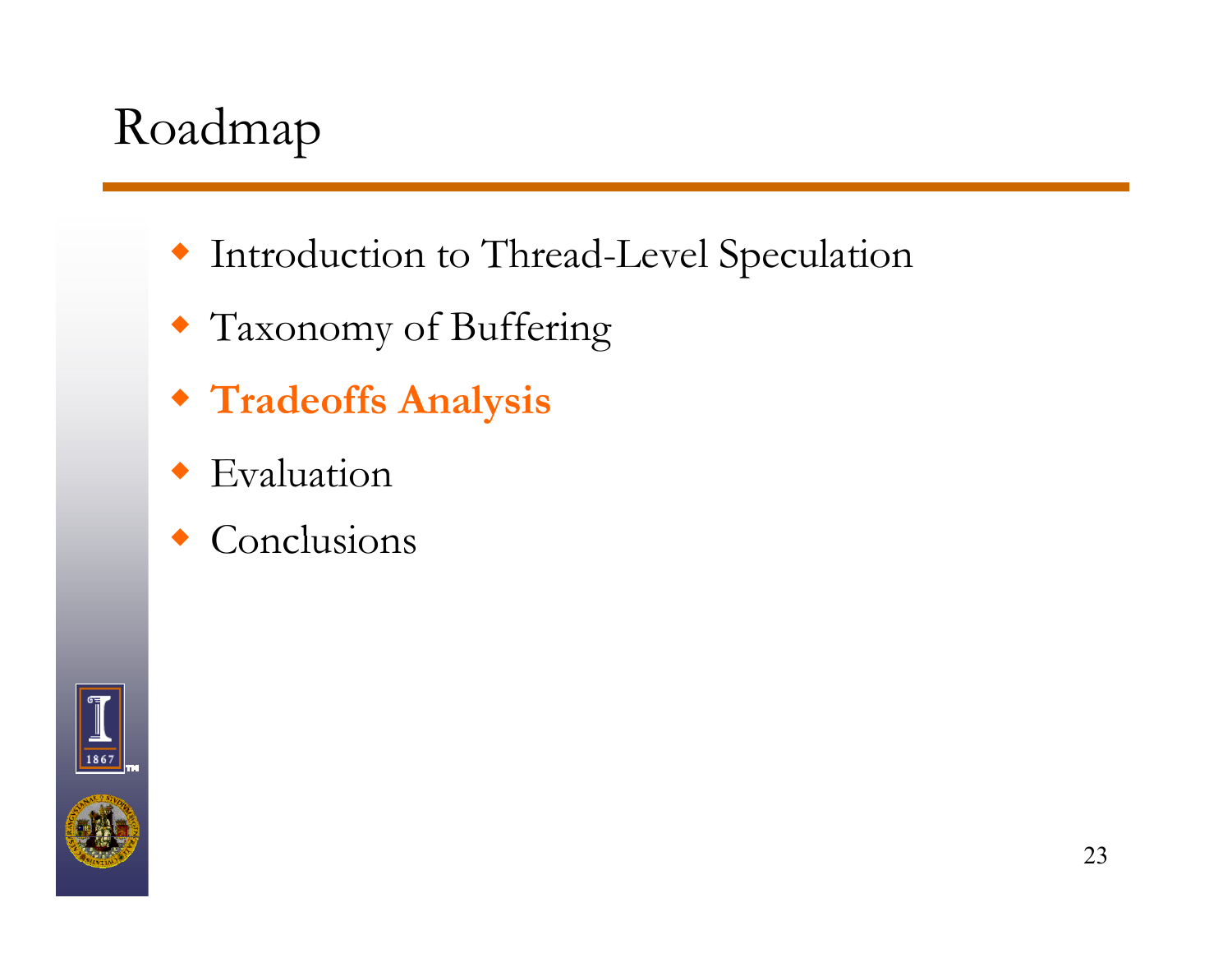## Comparing Schemes



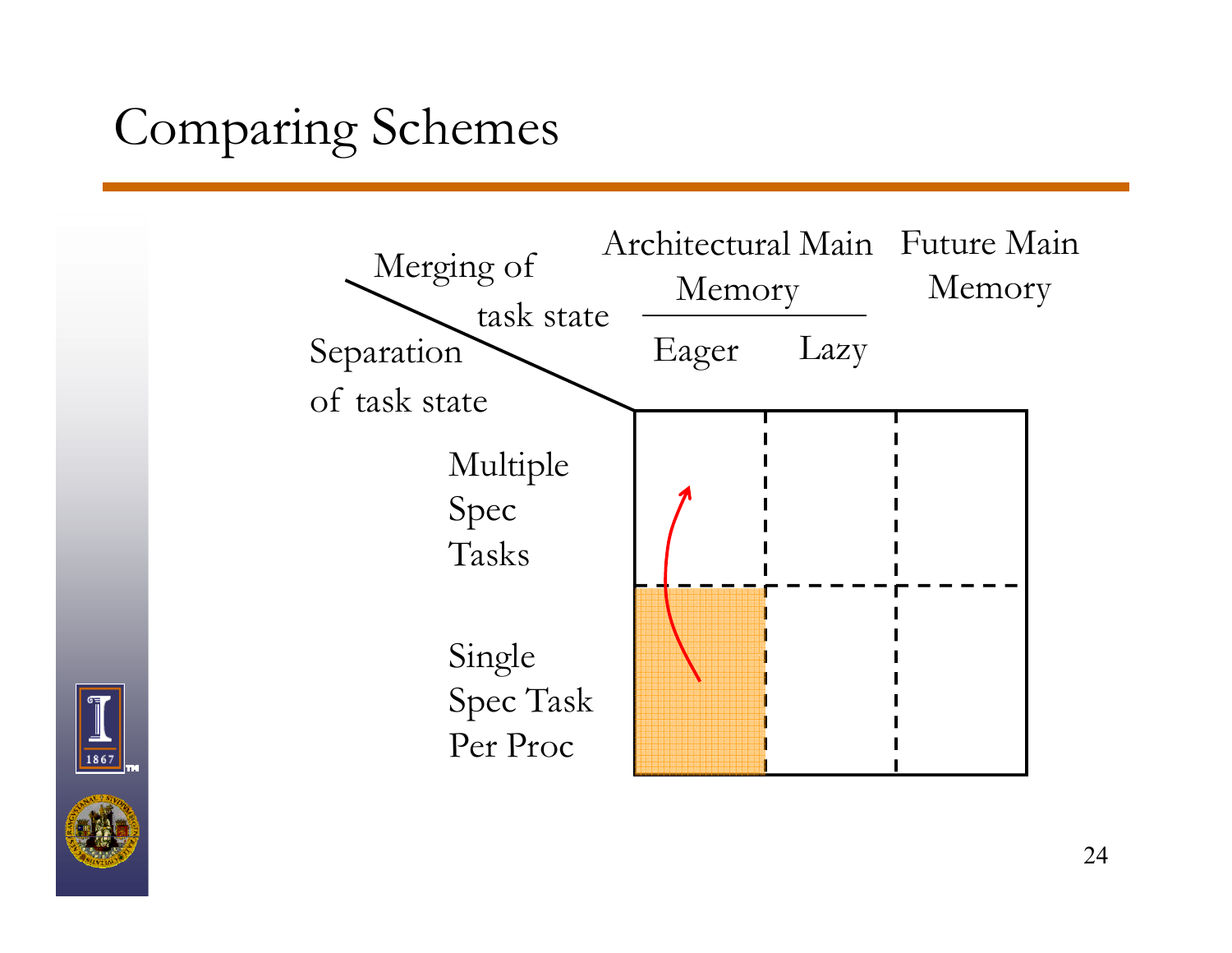# Multiple Spec Tasks / Proc



Single Task per Processor

Tolerate load imbalance



Multiple Tasks per Processor

Ei: Execution of Task iCi: Commit of Task i



Per f

Cost Need Task ID in cache lines & advanced comparison logic in caches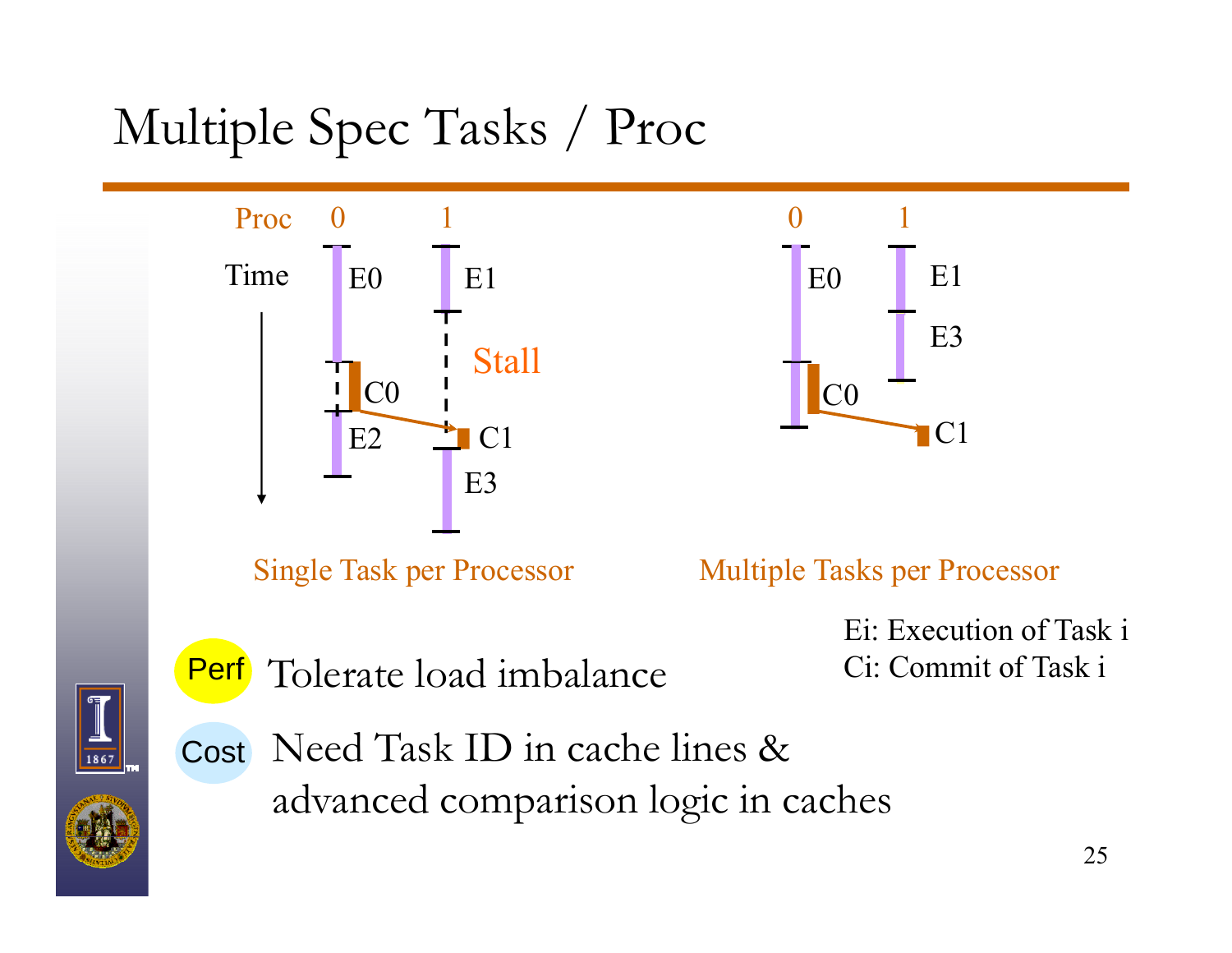## Comparing Schemes





1867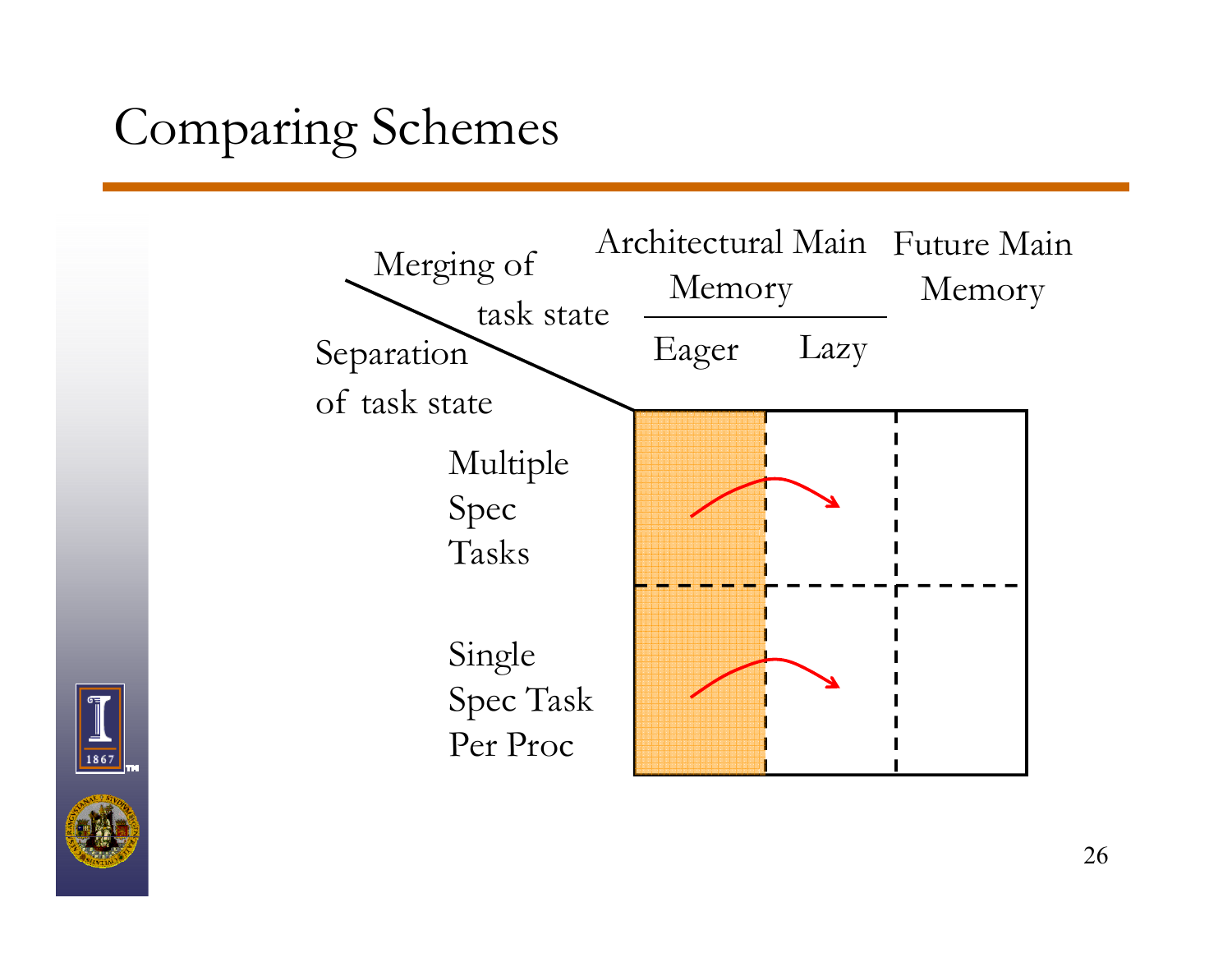#### Two wavefronts: execution + commit

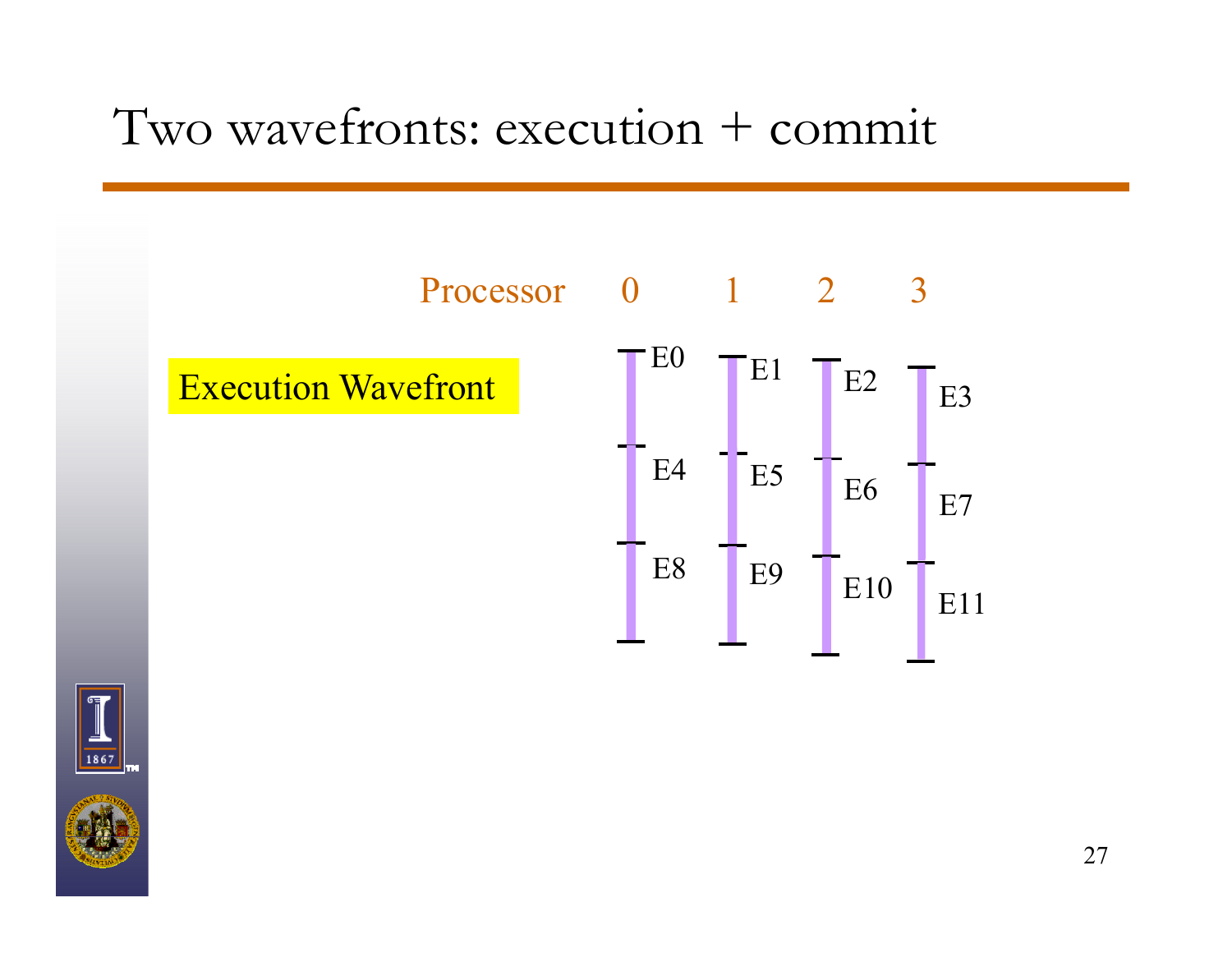#### Two wavefronts: execution + commit



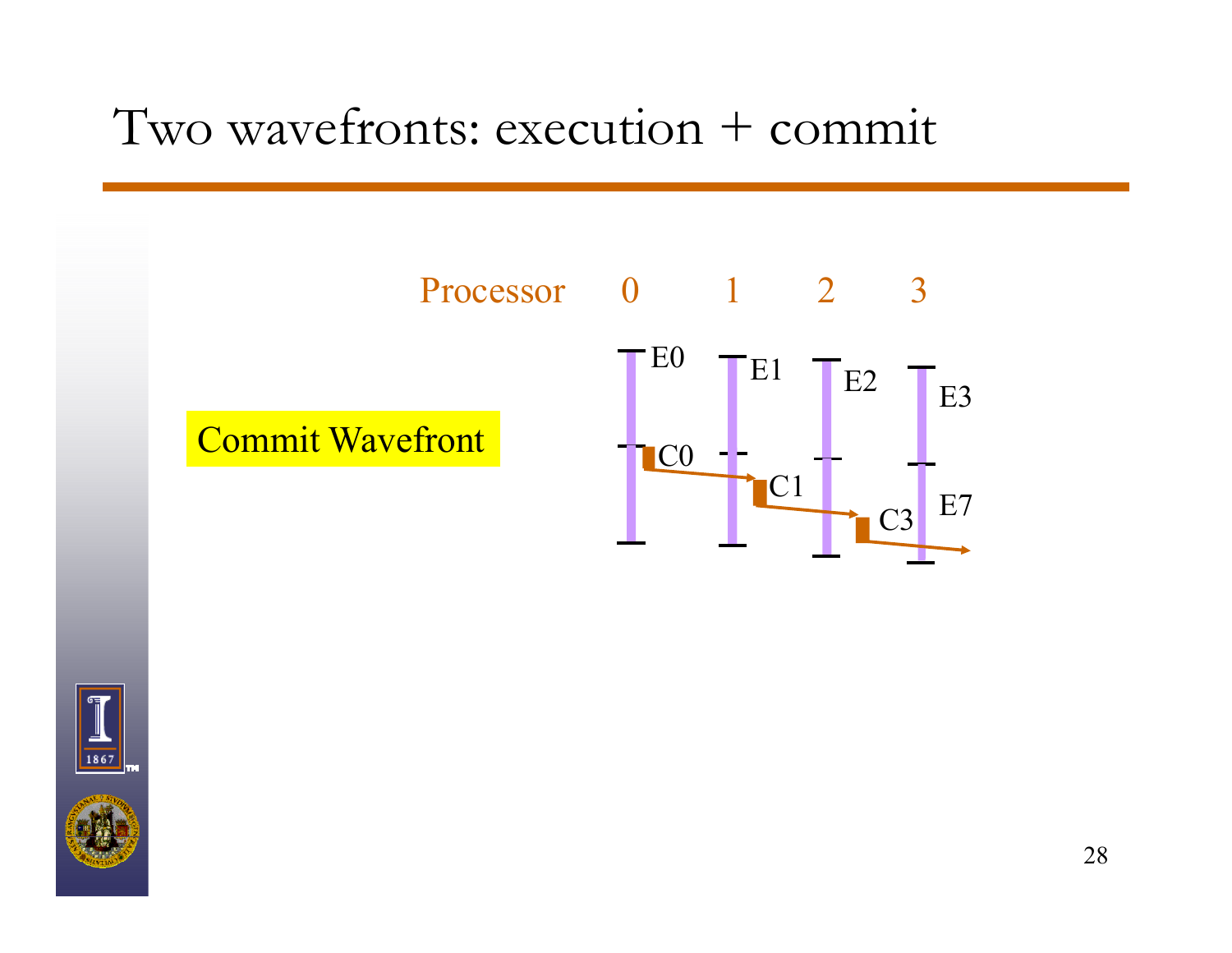## Eager vs Lazy Merging in Architectural MM



3 Multiple Tasks Per Processor

> Commit wavefront appears in critical path when:

 $Ci * Nprocs > Ei$ 



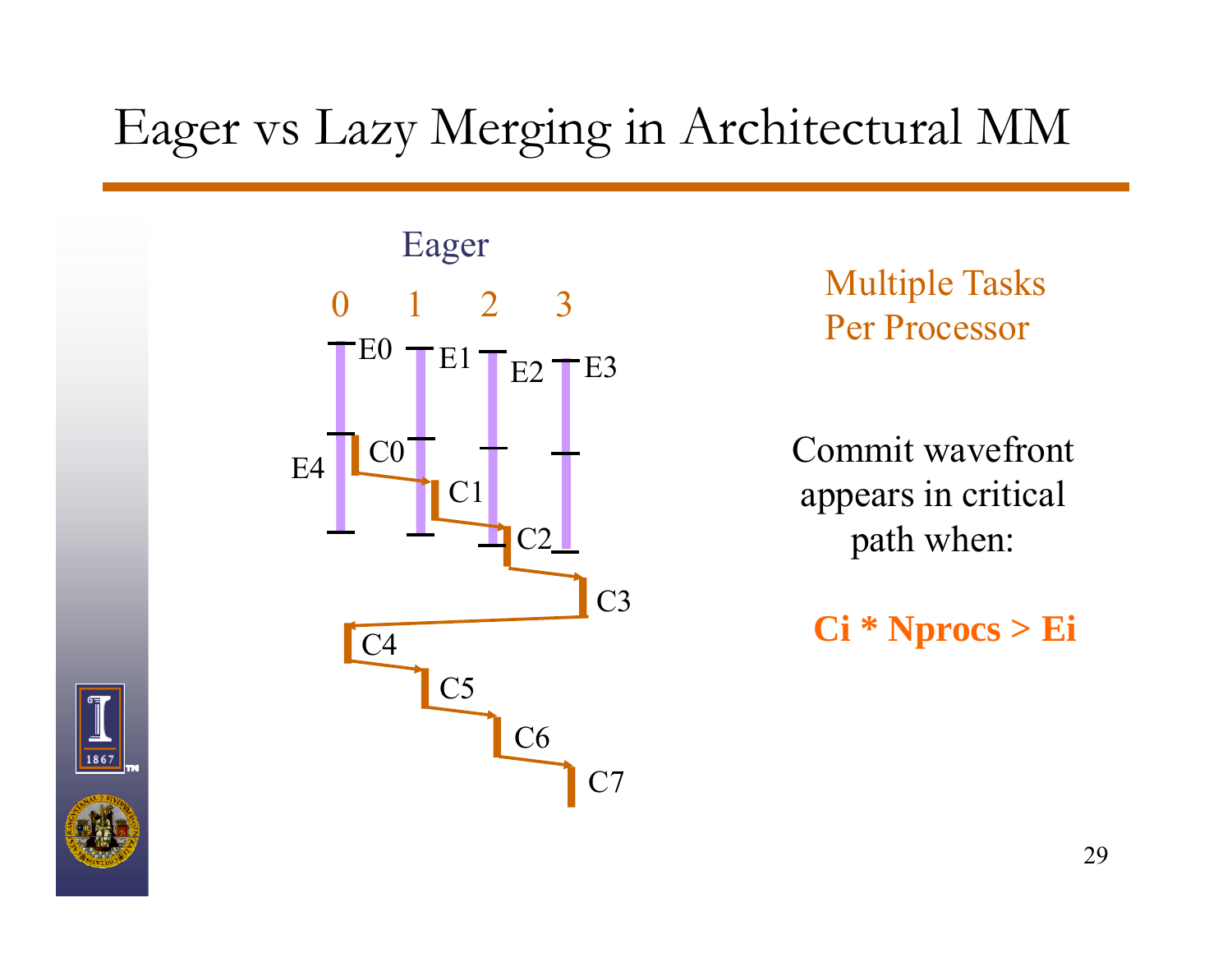#### Eager vs Lazy Merging in Architectural MM







Removes the commit Removes the commit<br>wavefront from the critical path



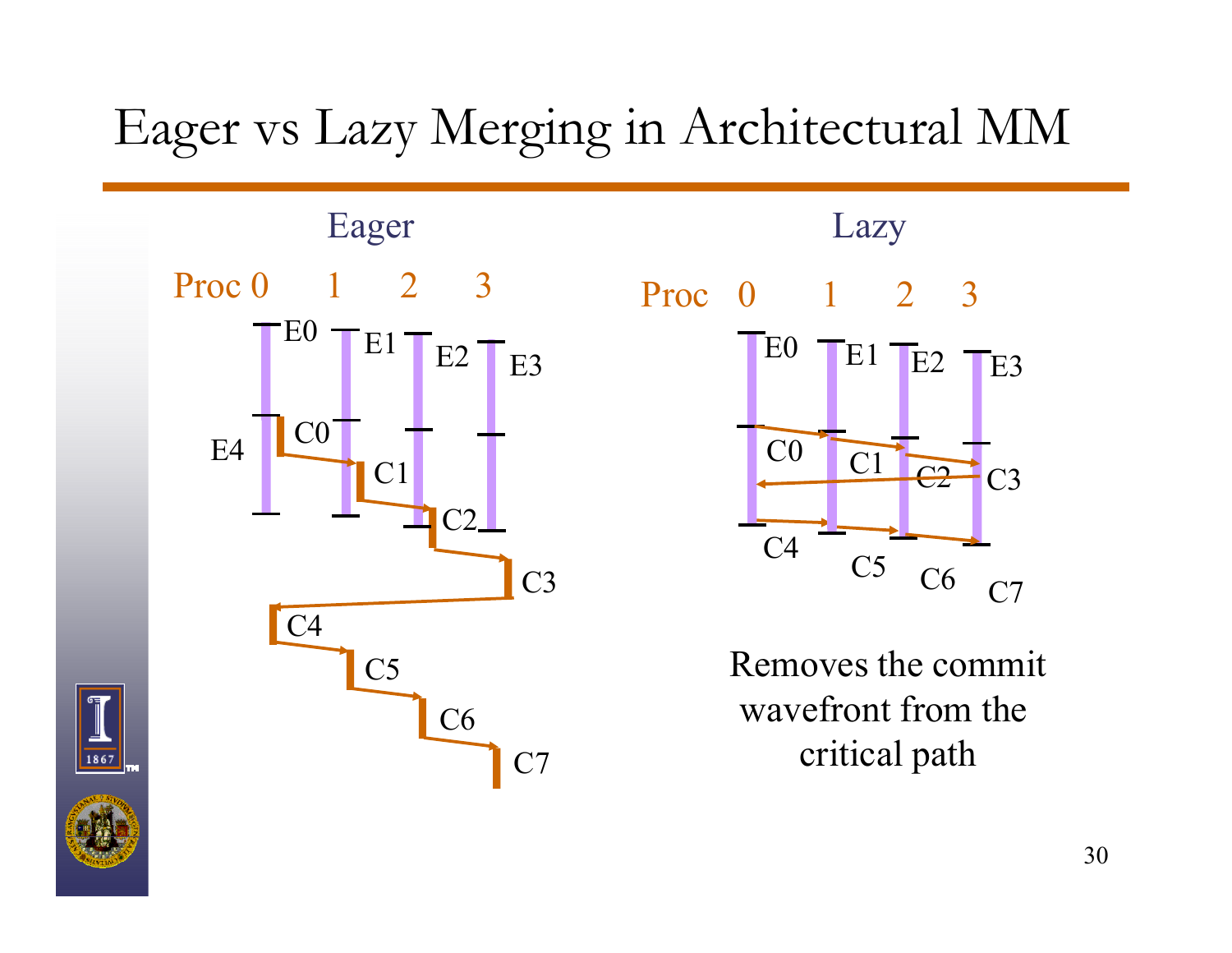## Eager vs Lazy Merging in Architectural MM





Perf Remove commit wavefront from critical path

Cost Need Task ID in cache lines

Cost Need version combining logic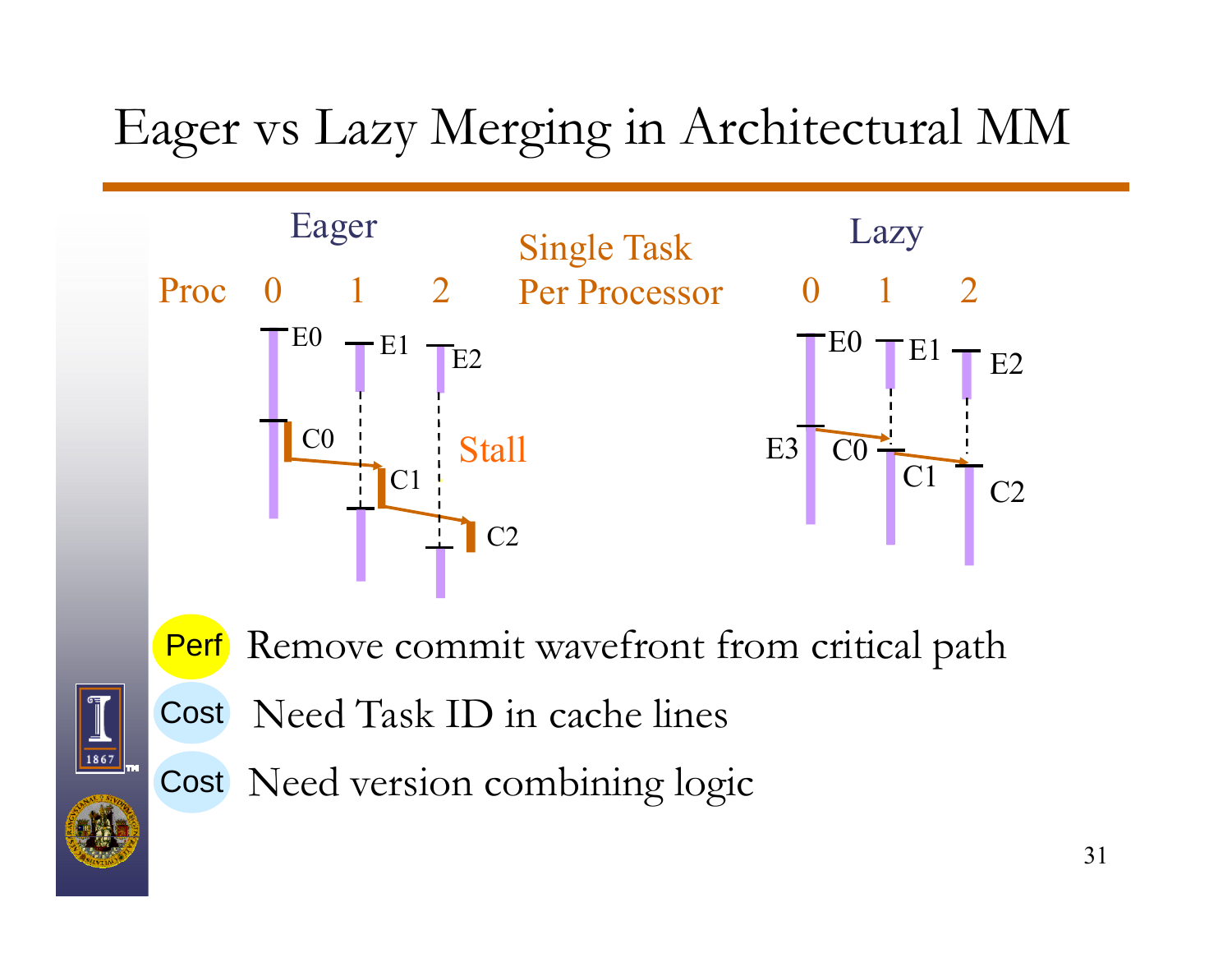## Comparing Schemes



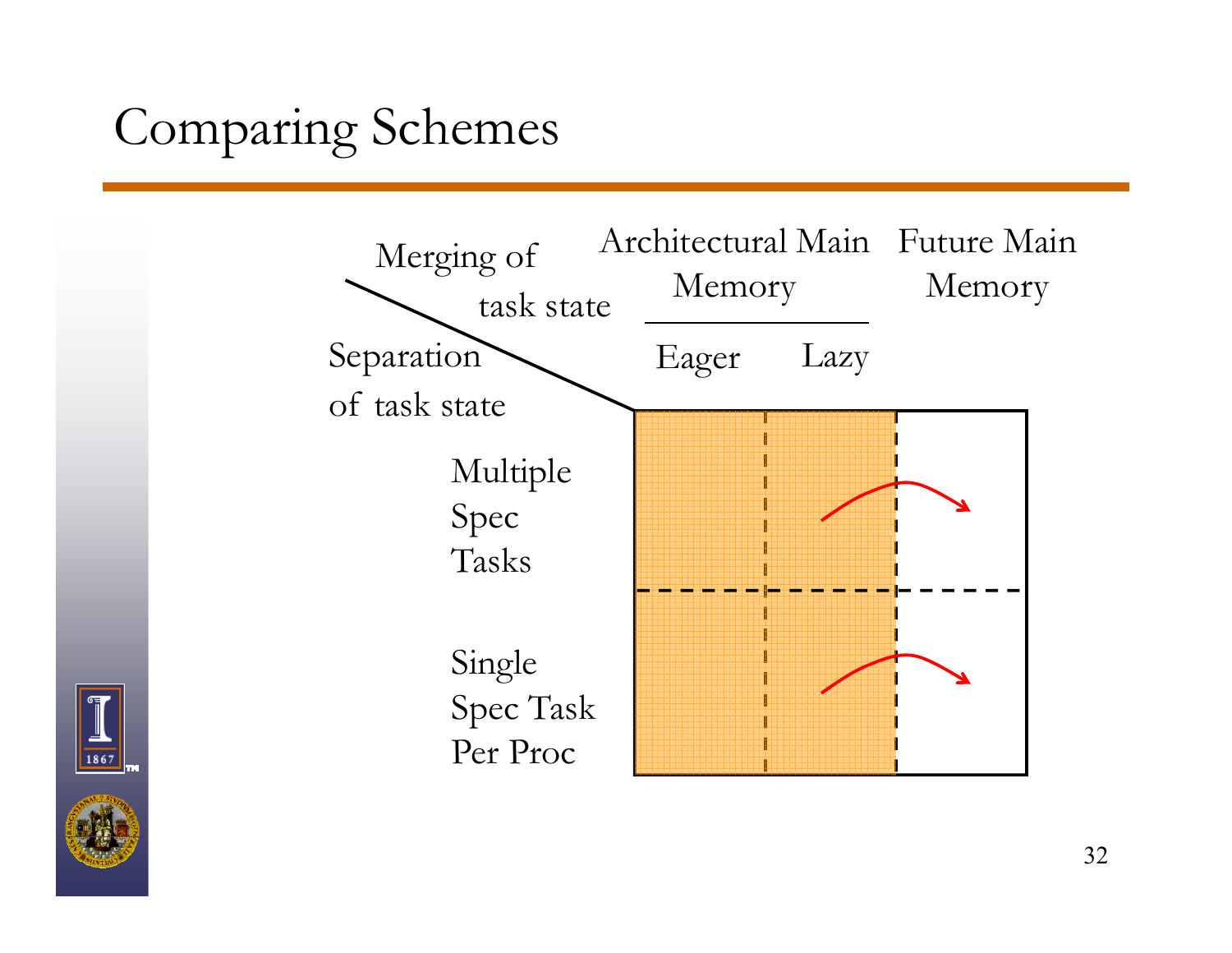#### Future Main Memory

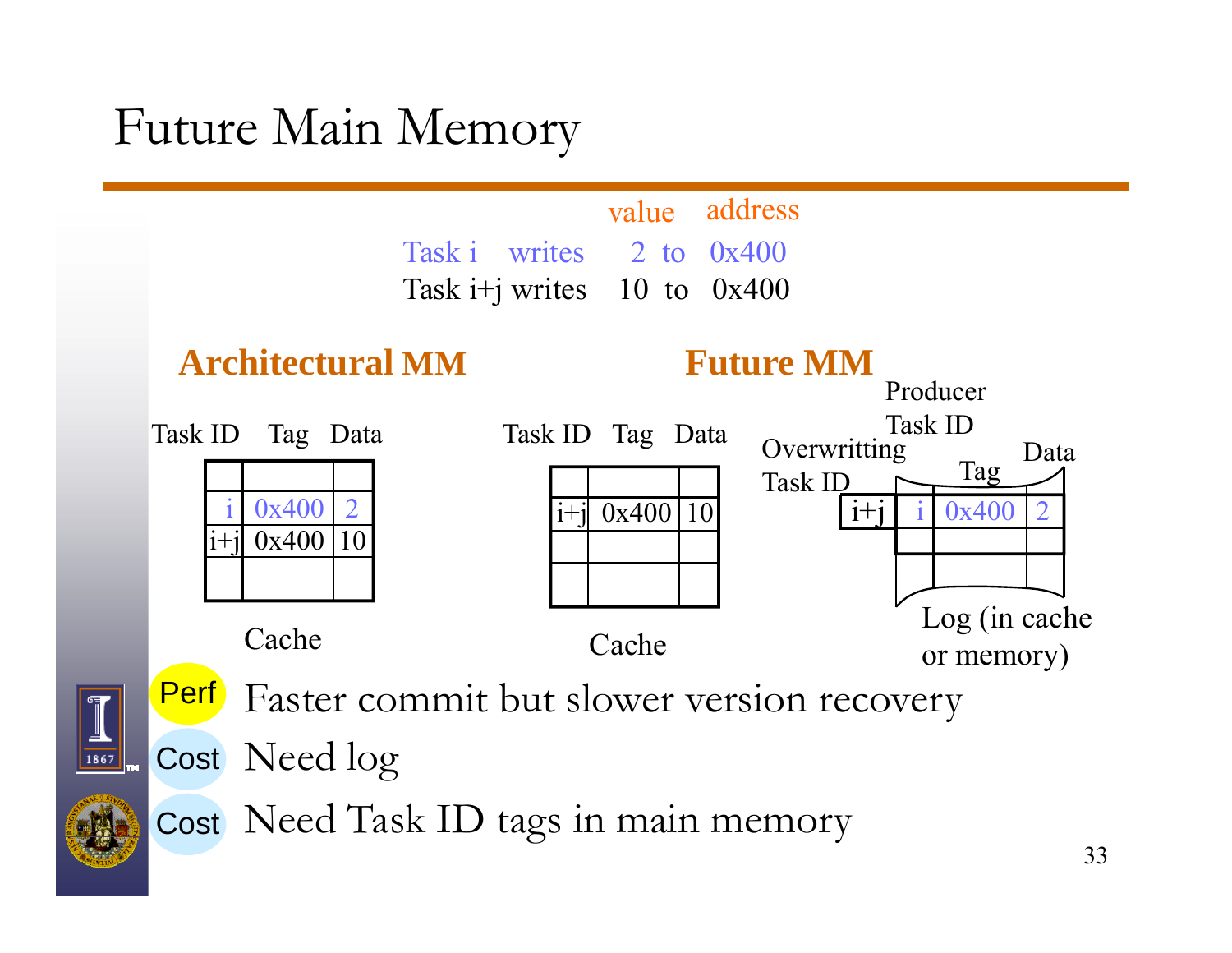## Recap



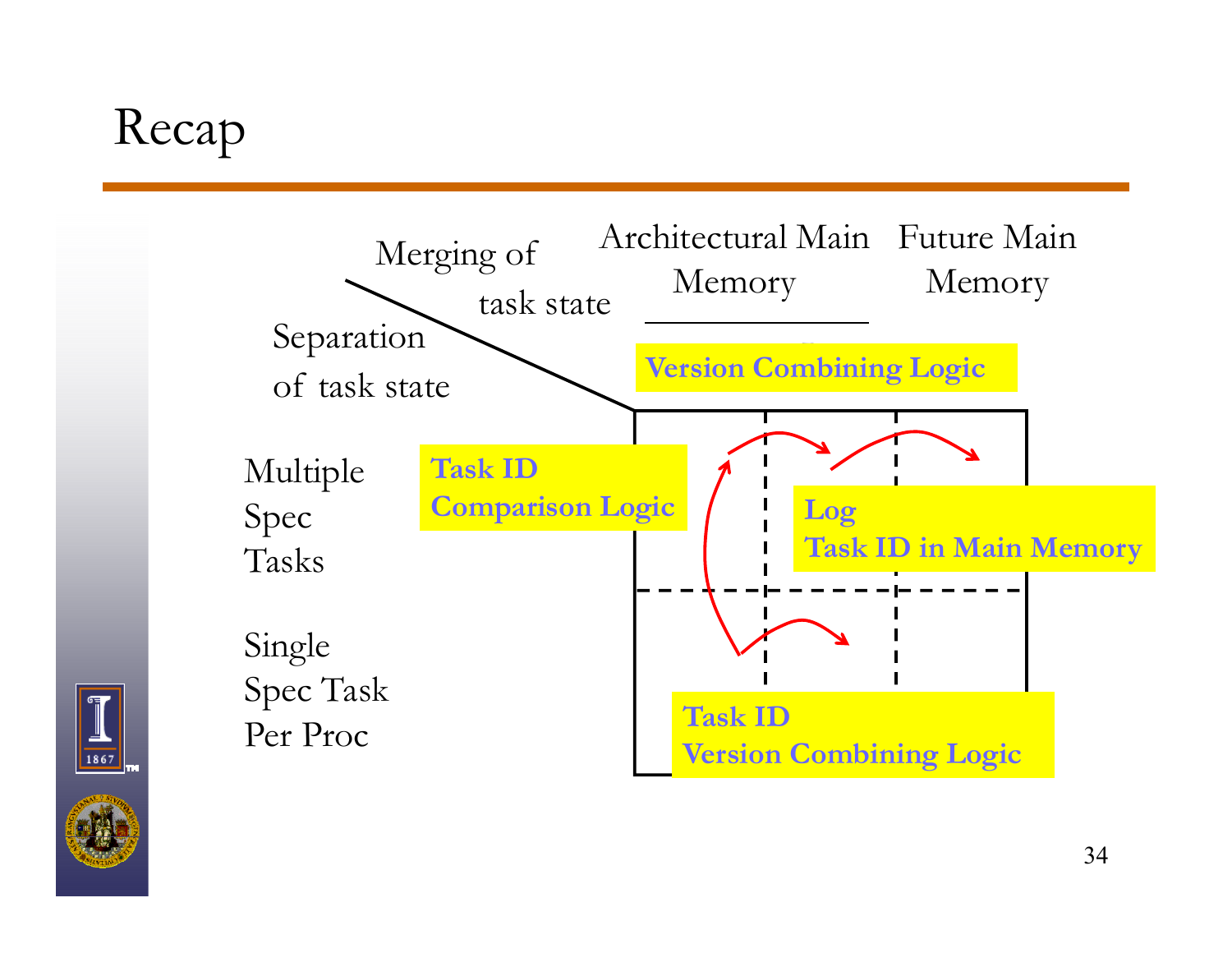## Roadmap

- Introduction to Thread-Level Speculation
- Taxonomy of Buffering
- Tradeoffs Analysis
- **Evaluation**
- $\triangle$  Conclusions

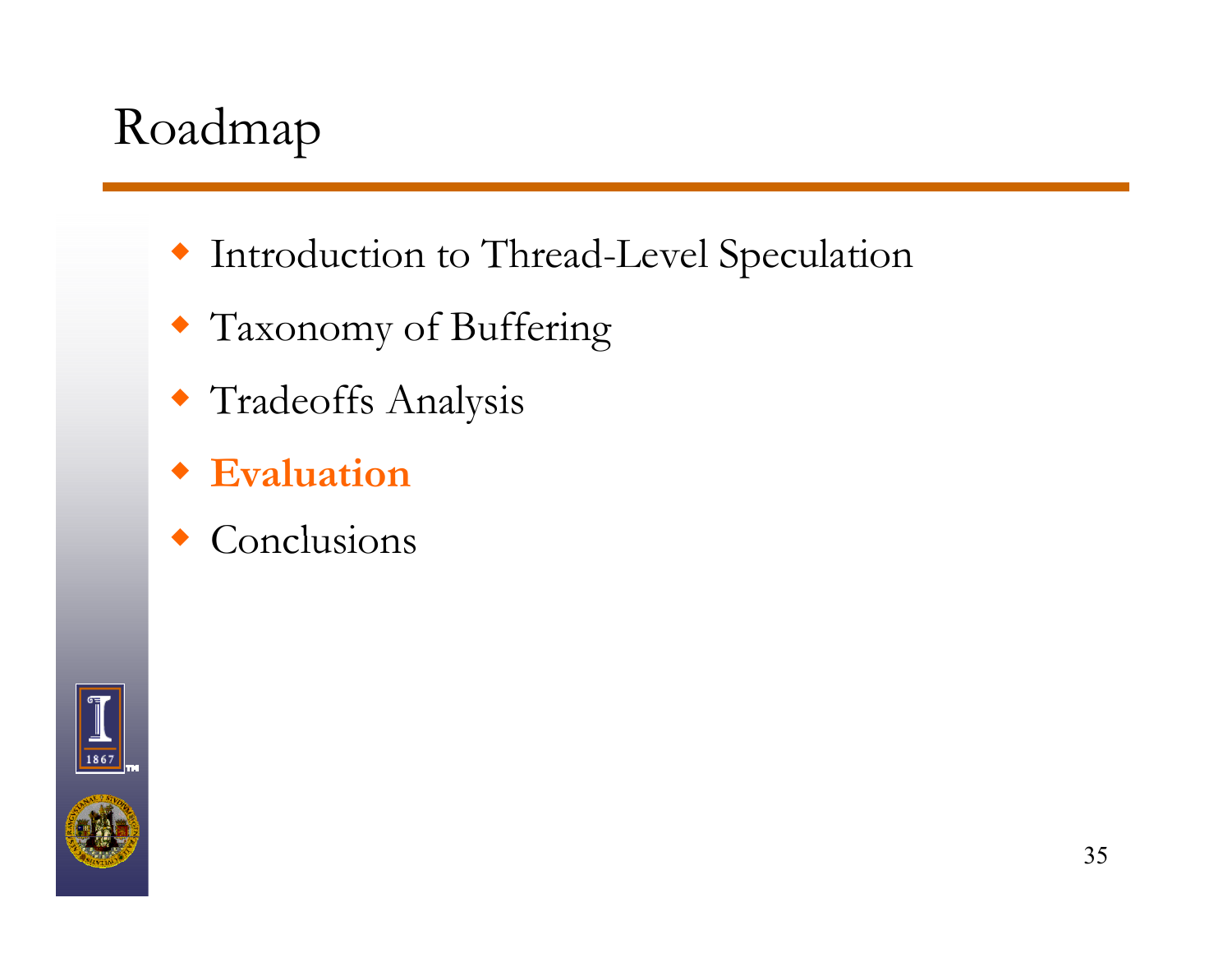#### Evaluation Environment

#### $\bullet$  Execution-driven simulator

- CC-NUMA multiprocessor with 16 processors
- CMP (Chip multiprocessor) with 8 processors

 Out-of order superscalar processor + 2 levels of cache –– Issues 4 instructions per cycle



 $\blacklozenge$ 

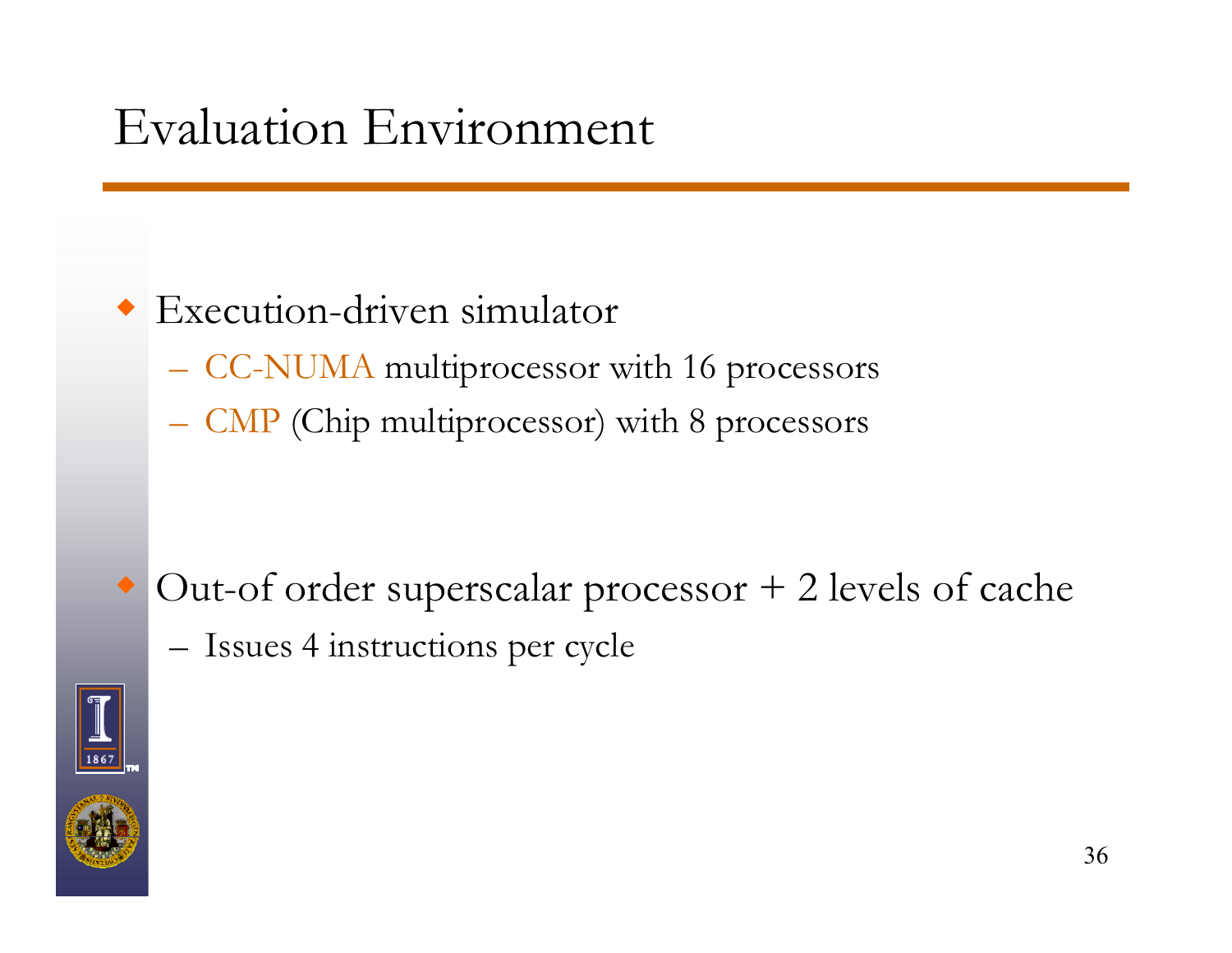# Applications

- Numerical applications:
	- Apsi (Specfp2000)
	- –Dsmc3d and Euler (HPF-2)
	- P3m (NCSA) –
	- Tree (Univ. of Hawaii)
	- Bdna and Track (Perfect)  $-$  Dulla allu TTac

The non-analyzable loops  $-$  P3m (NCSA)  $\longrightarrow$  account on average for 59% of the serial execution time

 Non-analyzable loops are identified with the Polaris parallelizing compiler

- Speed-ups shown for the non-analyzable loops only

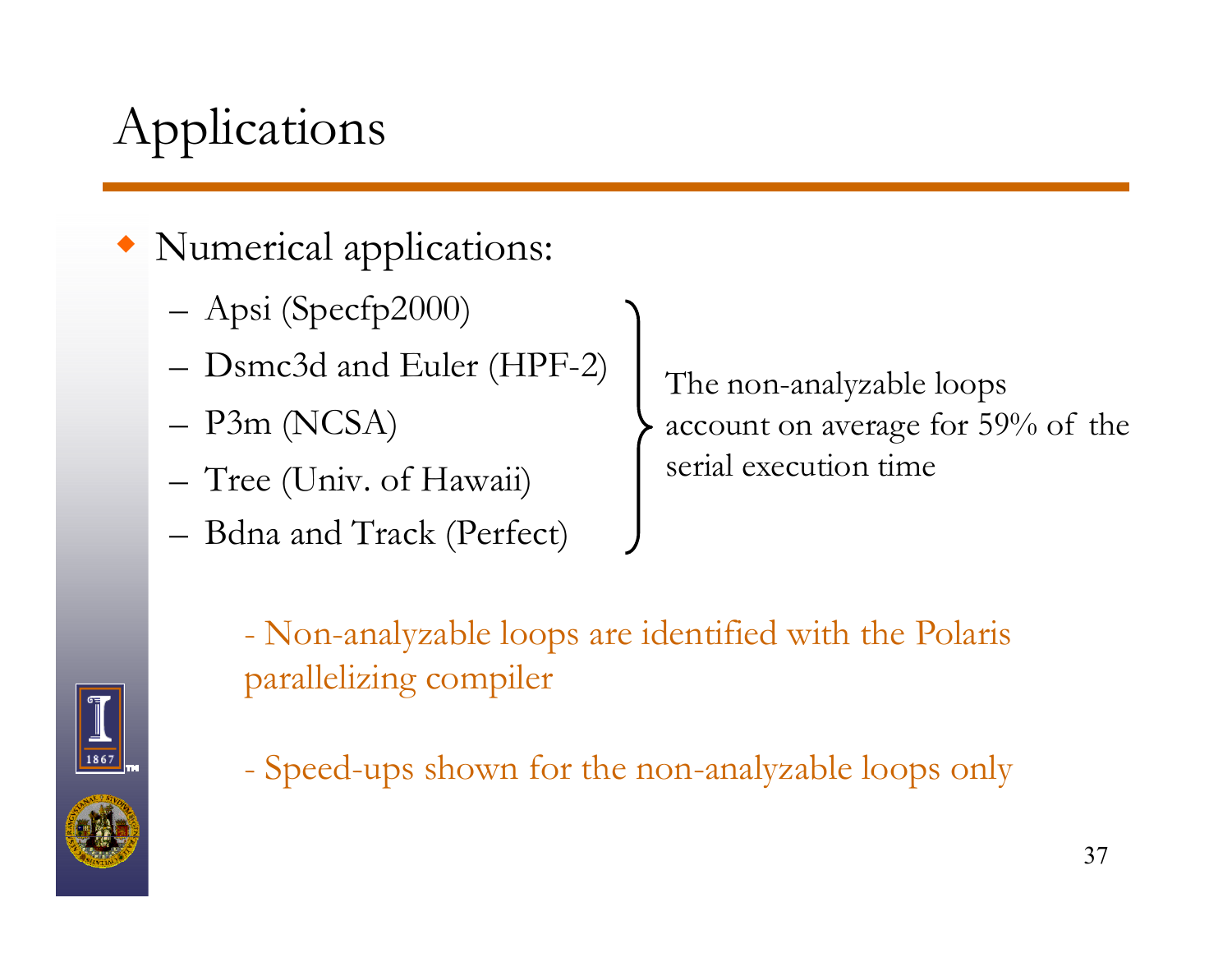# Supporting Multiple Tasks



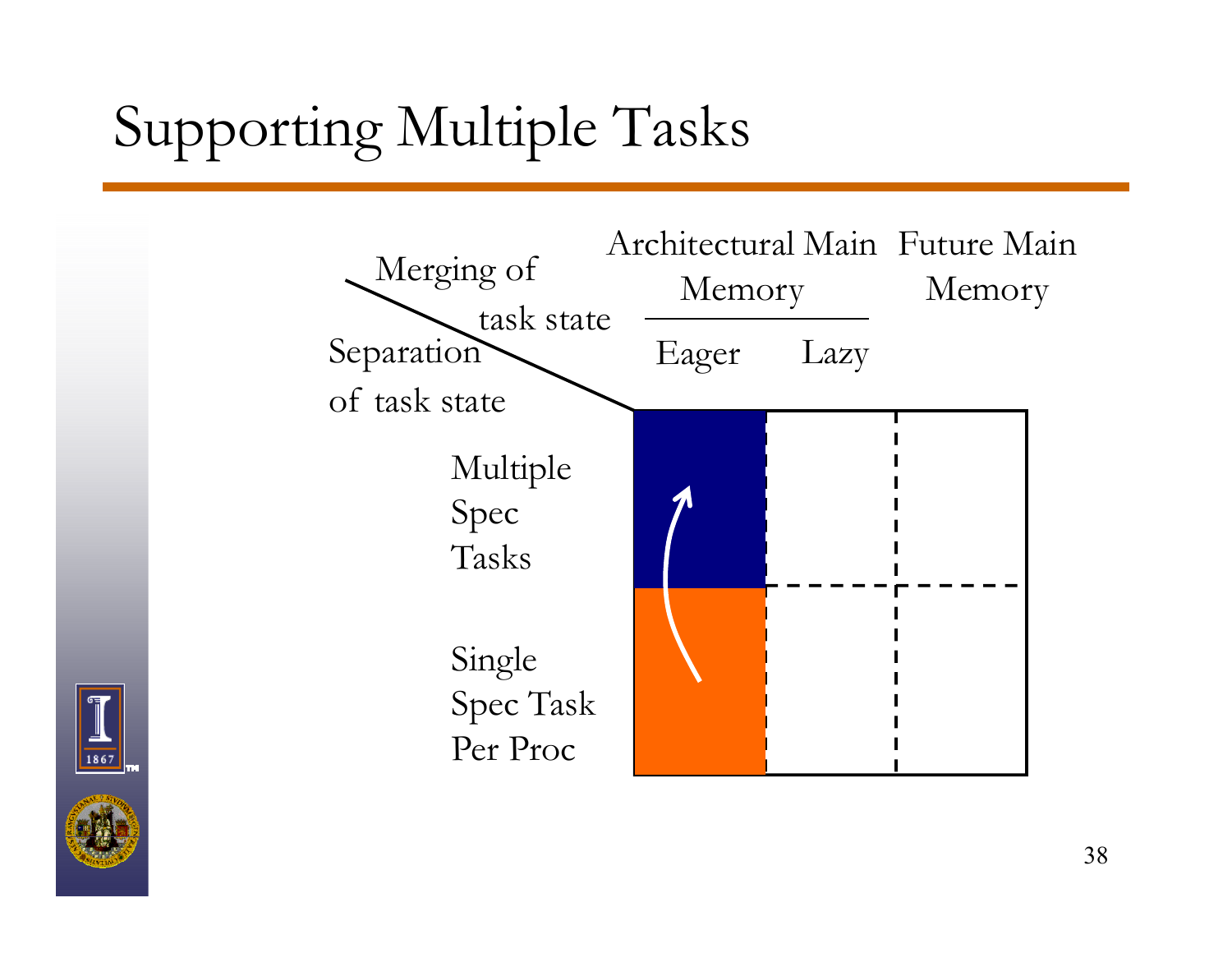# CC-NUMA: Supporting Multiple Tasks (Eager)





Single Task Multiple Tasks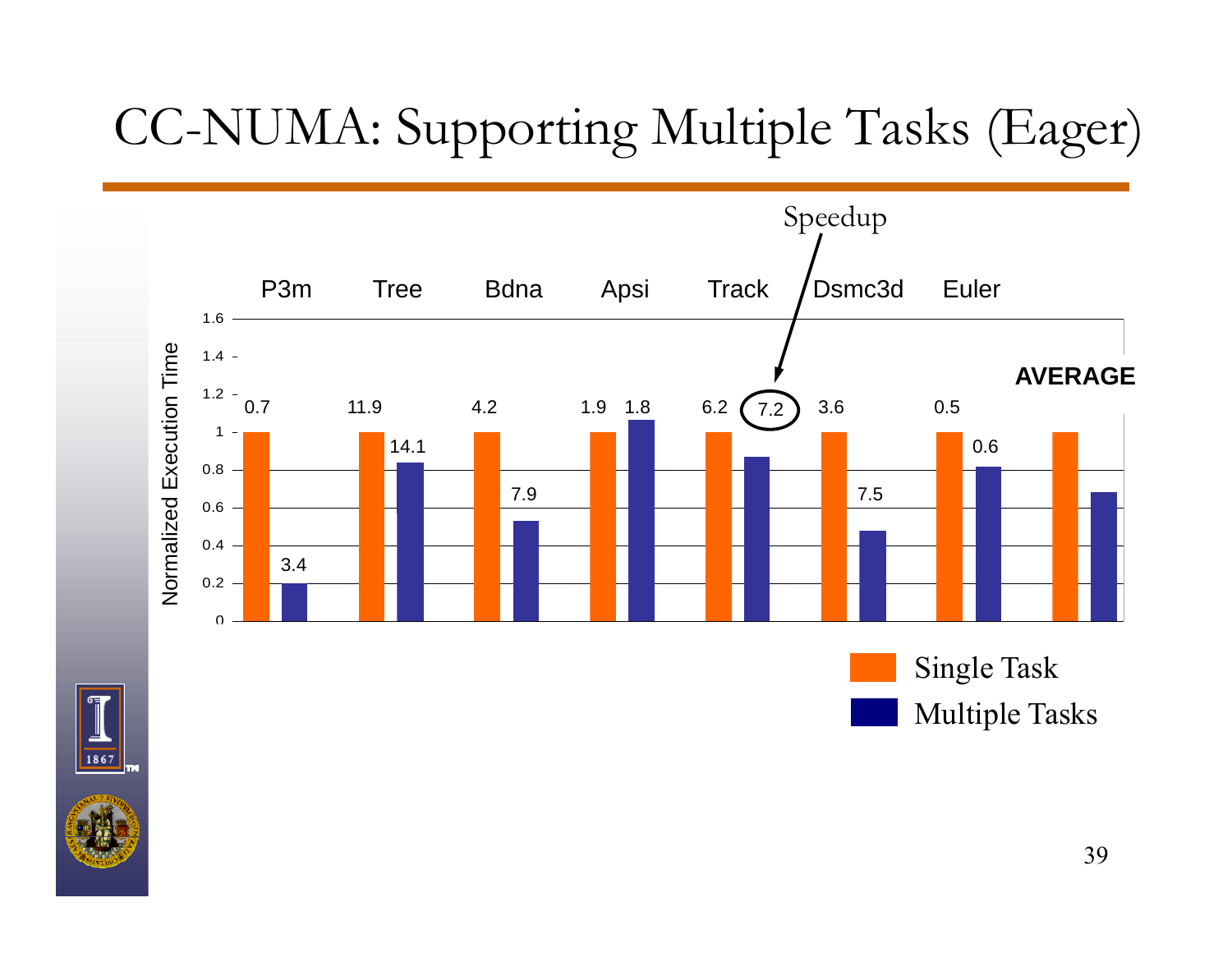## Supporting Multiple Tasks (Eager)



Single Task per Processor





Ei: Execution of Task i Ci: Commit of Task i k i<br>40



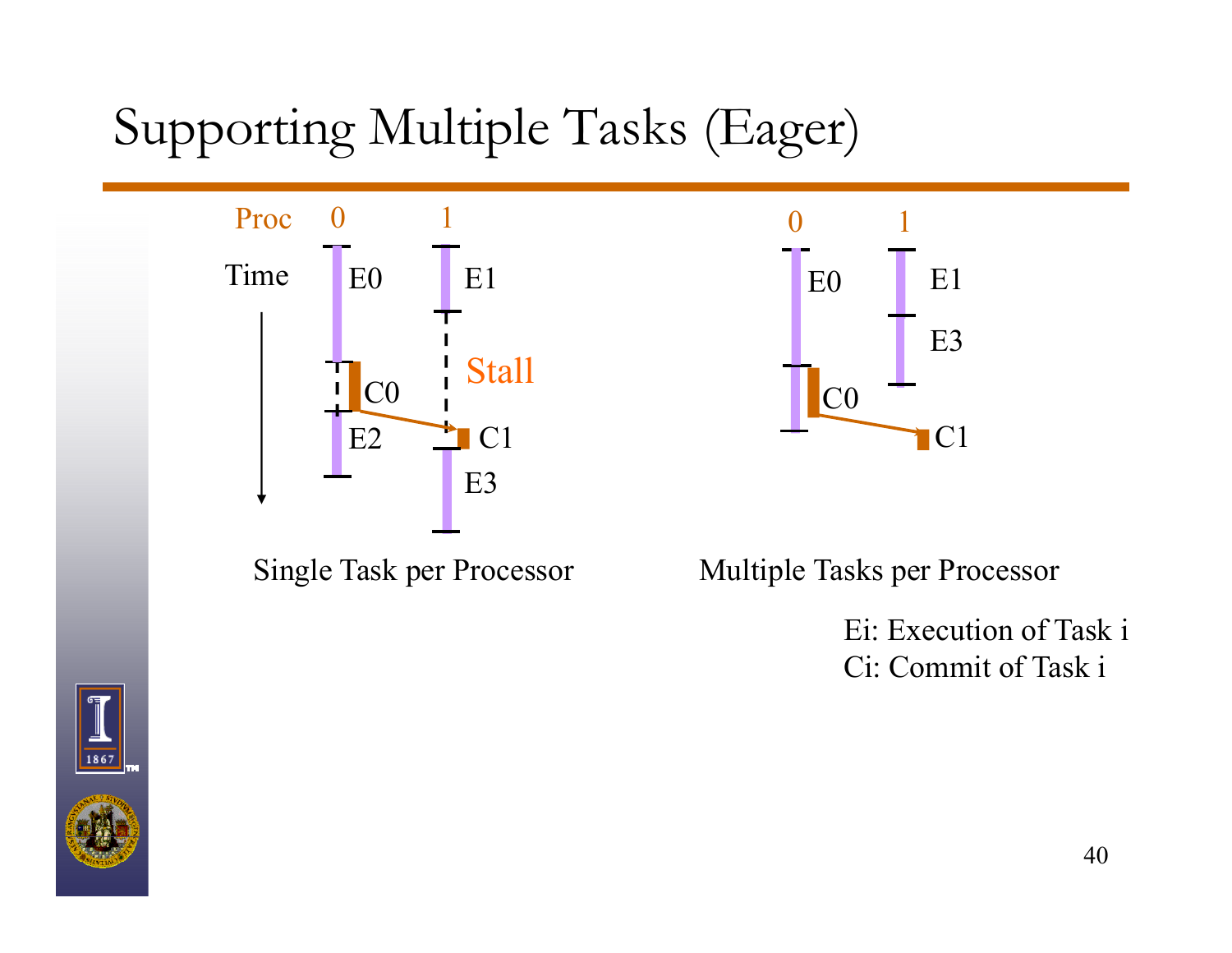# CC-NUMA: Supporting Multiple Tasks (Eager)





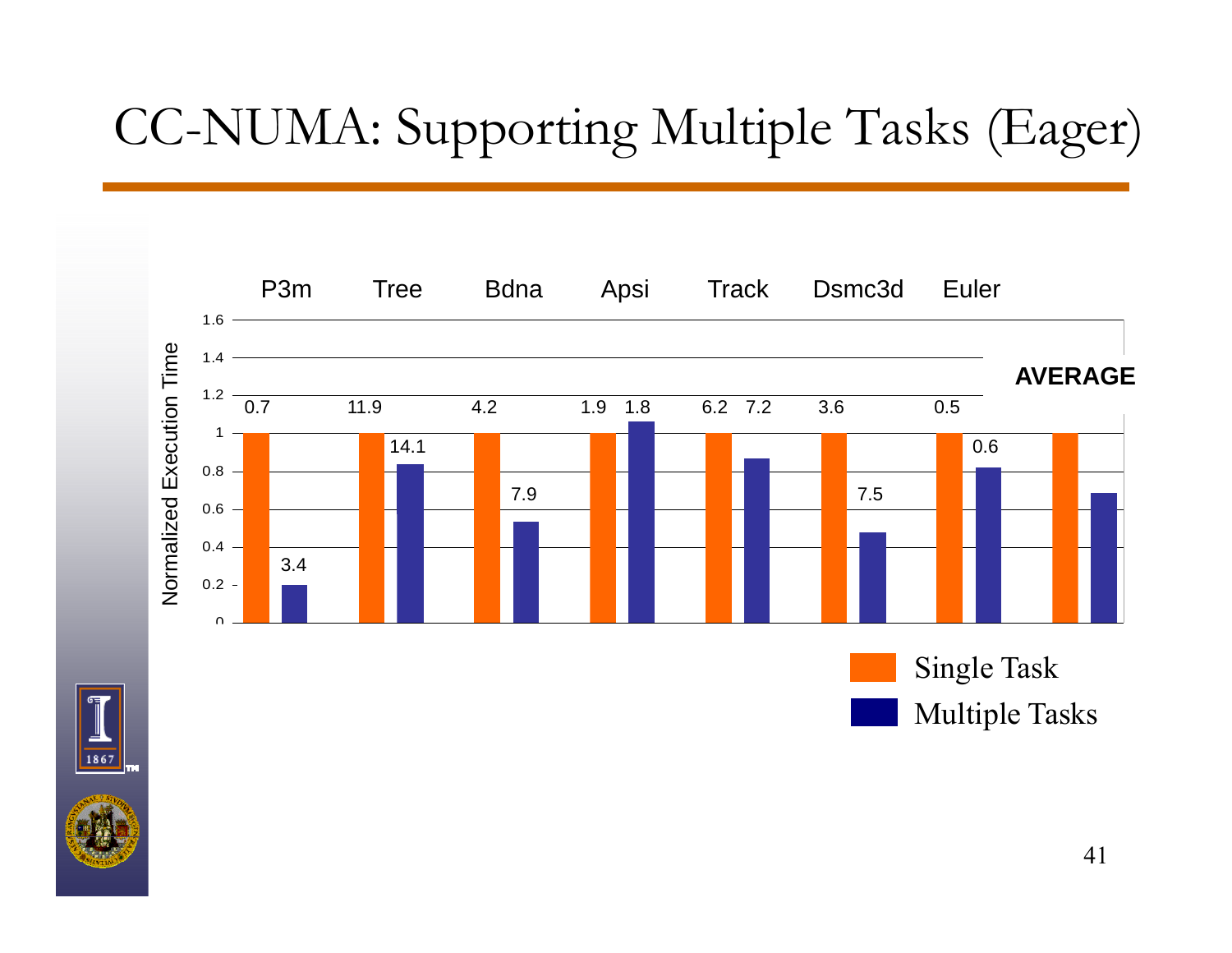## Supporting Multiple Tasks (Eager)

Multiple Tasks



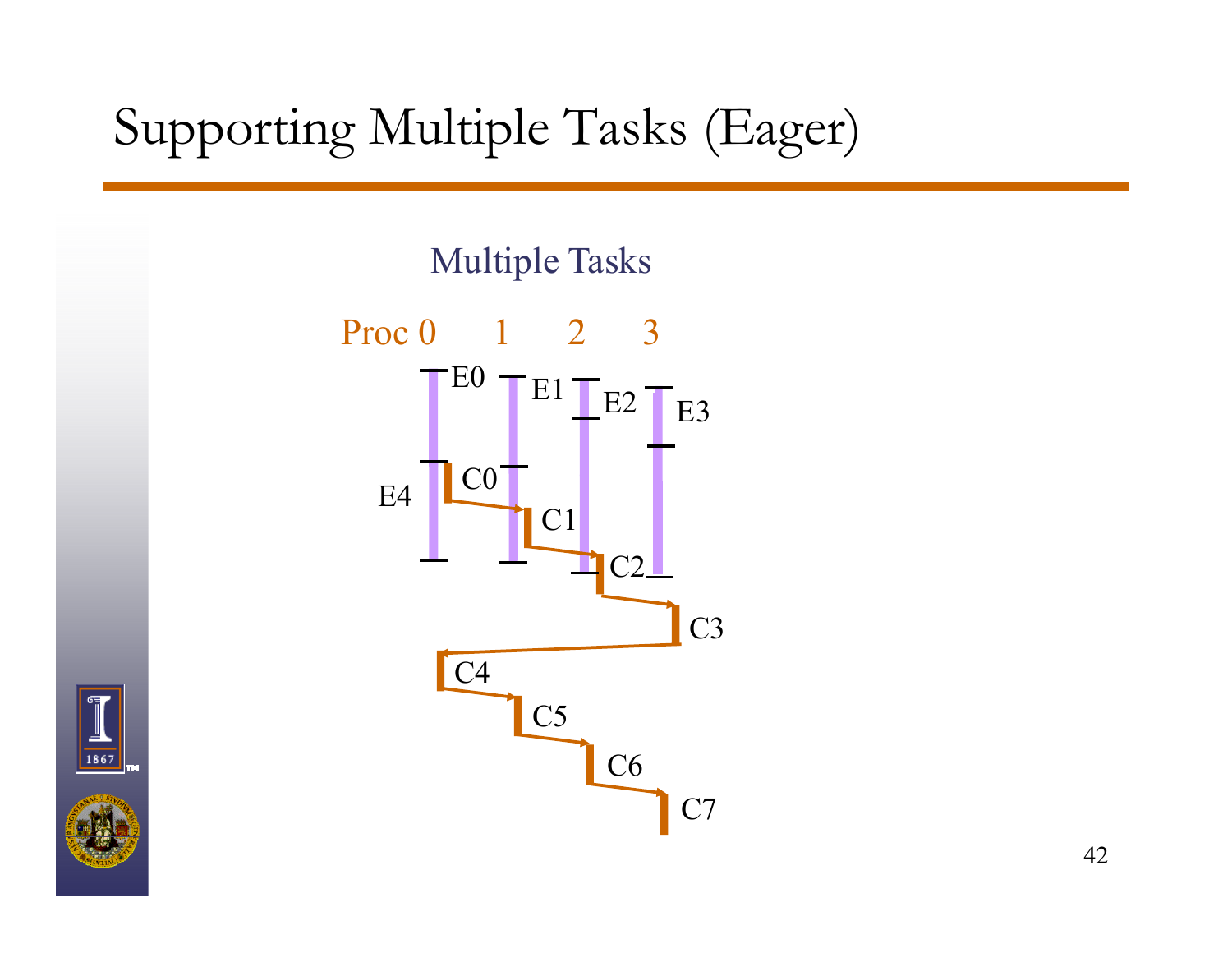# CC-NUMA: Supporting Multiple Tasks (Eager)

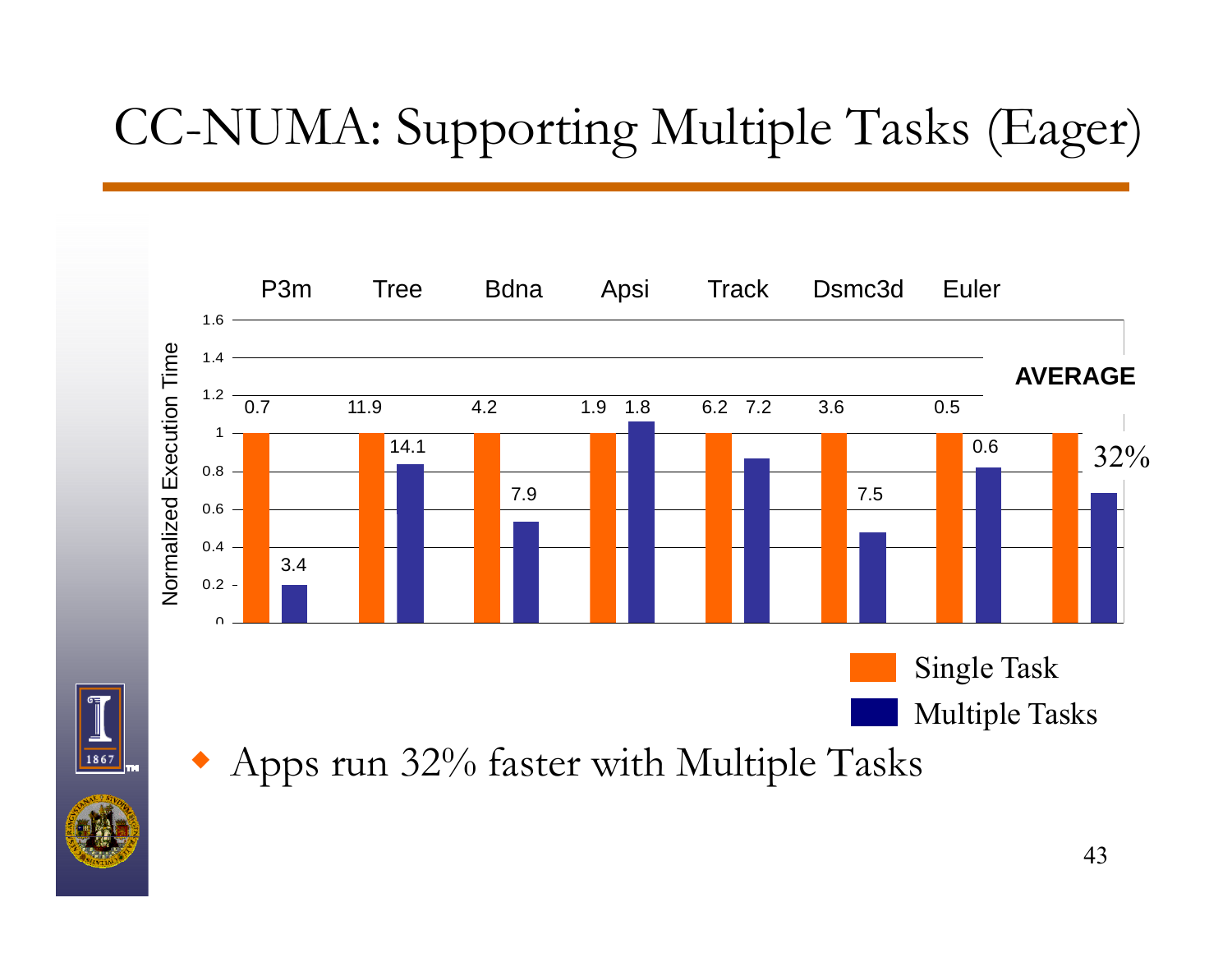#### Adding laziness to Single Task



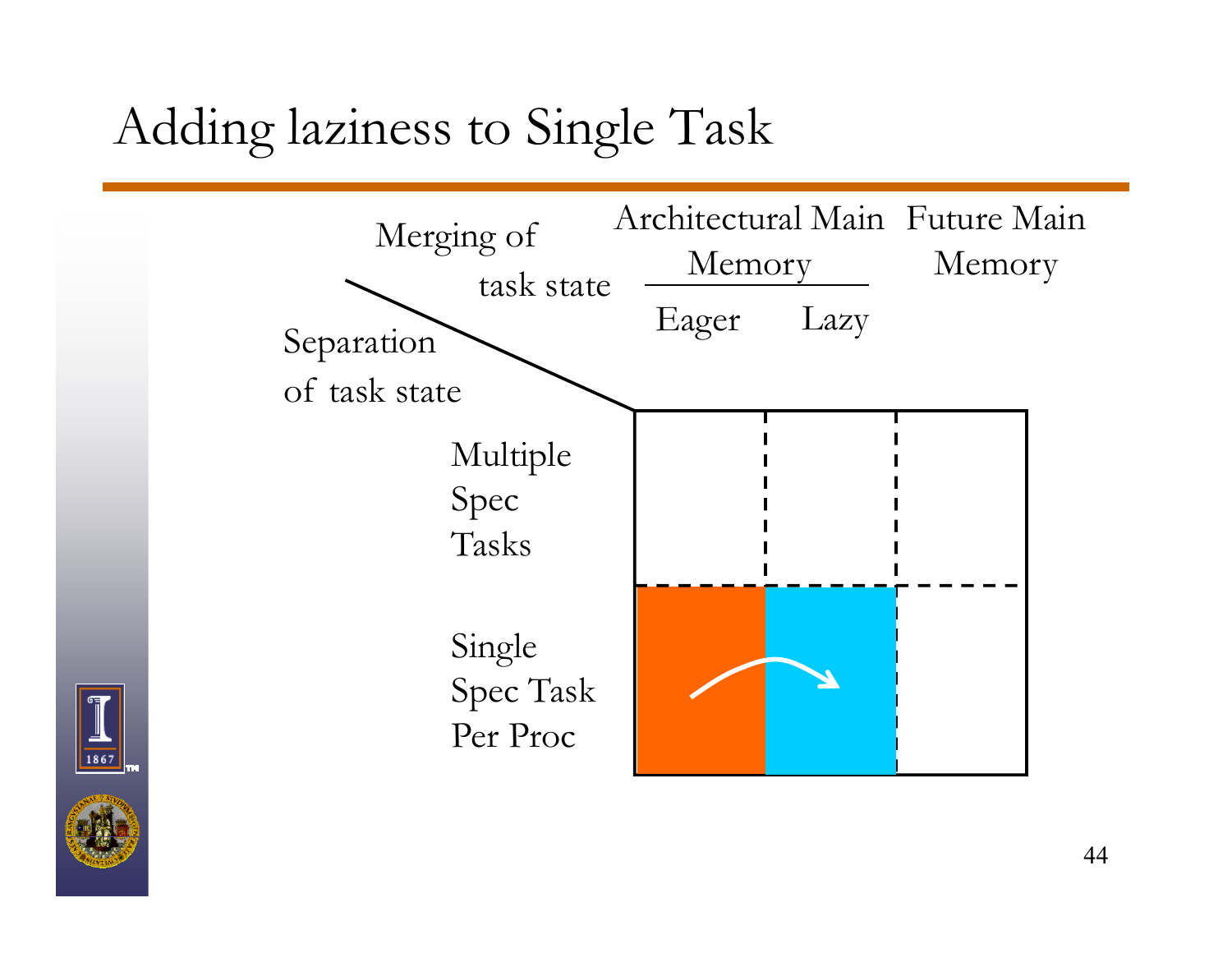#### CC-NUMA: Single Task Eager & Lazy Merging



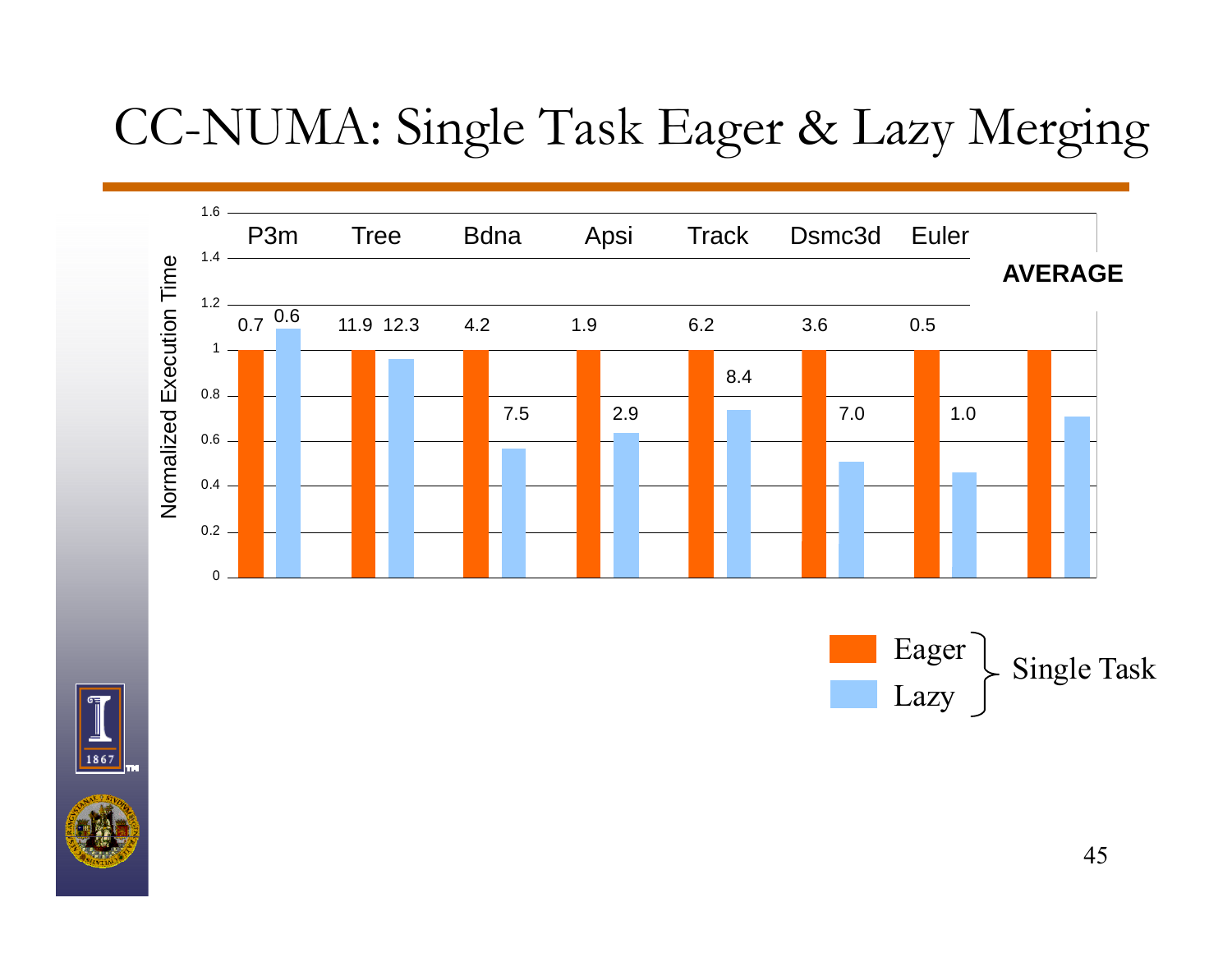#### Single Task Eager & Lazy Merging





Single Task Per Processor



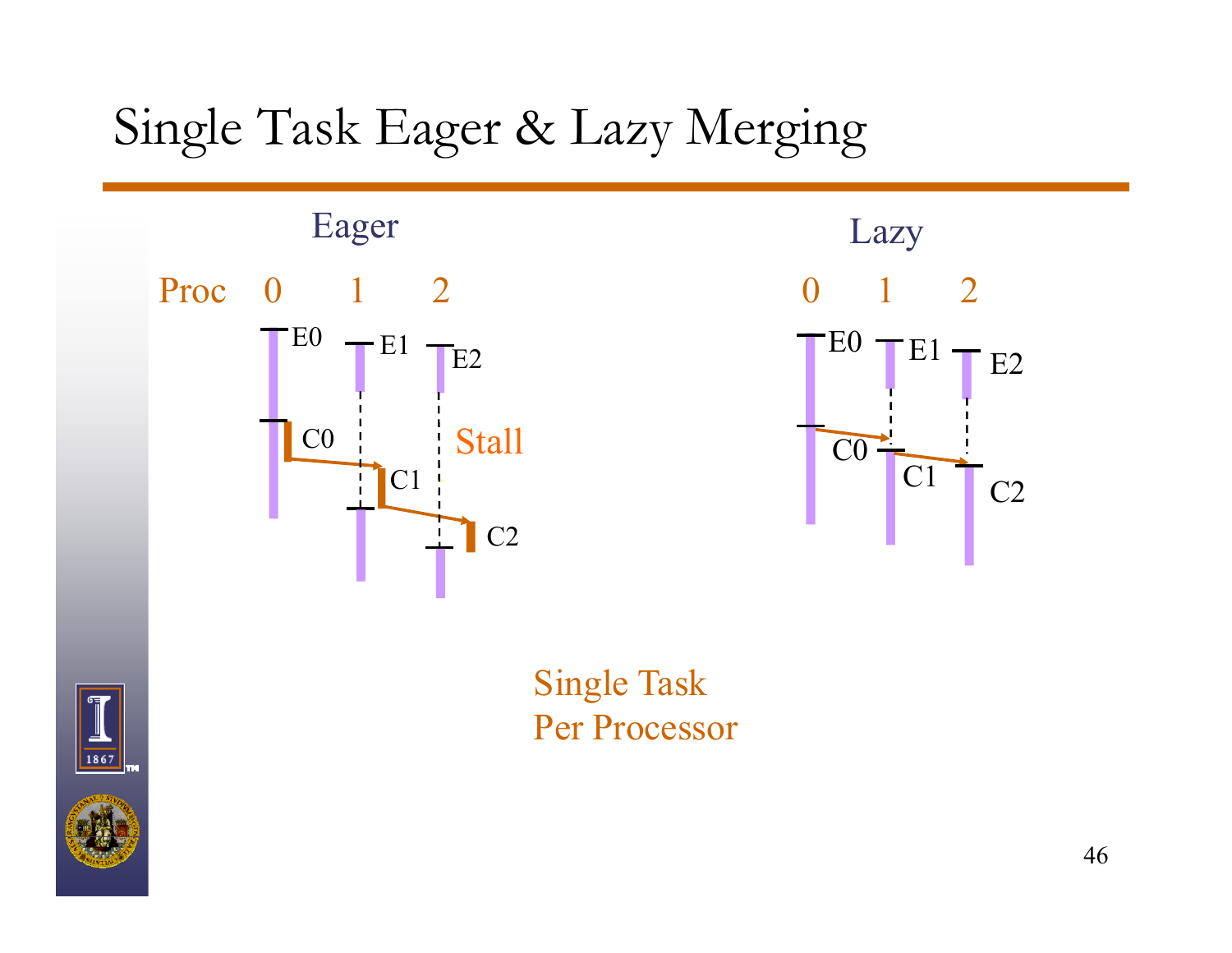## CC-NUMA: Single Task Eager & Lazy Merging



 $\bullet$  Laziness speeds up the applications 30 %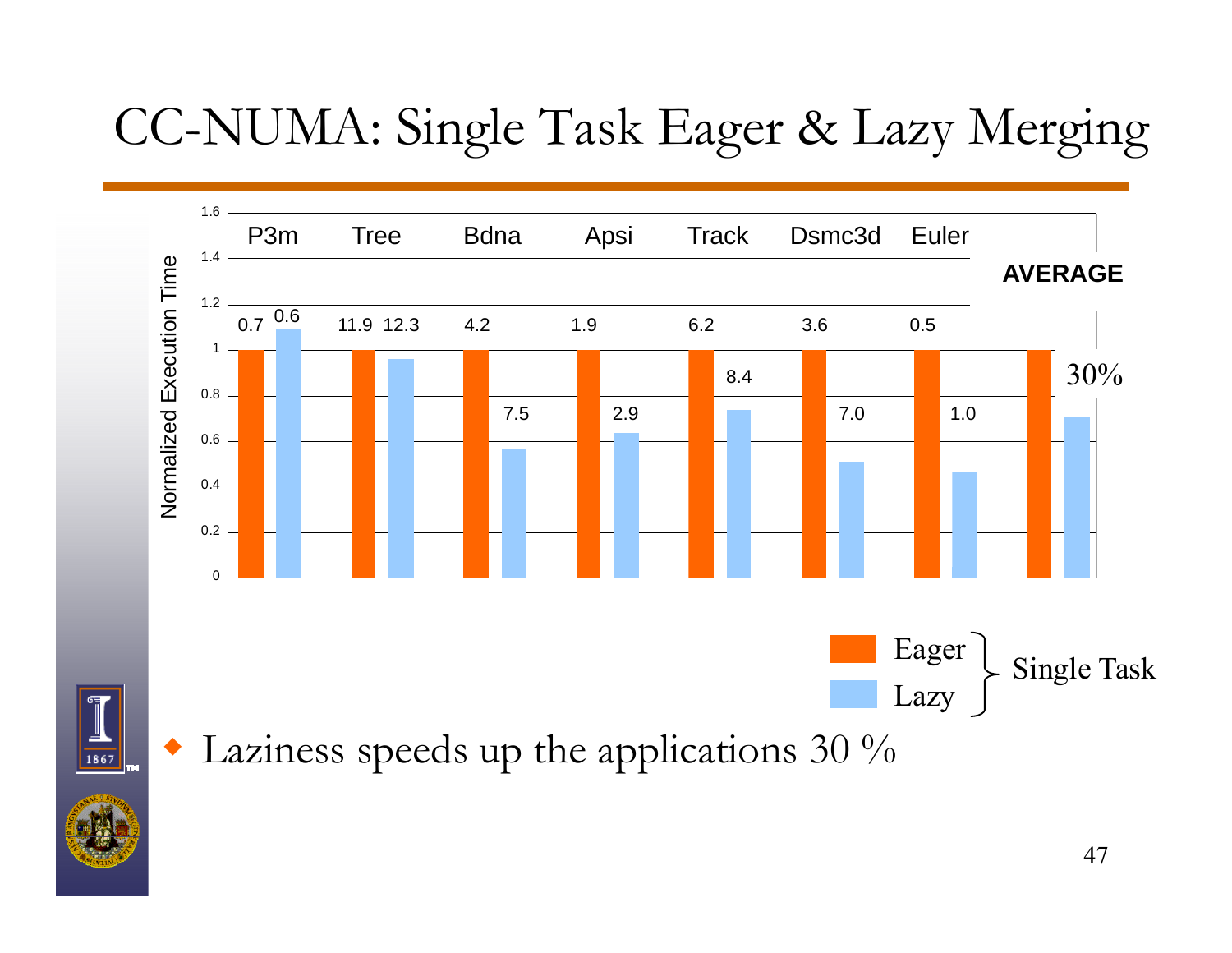#### Multiple Tasks & Laziness



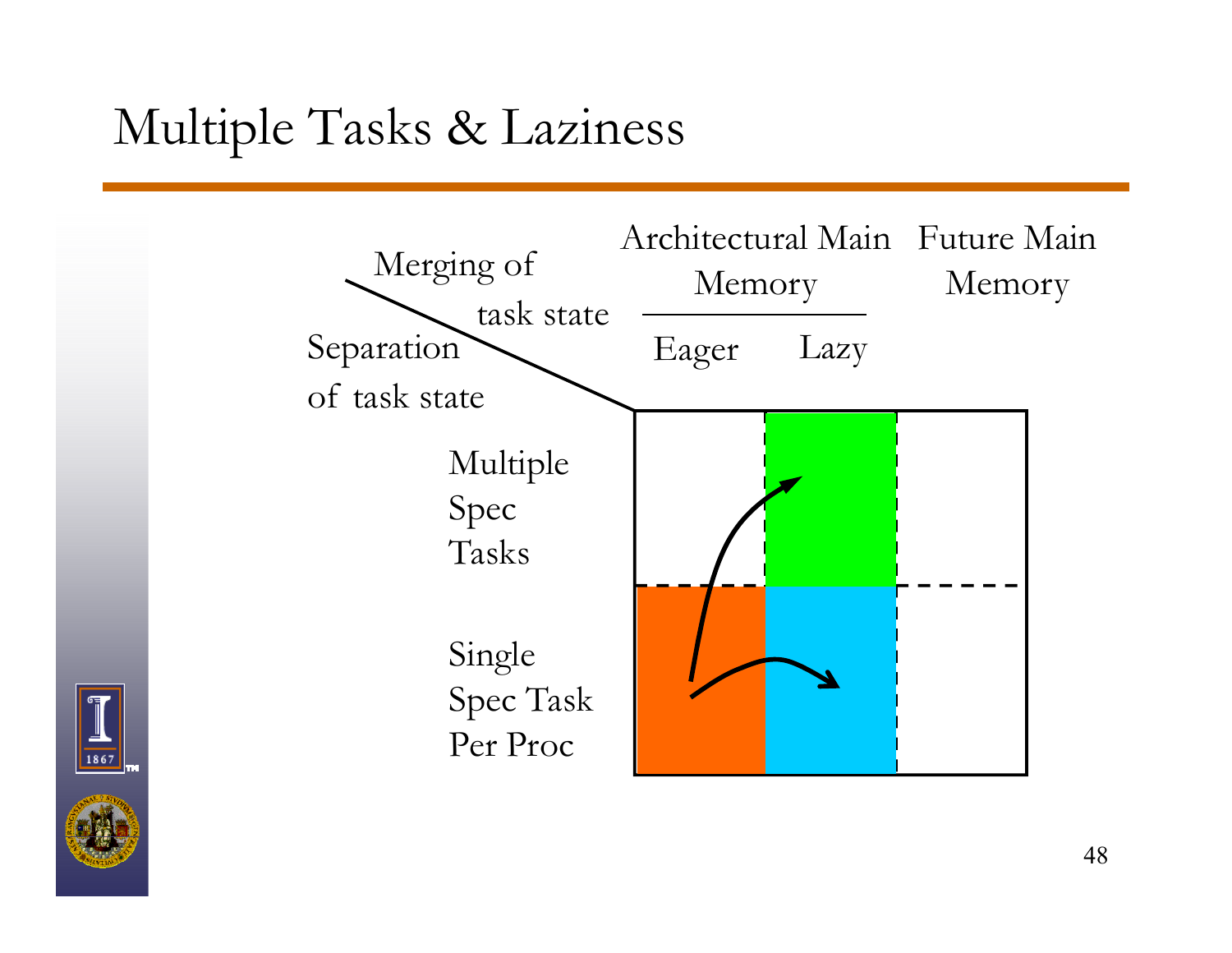#### CC-NUMA: Multiple Tasks & Laziness





♦

 Gains from Multiple Tasks and Laziness are **fairly orthogonal** (48% speedup)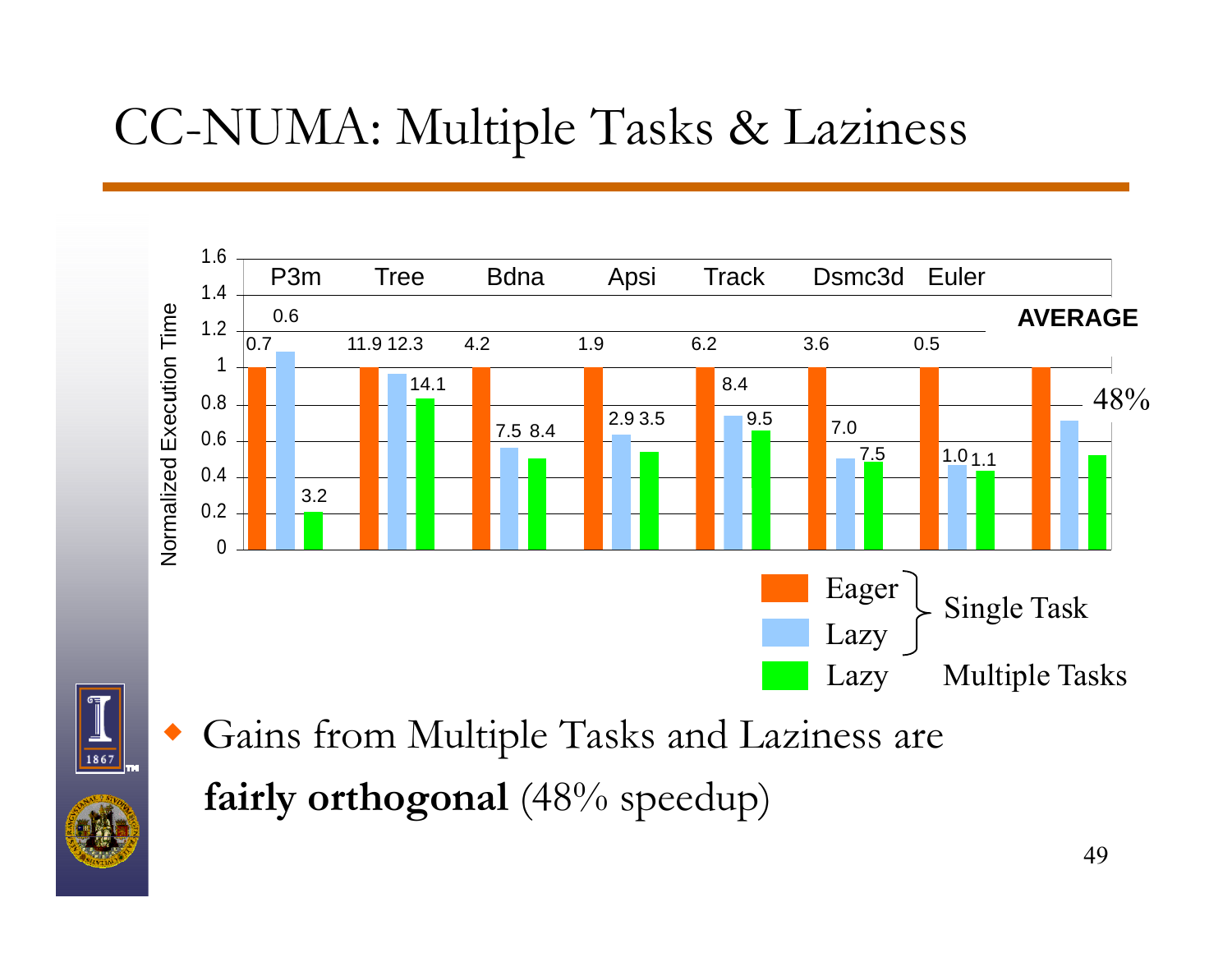#### Architectural and Future MM



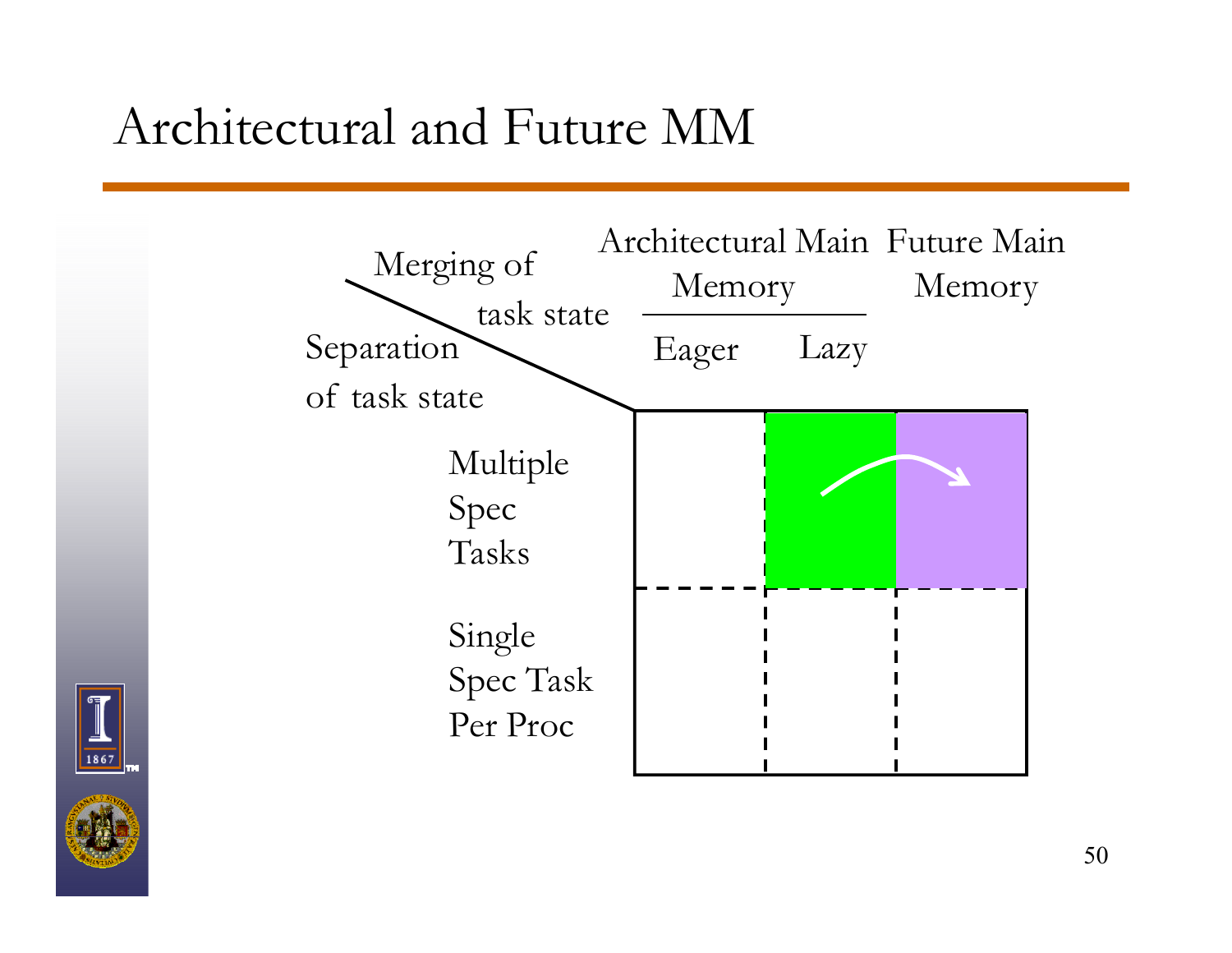#### CC-NUMA: Architectural and Future Main Memory



- ♦ Future and Lazy Architectural MM have similar performance
- ♦ Future MM is better if cache pressure (P3m)
- ♦ • Future MM may suffer if frequent squashes (Euler)

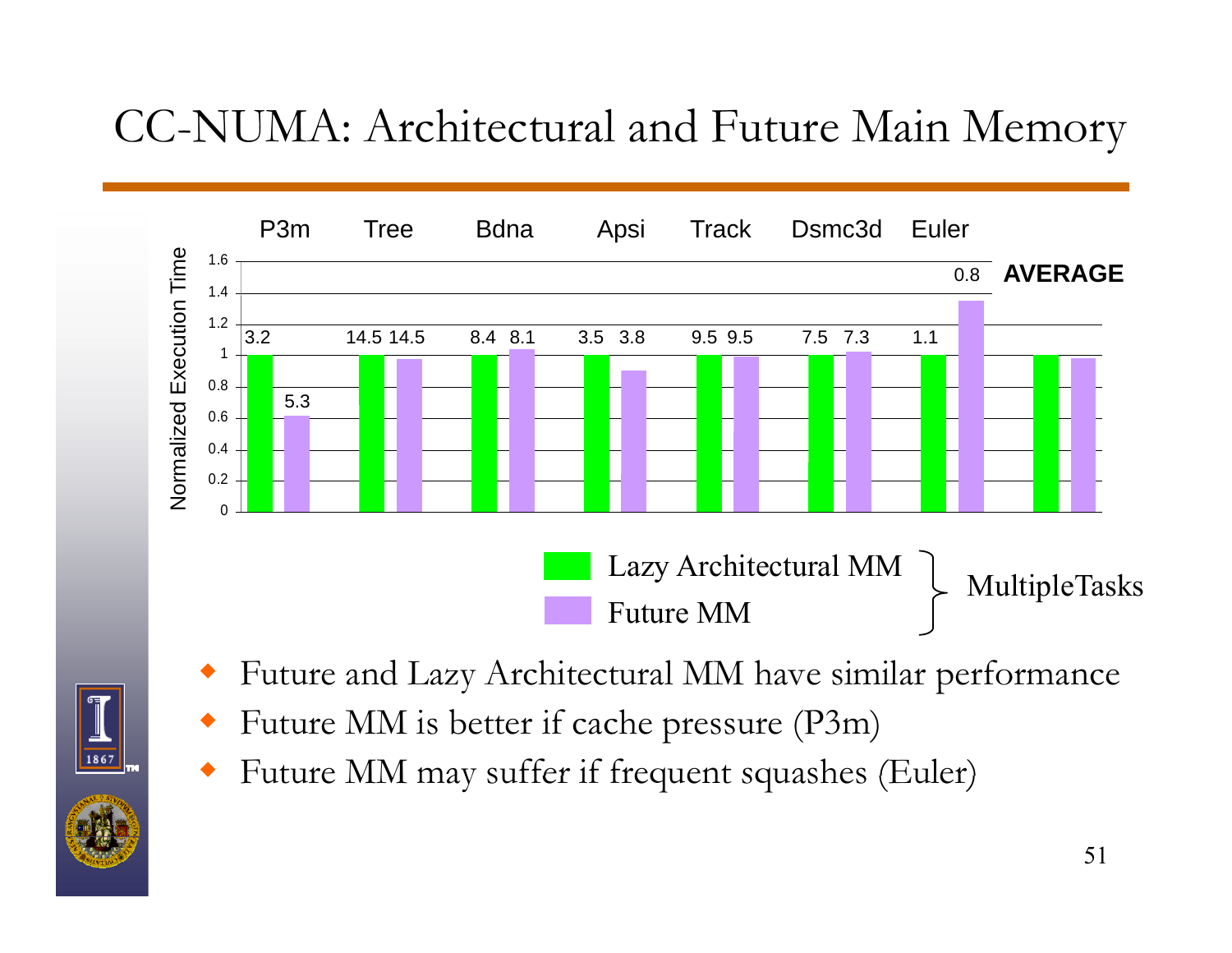#### Summary



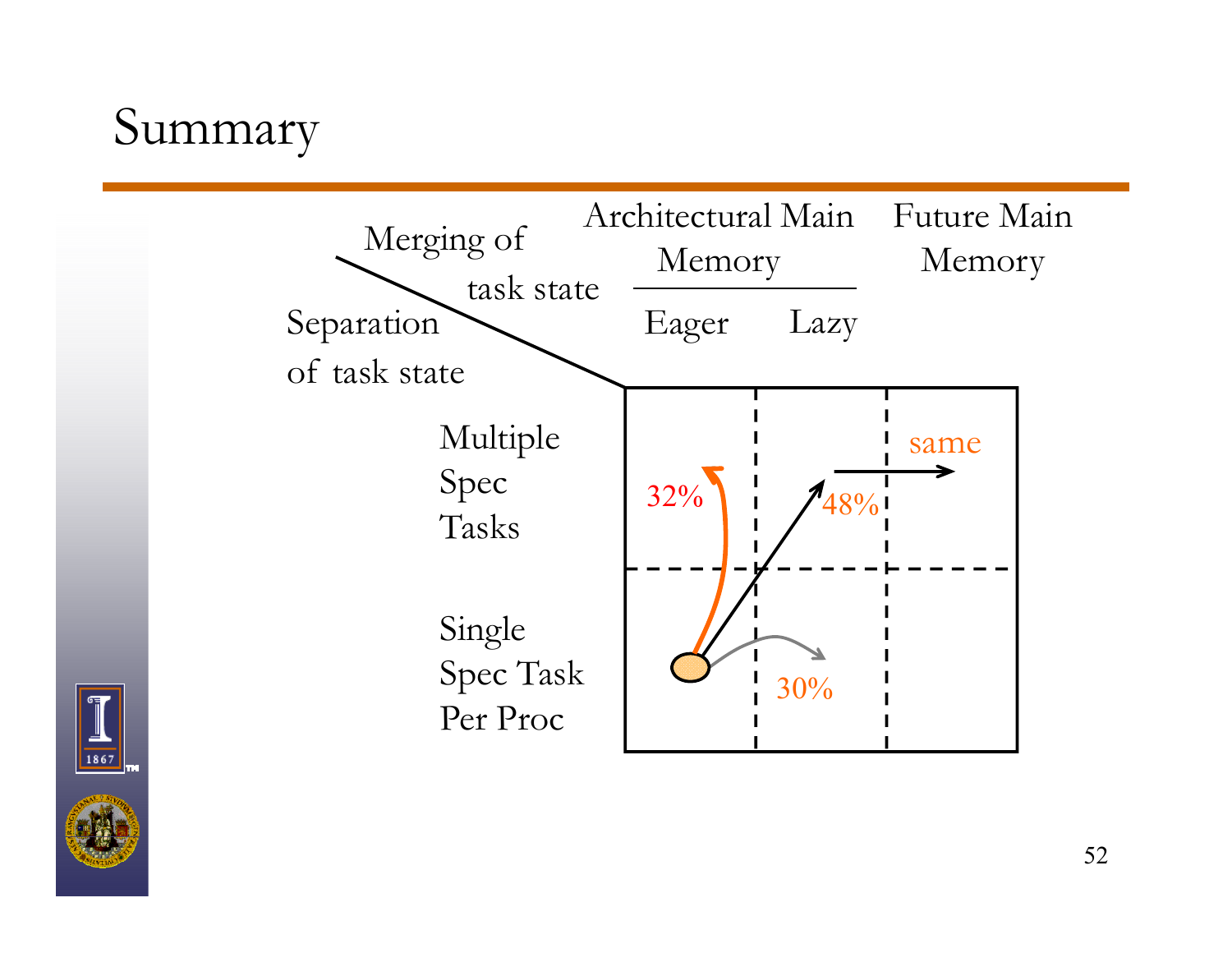# Conclusions



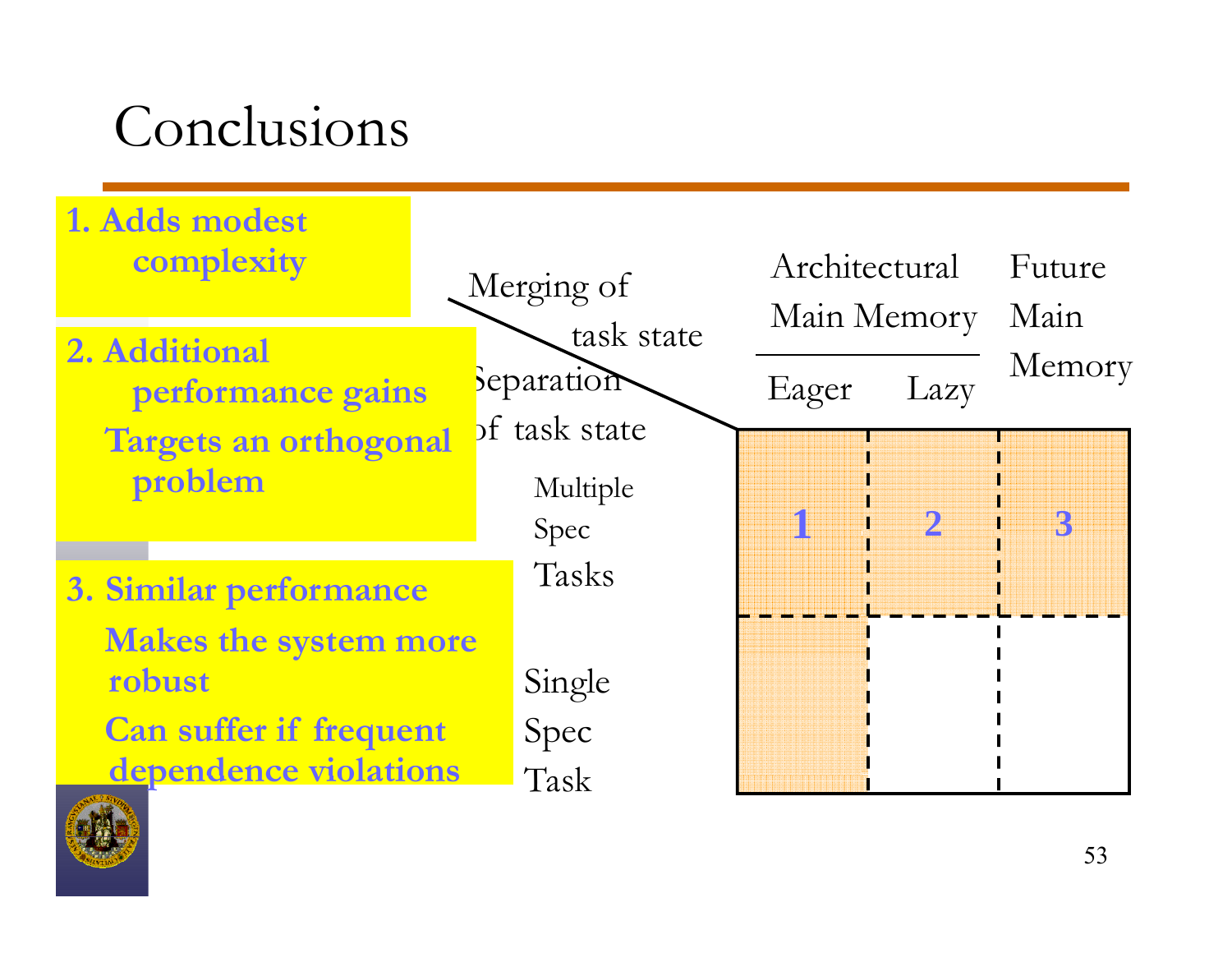#### **Tradeoffs in Buffering Memory State for Thread-Level Speculation in Multiprocessors**

**María Jesús Garzarán**, M. Prvulovic §, J. M. Llabería \* , V. Viñals, L. Rauchwerger<sup>ų</sup>, and J. Torrell § V. Viñals, L. Rauchwerger<sup>ų</sup>, and J. Torrellas

> garzaran@cs.uiuc.edu http://iacoma.cs.uiuc.edu/ http://www.cps.unizar.es/gaz



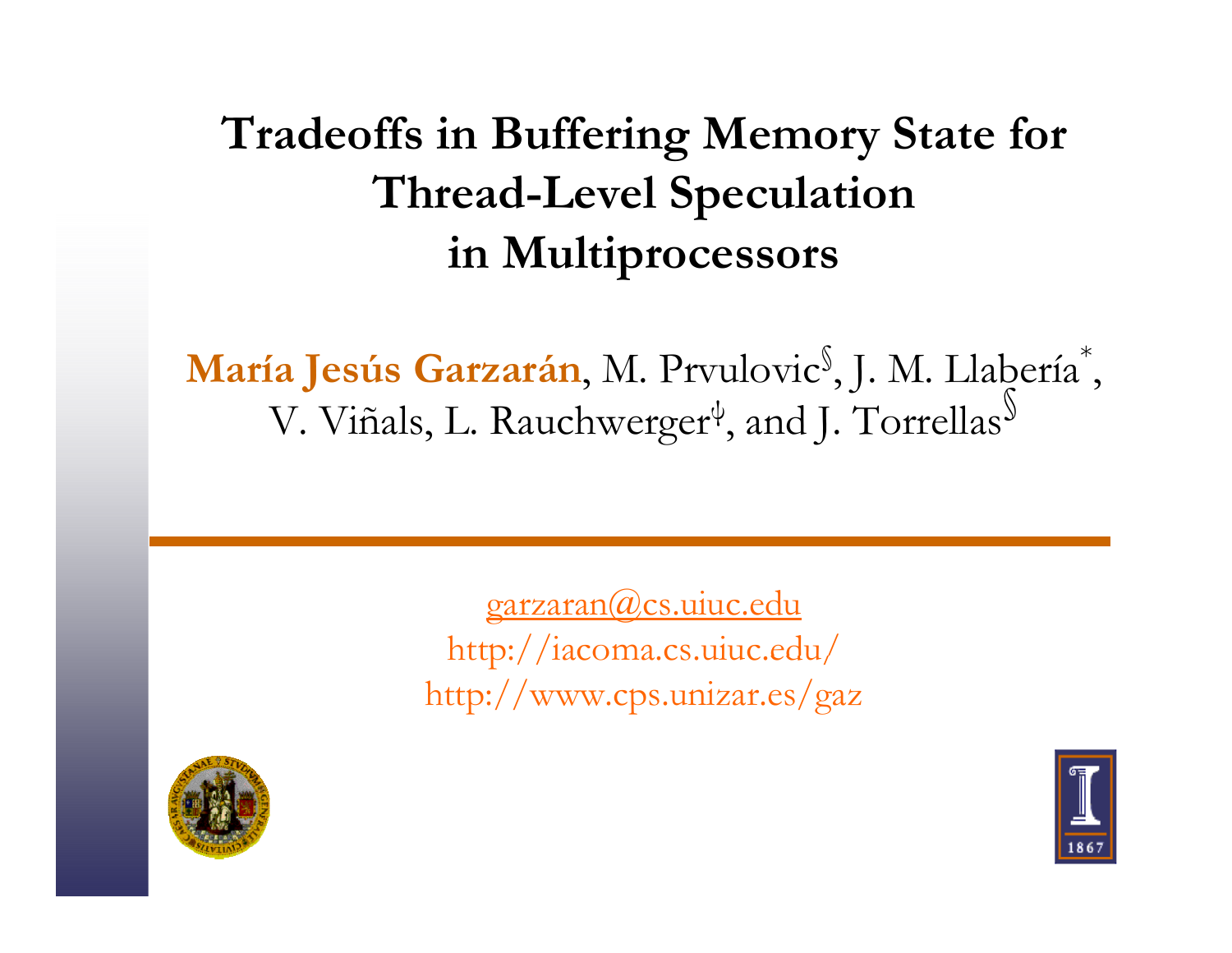#### App characteristics that limit performance





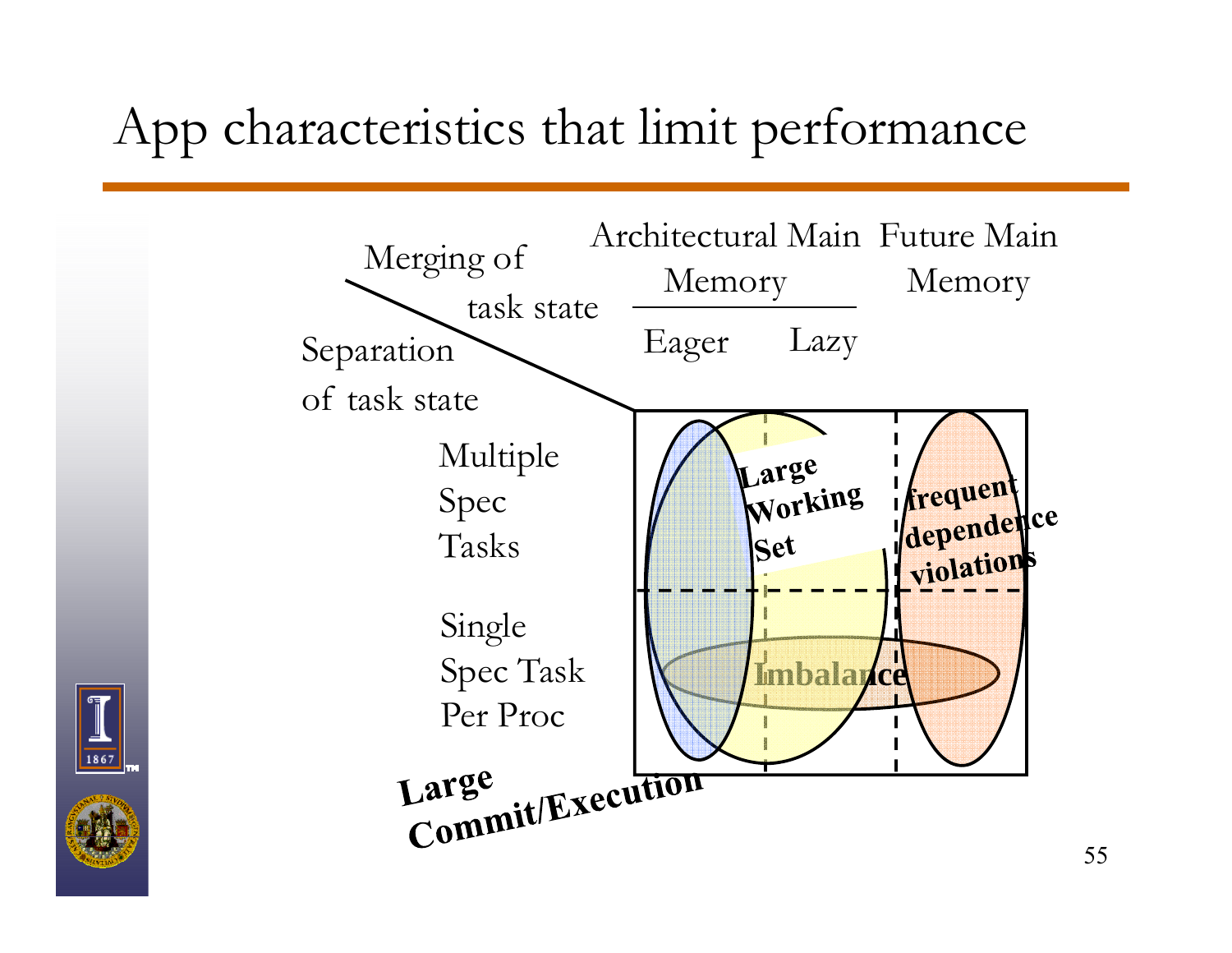#### Summary



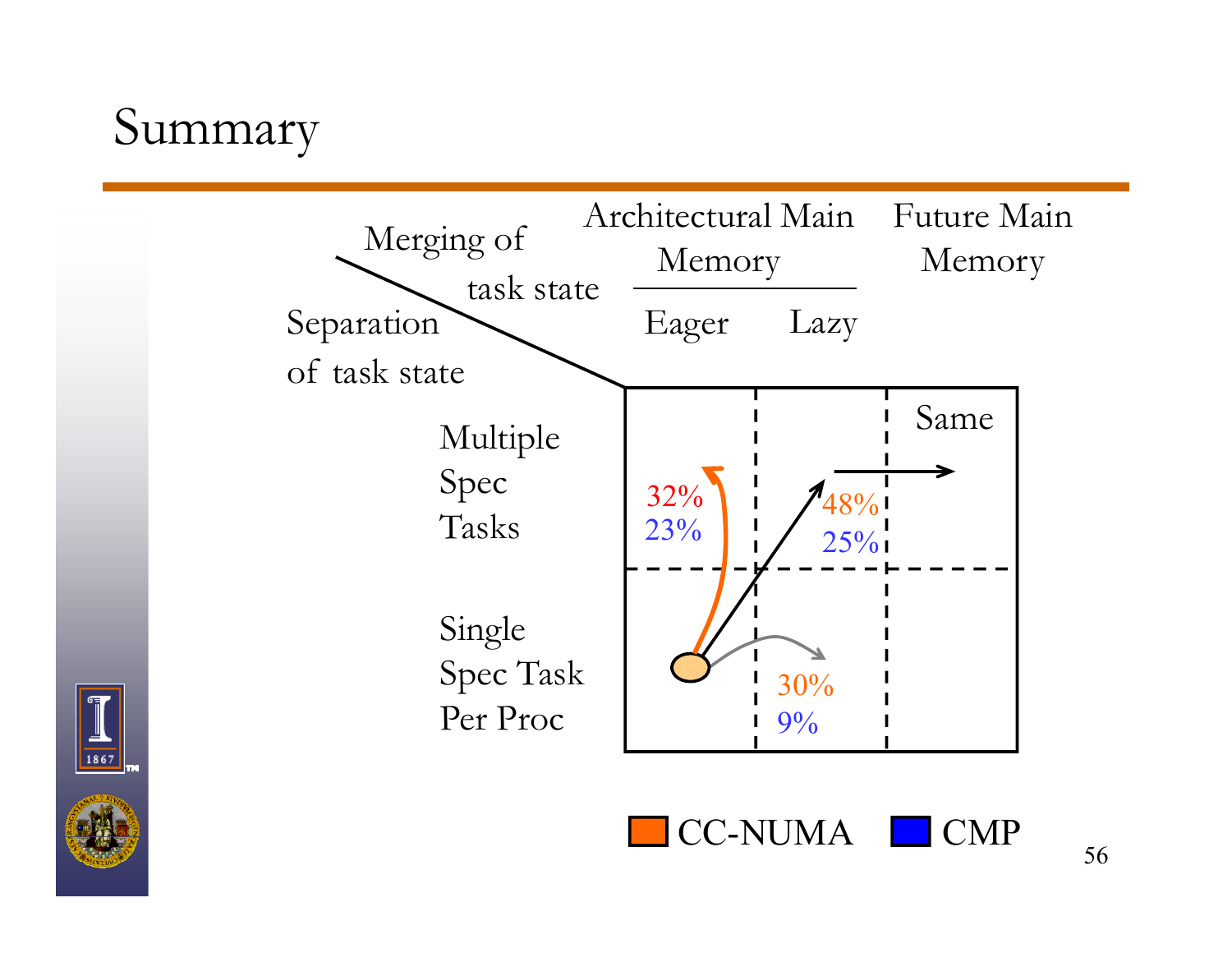#### CC-NUMA vs CMP: Architectural MM





 $\blacklozenge$ Less differences in CMP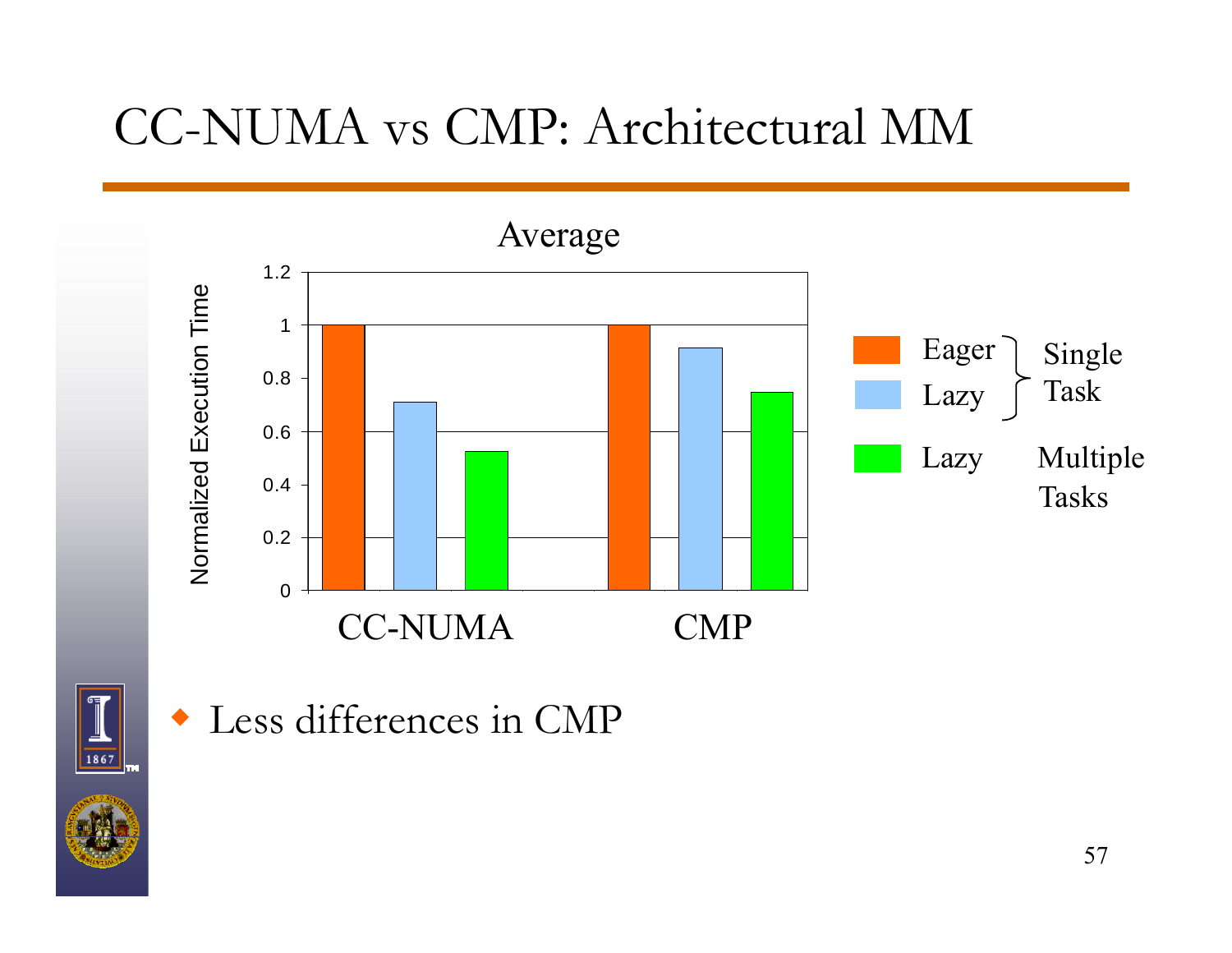#### Supporting Multiple Tasks (Eager)

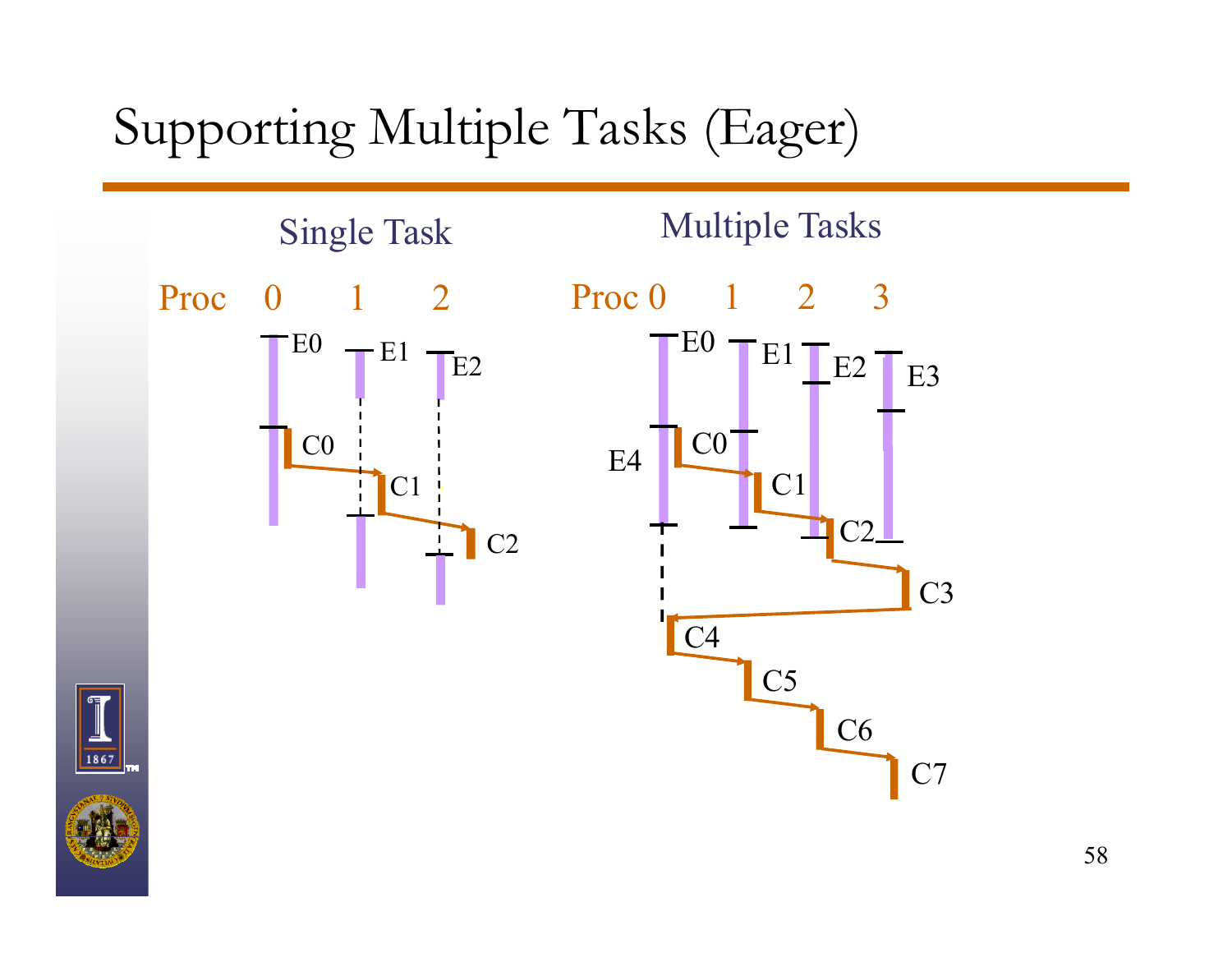## Task Execution under TLS

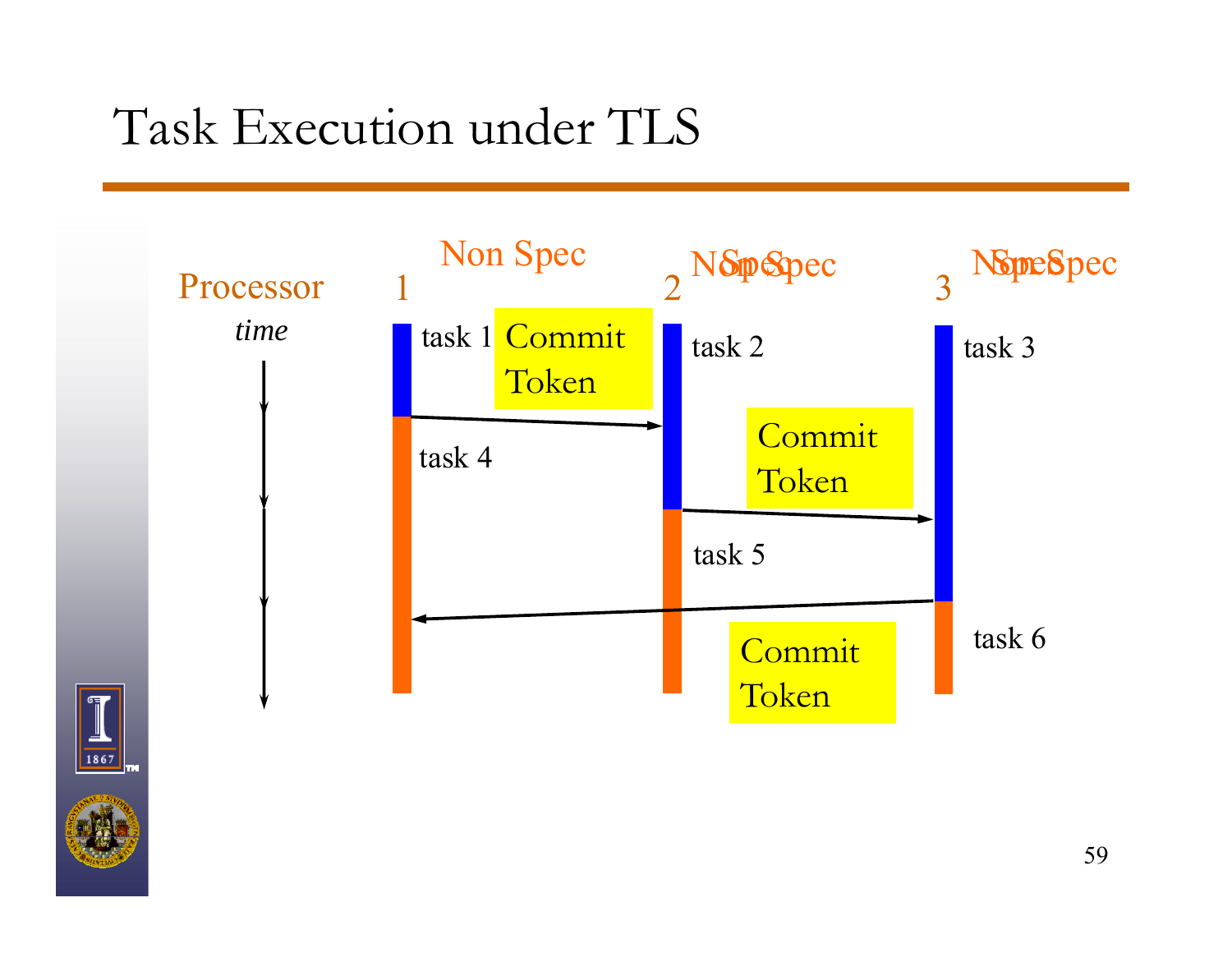### Task Execution under TLS



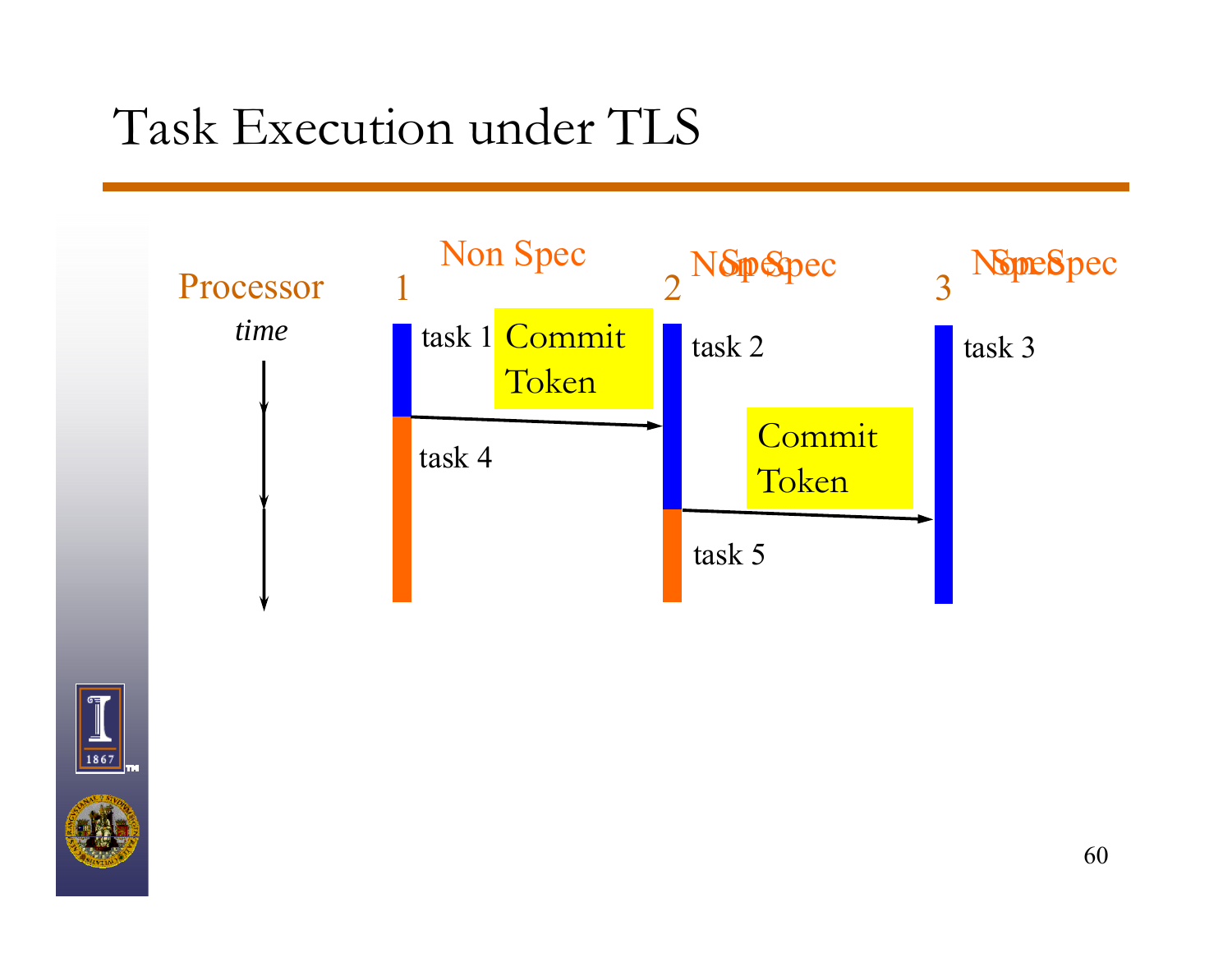#### Eager vs Lazy Merging in Architectural MM

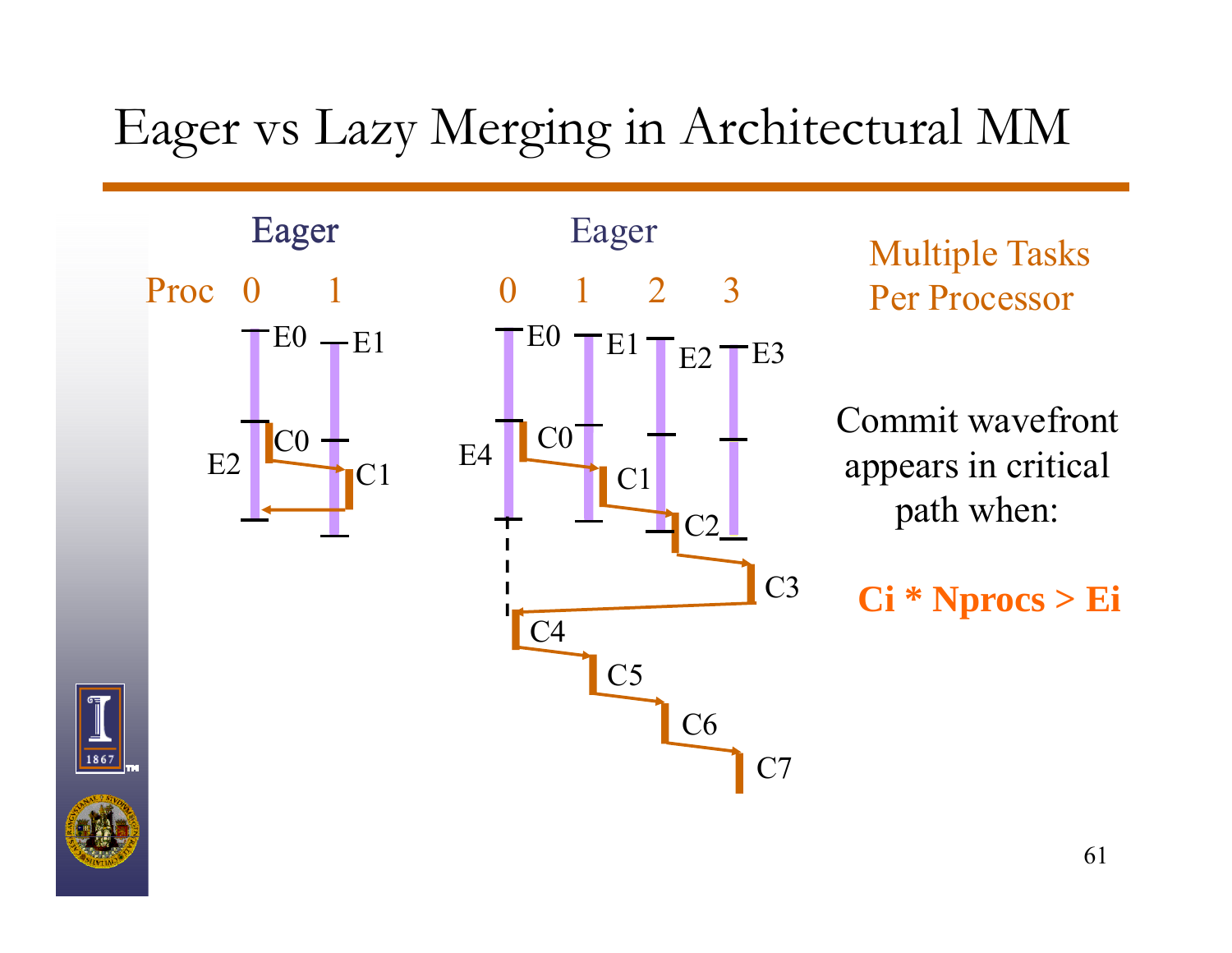#### Thread-Level Speculation

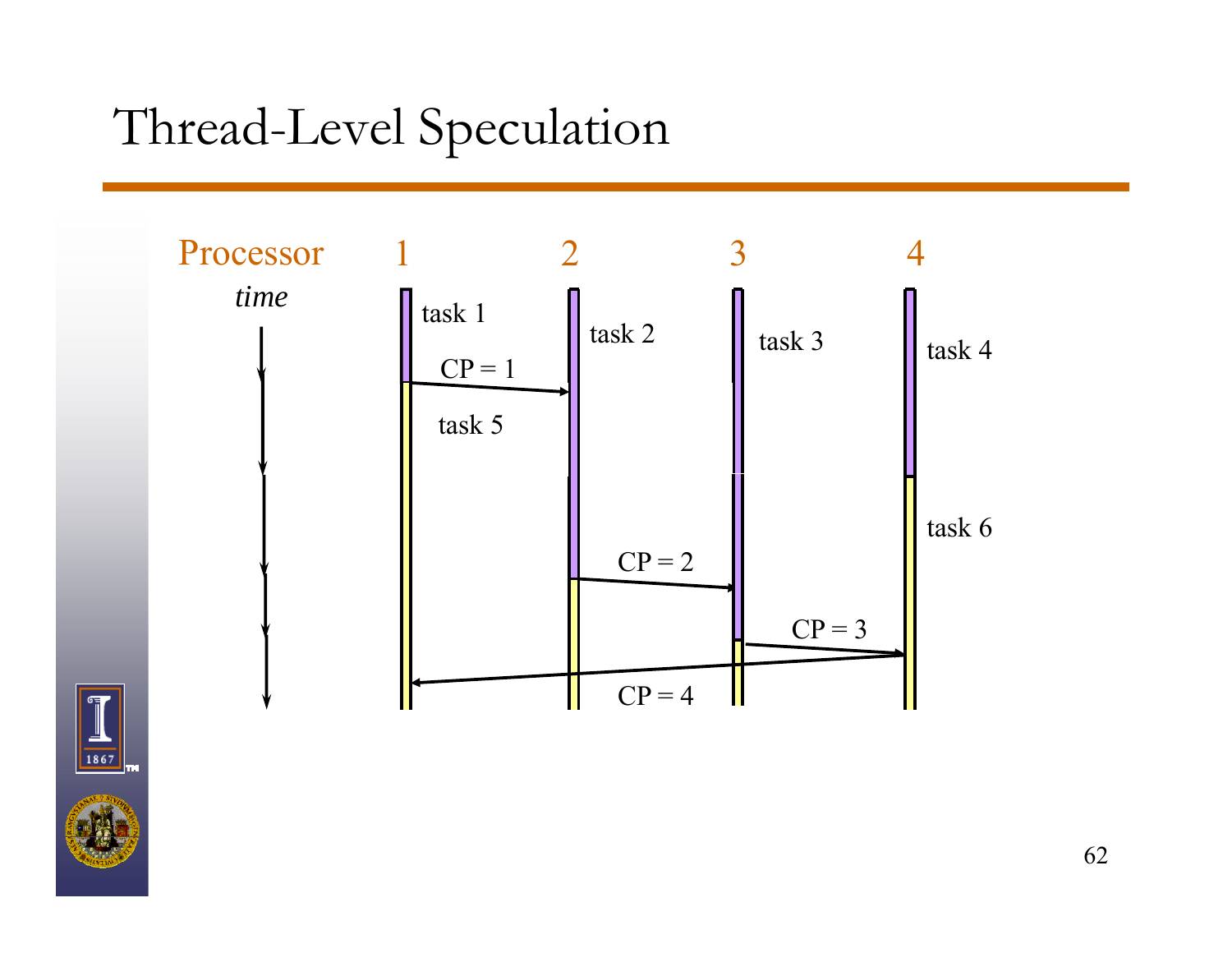#### Supporting Multiple Tasks





Ei: Execution of Task i Ci: Commit of Task i i



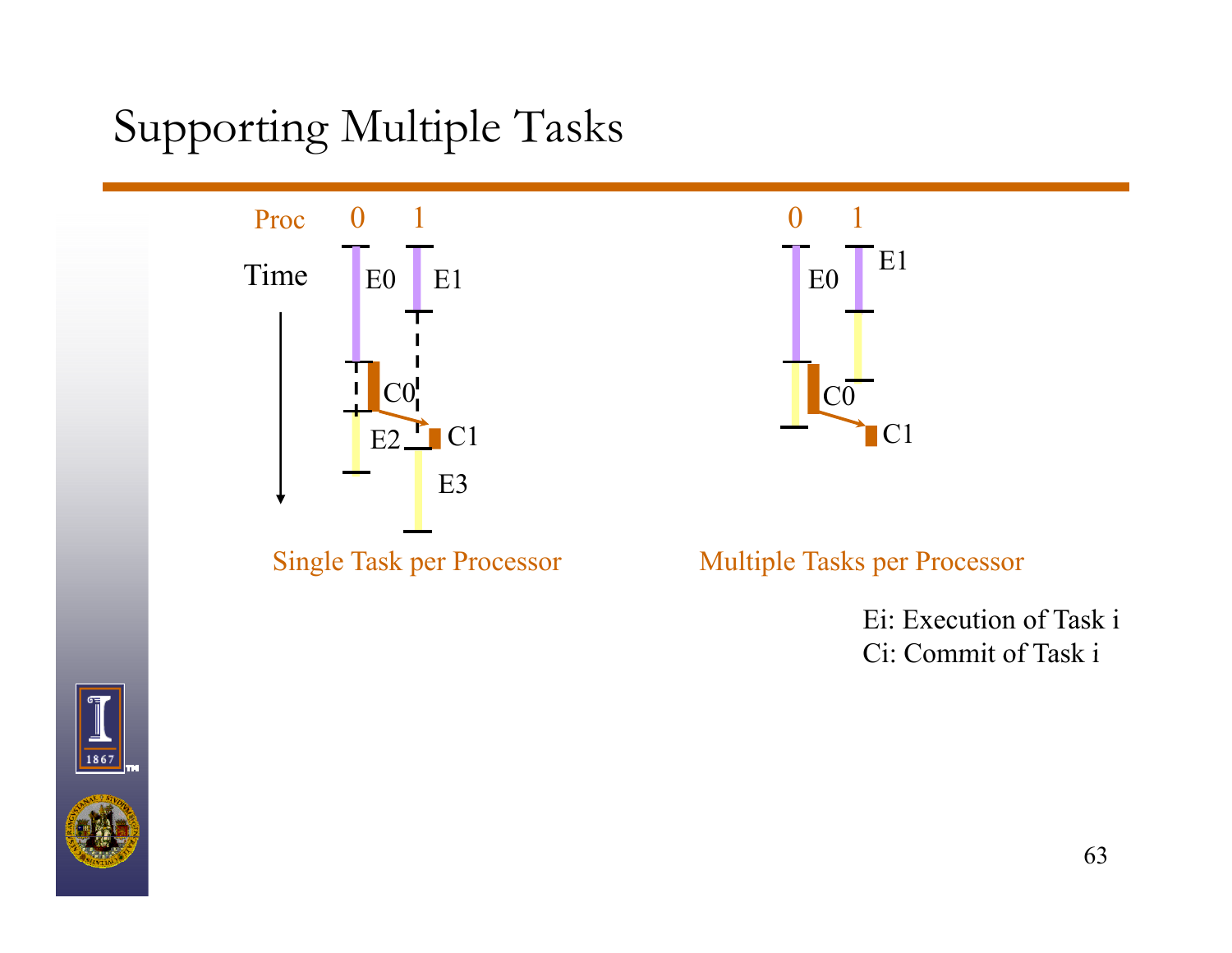#### Challenges in Buffering Speculative State

- ♦ Several versions of the same variable in the system
- ♦ Main memory needs to be correctly updated

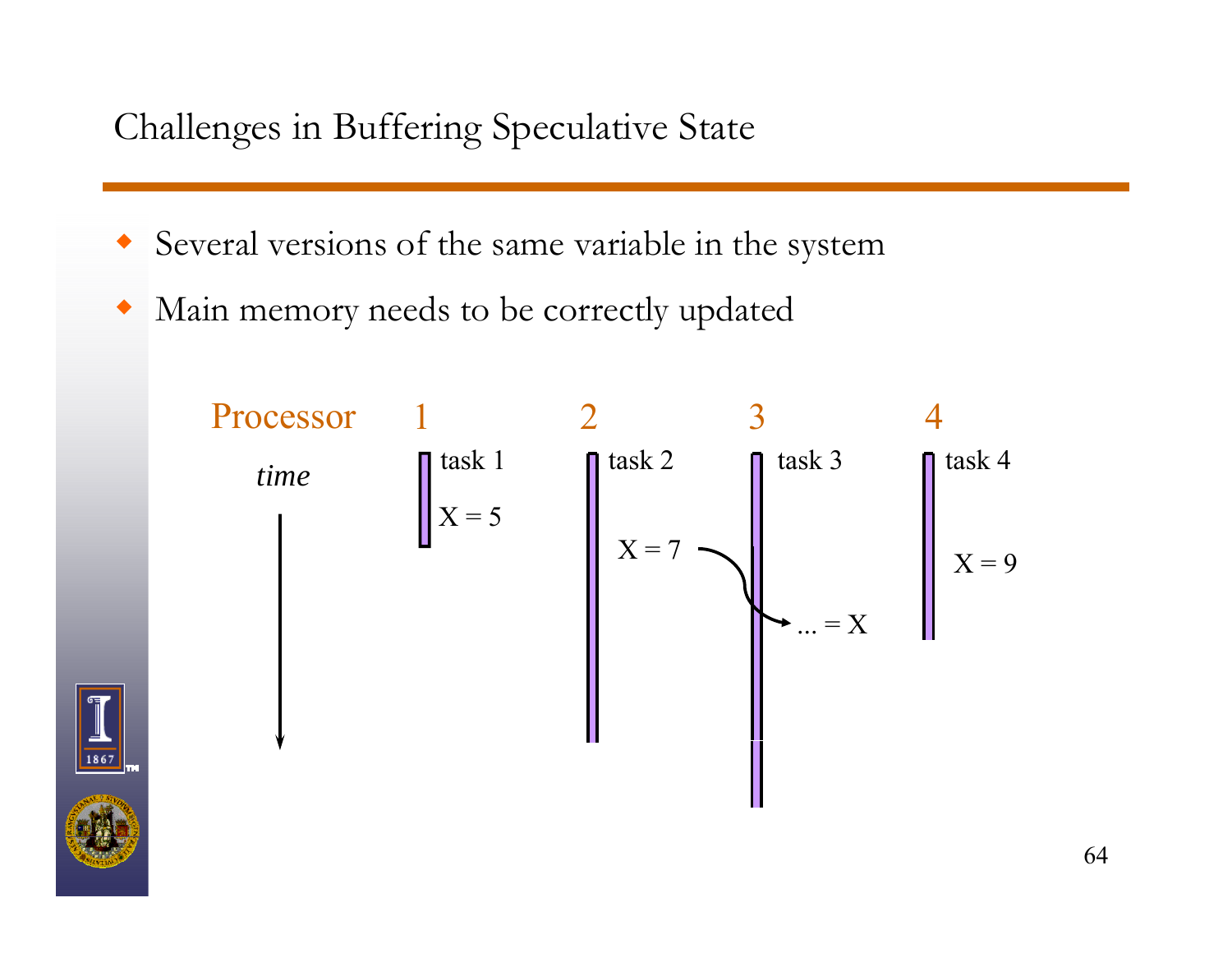## Conclusions

- ♦ Starting from SingleT Eager Architectural Main Memory
	- Adding **multiple T&V** is more cost-effective than lazy merging:
		- Higher performance
		- Lower implementation complexity
	- $-$  With multiple T&V, lazy merging further increases performance
		- Fairly orthogonal impact
	- Further supporting **Future MM**:
		- Modest increase in performance
		- Can suffer if frequent squashes
		- Adds complexity

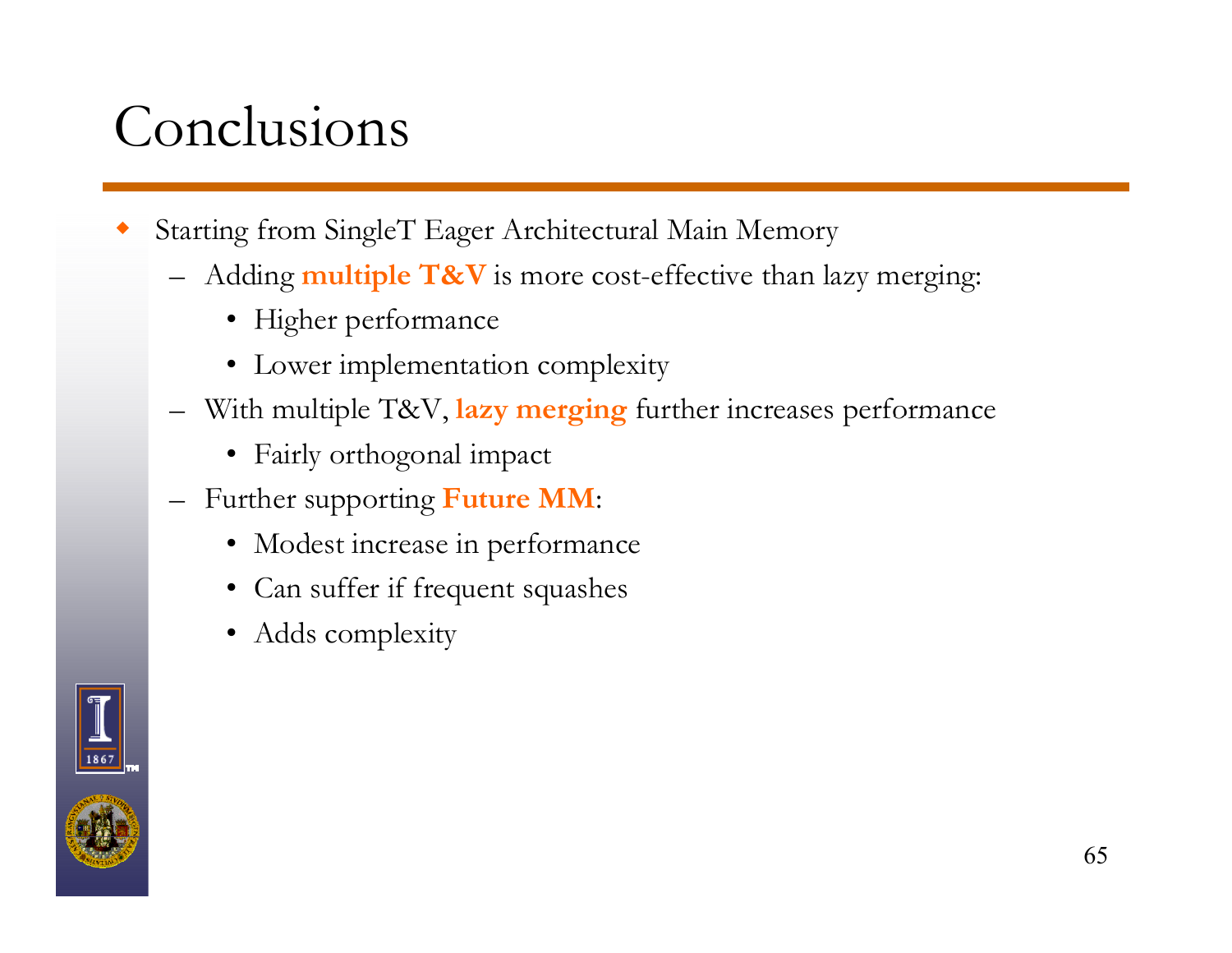# Architectural and Future MM



- $\blacklozenge$  Both Future and Lazy Architectural MM have similar perf
	- Future MM is better if cache pression (P3m)

◆

1867

◆ • Future MM may suffer if frequent squashes (Euler)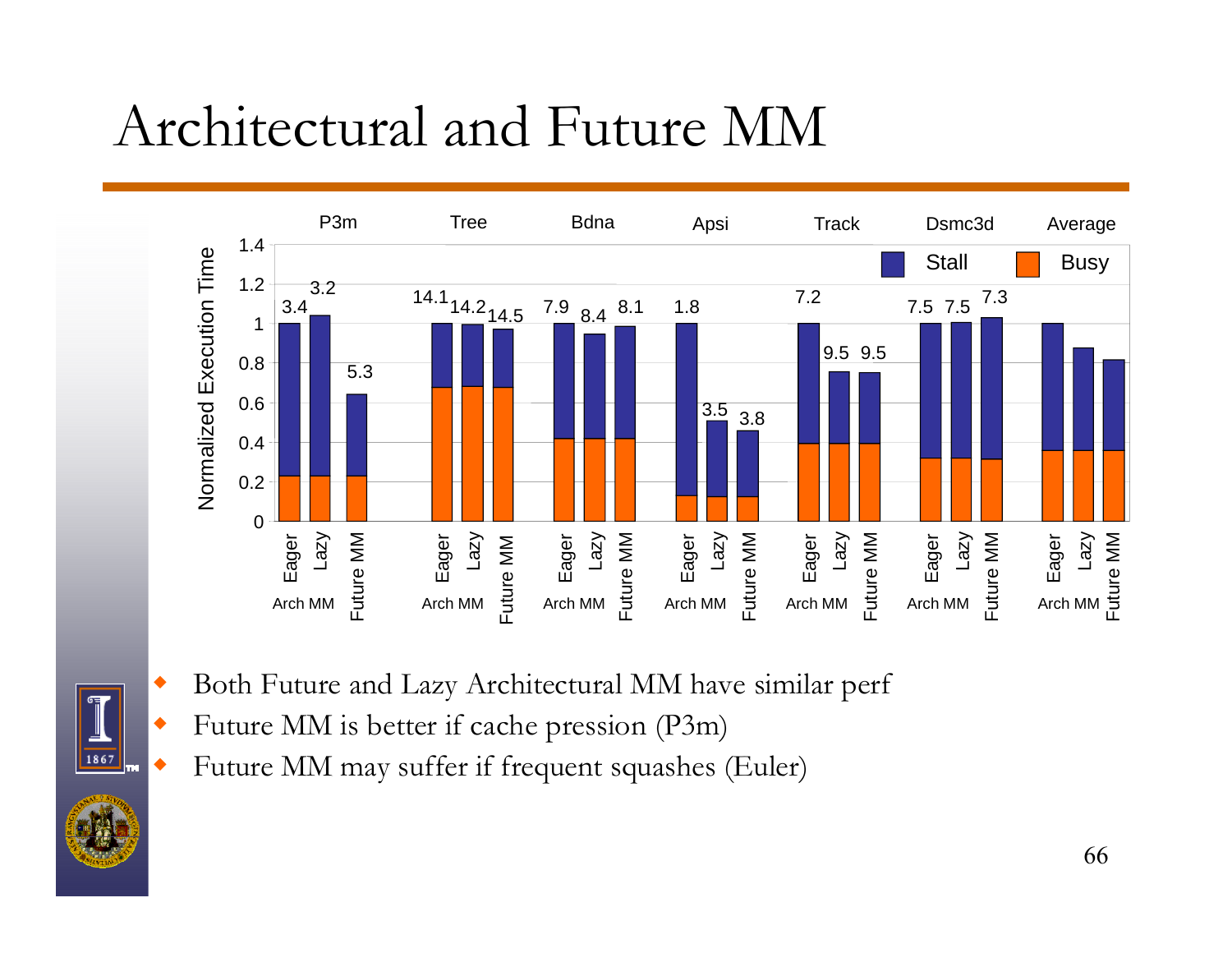Challenges in Speculative State Buffering - II

- Several versions of the same variable in the system
- $\blacklozenge$ • Main memory needs to be updated in the correct order



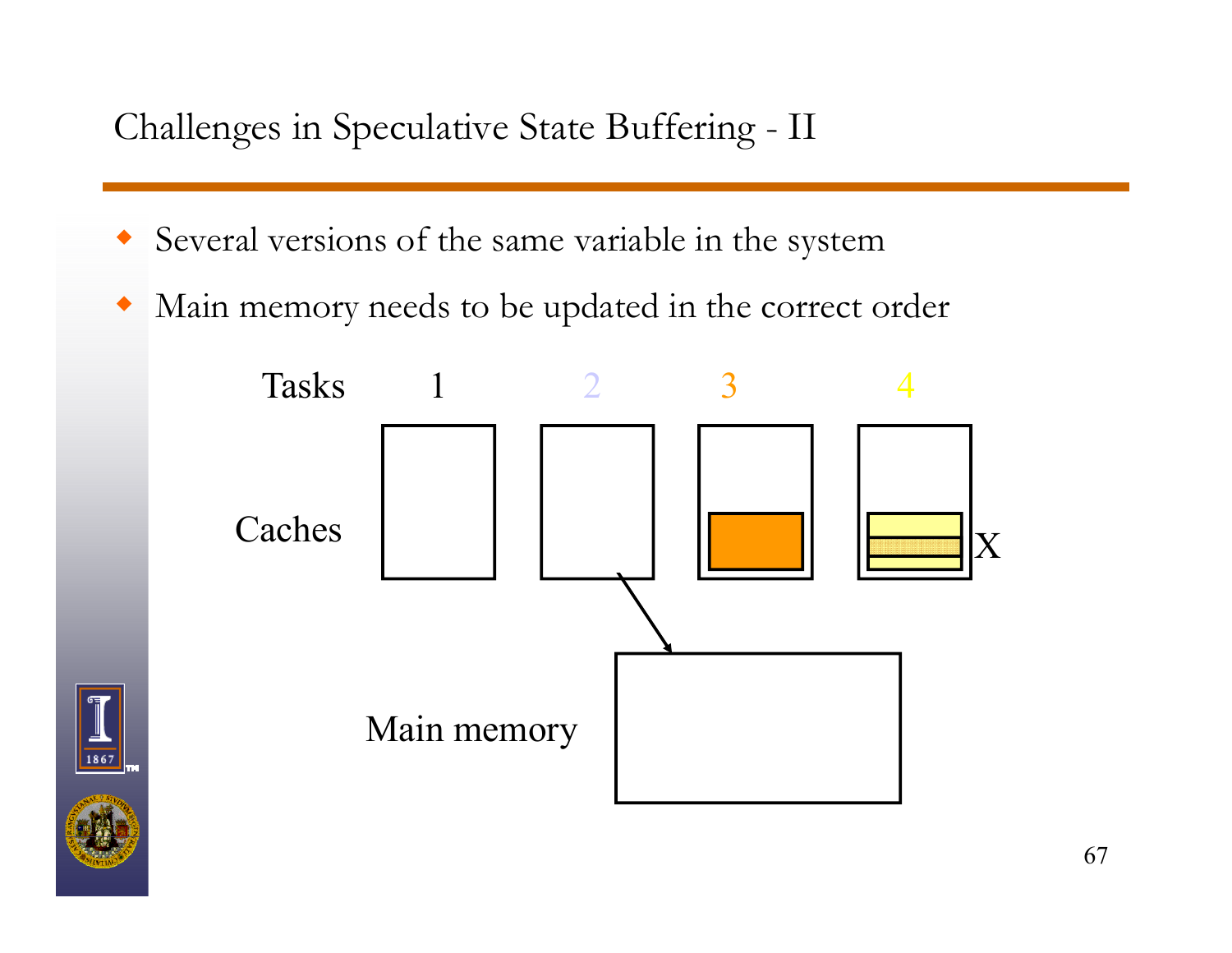Challenges in Speculative State Buffering - III

1867

Several versions of the same variable in the same cache

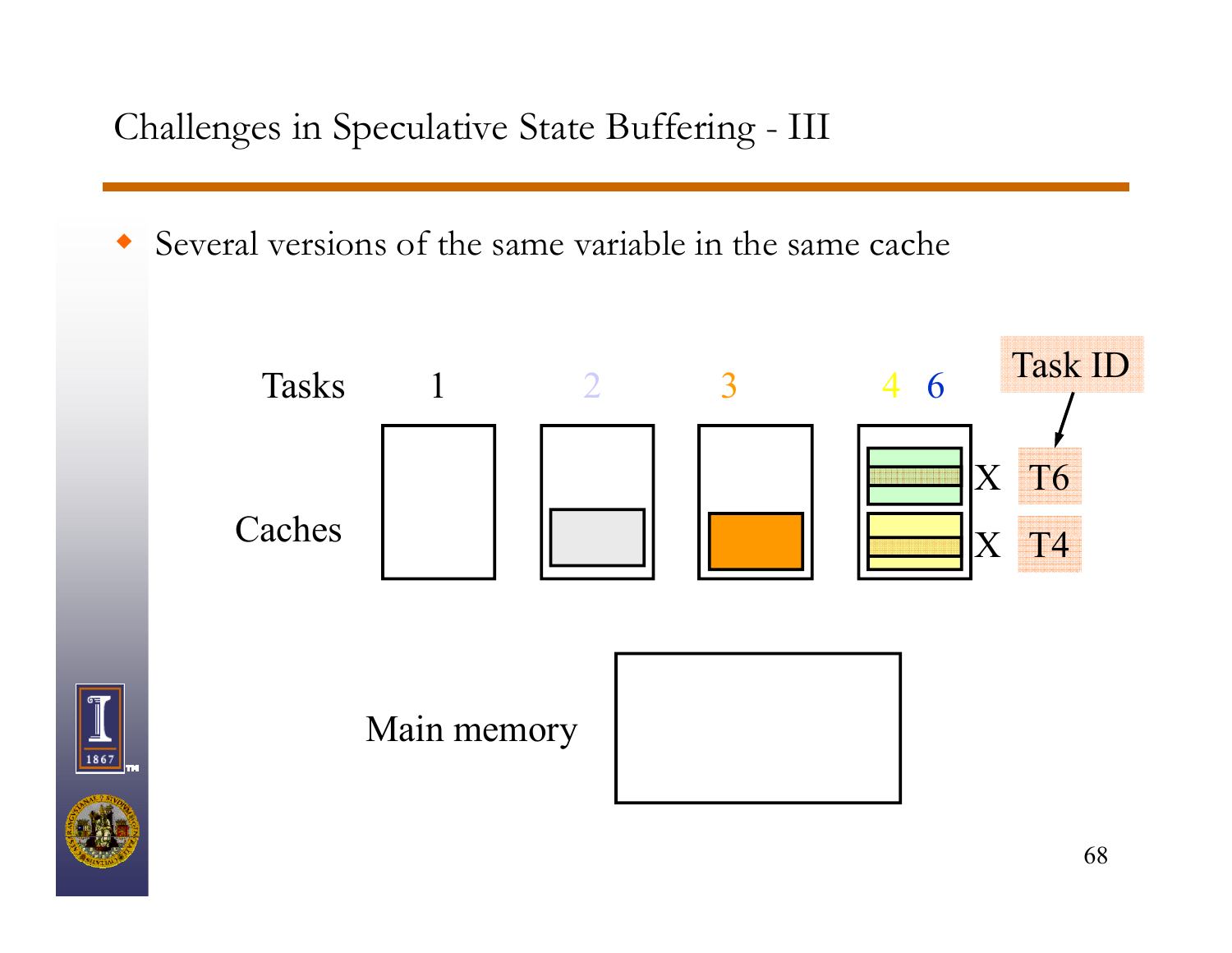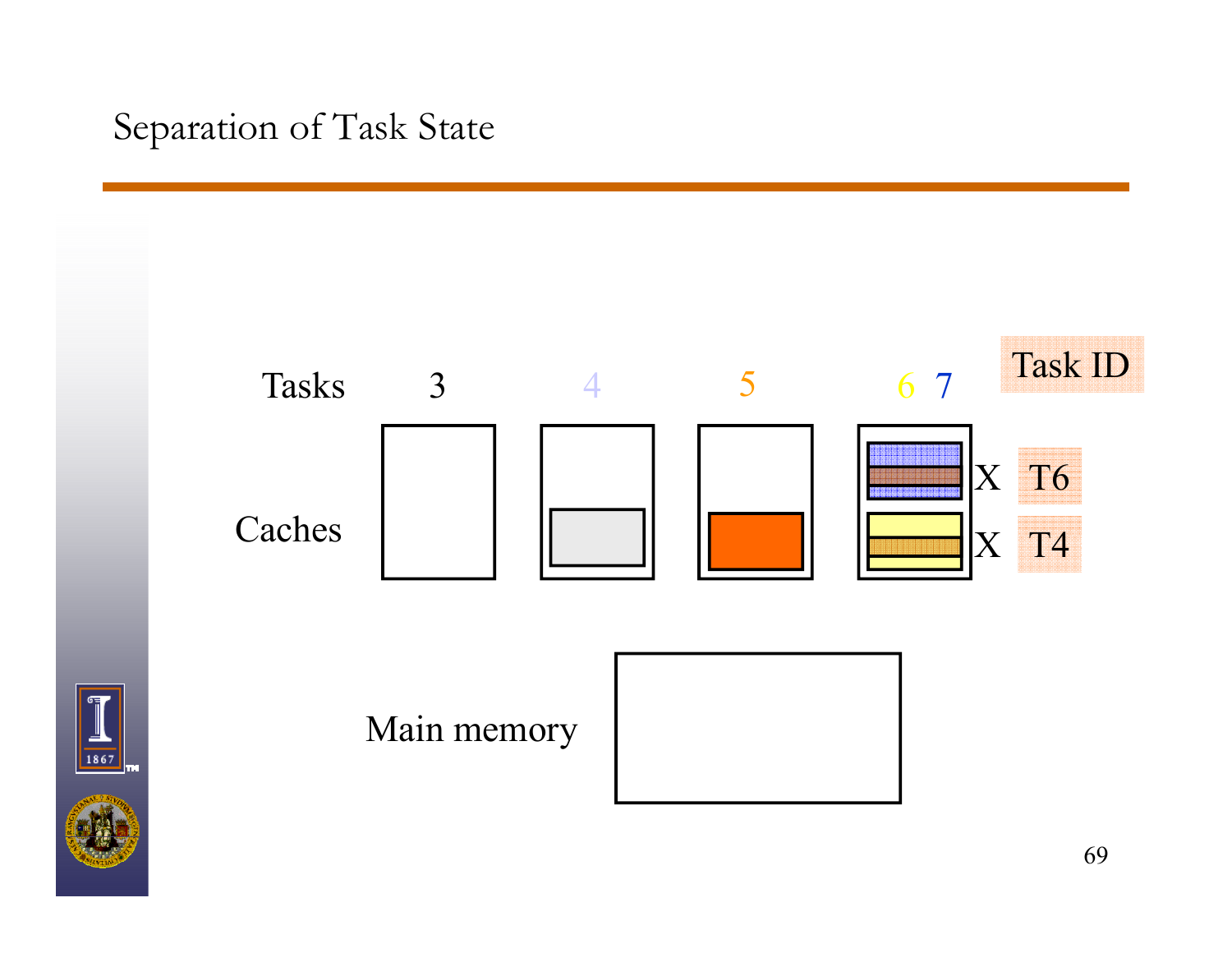# Application Characteristics\*

| <b>Application</b> | <b>Average #</b><br><b>Speculative</b> | <b>Average Written</b><br><b>Footprint per Task</b> |                |
|--------------------|----------------------------------------|-----------------------------------------------------|----------------|
|                    | <b>Tasks in the</b>                    | Total                                               | Priv.          |
|                    | <b>System</b>                          | (KB)                                                | $\binom{0}{0}$ |
| P3m                | 800.0                                  | 1.7                                                 | 87.9           |
| <b>Tree</b>        | 24.0                                   | 0.9                                                 | 99.5           |
| <b>B</b> dna       | 25.6                                   | 23.7                                                | 99.4           |
| Apsi               | 28.8                                   | 20.0                                                | 60.0           |
| <b>Track</b>       | 20.8                                   | 2.3                                                 | 0.6            |
| Dsmc3d             | 17.6                                   | 0.8                                                 | 0.5            |



\*Executing in a DSM with 16 processors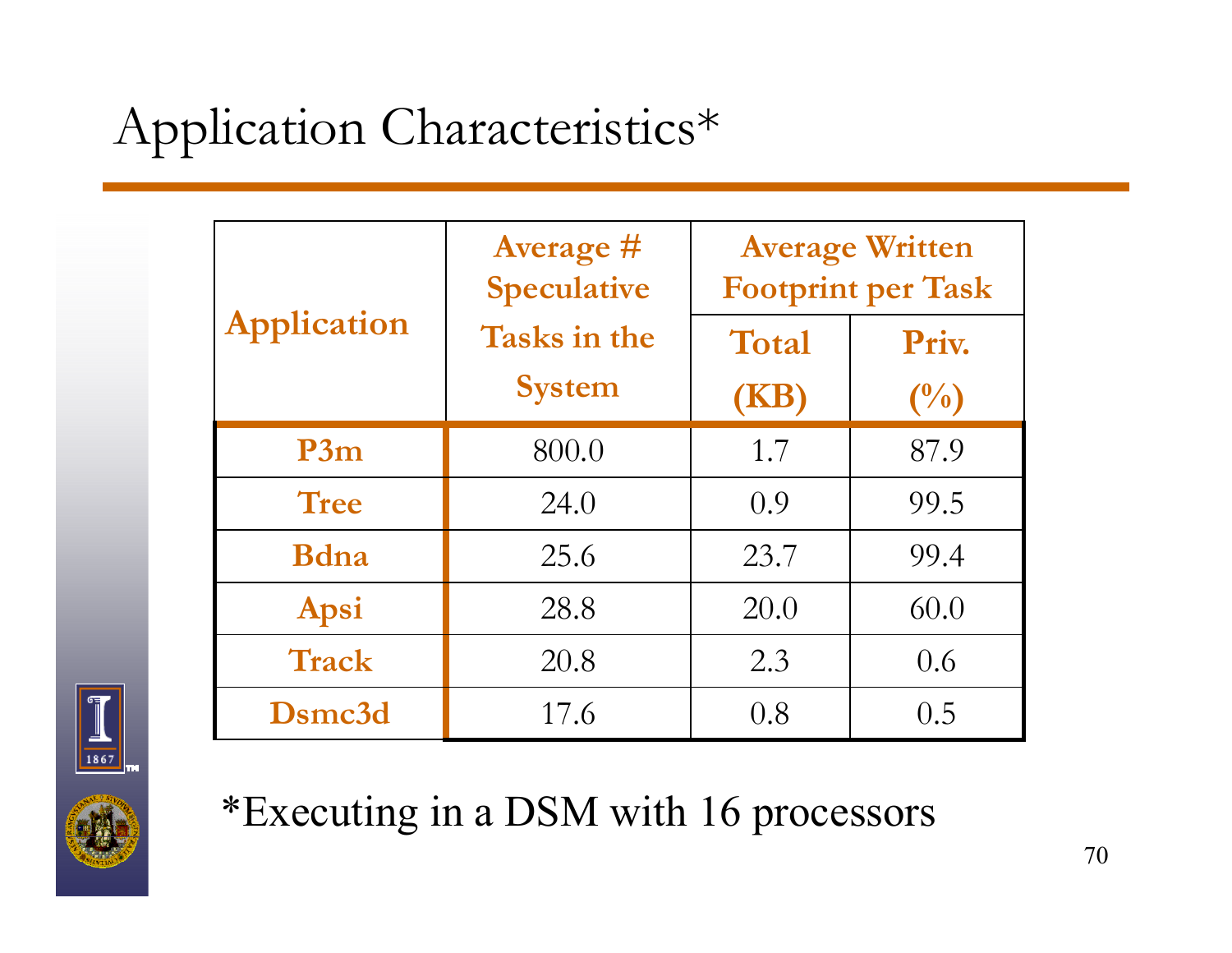# Goal

- Execute hard to analyze codes in parallel
	- Pointers
	- –Indirectly-indexed structures
	- –– Possible interprocedural dependences
	- –Input-dependent patterns

```
for(i=0;i<n;i++){
  … = A[B[i]] …
       …A[C[i]] = …
}
```